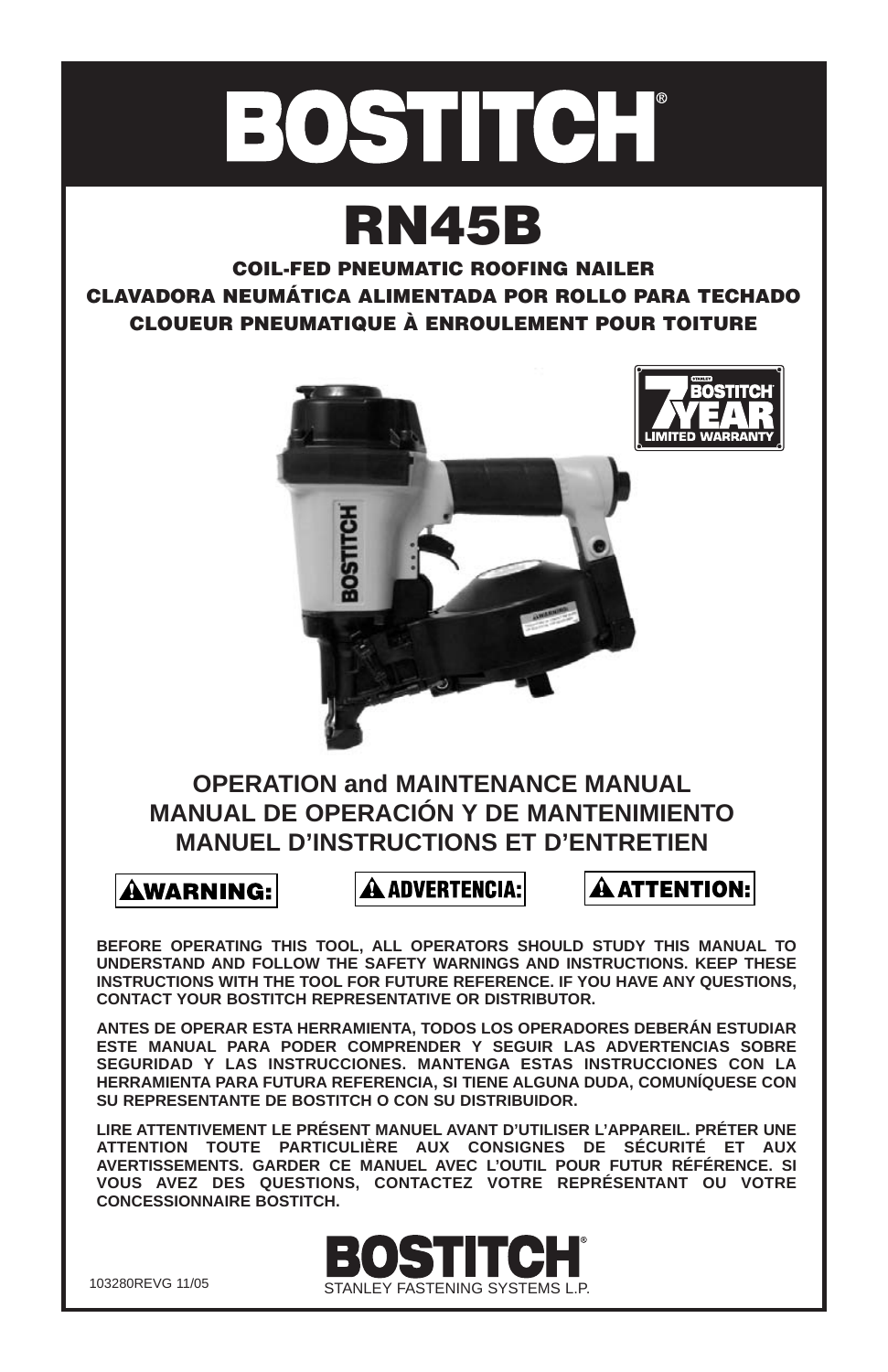# **INTRODUCTION**

The Bostitch RN45B is a precision-built tool, designed for high speed, high volume nailing. These tools will deliver efficient, dependable service when used correctly and with care. As with any fine power tool, for best performance the manufacturer's instructions must be followed. Please study this manual before operating the tool and understand the safety warnings and cautions. The instructions on installation, operation and maintenance should be read carefully, and the manual kept for reference. NOTE: Additional safety measures may be required because of your particular application of the tool. Contact your Bostitch representative or distributor with any questions concerning the tool and its use. Bostitch, Inc., East Greenwich, Rhode Island 02818.

### **INDEX**

| Air Supply: Fittings, Hoses, Filters, Air Consumption, Regulators, |
|--------------------------------------------------------------------|
|                                                                    |
|                                                                    |
|                                                                    |
|                                                                    |
|                                                                    |
|                                                                    |
|                                                                    |
|                                                                    |

### **NOTE:**

Bostitch tools have been engineered to provide excellent customer satisfaction and are designed to achieve maximum performance when used with precision Bostitch fasteners engineered to the same exacting standards. **Bostitch cannot assume responsibility for product performance if our tools are used with fasteners or accessories not meeting the specific requirements established for genuine Bostitch nails, staples and accessories.**



# **LIMITED WARRANTY — U.S. and Canada Only**

Effective December 1, 2005 Bostitch, L.P. warrants to the original retail purchaser that the product purchased is free from defects in material and workmanship, and agrees to repair or replace, at Bostitch's option, any defective Bostitch branded pneumatic stapler or nailer for a period of seven (7) years from date of purchase (one (1) year from the date of purchase for compressors and tools used in production applications). Warranty is not transferable. Proof of purchase date required. This warranty covers only damage resulting from defects in material or workmanship; it does not cover conditions or malfunctions resulting from normal wear, neglect, abuse, accident or repairs attempted or made by other than our national repair center or authorized warranty service centers. Driver blades, bumpers, o-rings, pistons and piston rings are considered normally wearing parts. For optimal performance of your Bostitch tool always use genuine Bostitch fasteners and replacement parts.

THIS WARRANTY IS IN LIEU OF ALL OTHER WARRANTIES, EXPRESS OR IMPLIED, INCLUDING BUT NOT LIMITED TO THE IMPLIED WARRANTIES OF MERCHANTABILITY OR FITNESS FOR A PARTICULAR PURPOSE. BOSTITCH SHALL NOT BE LIABLE FOR ANY INCIDENTAL OR CONSEQUENTIAL DAMAGES.

Some states and countries do not allow limitations on how long an implied warranty lasts, or the exclusion or limitation of incidental or consequential damages, so the above limitations or exclusions may not apply to you. This warranty gives you specific legal rights, and you may also have other rights which vary from state to state and country to country.

To obtain warranty service in the U.S. return the product, together with proof of purchase, to the U.S. Bostitch National or Regional Independent Authorized Warranty Service Center. In the U.S. you may call us at 1-800-556-6696 or visit www.BOSTITCH.com for the location most convenient for you. In Canada please call us at 800-567-7705 or visit www.BOSTITCH.com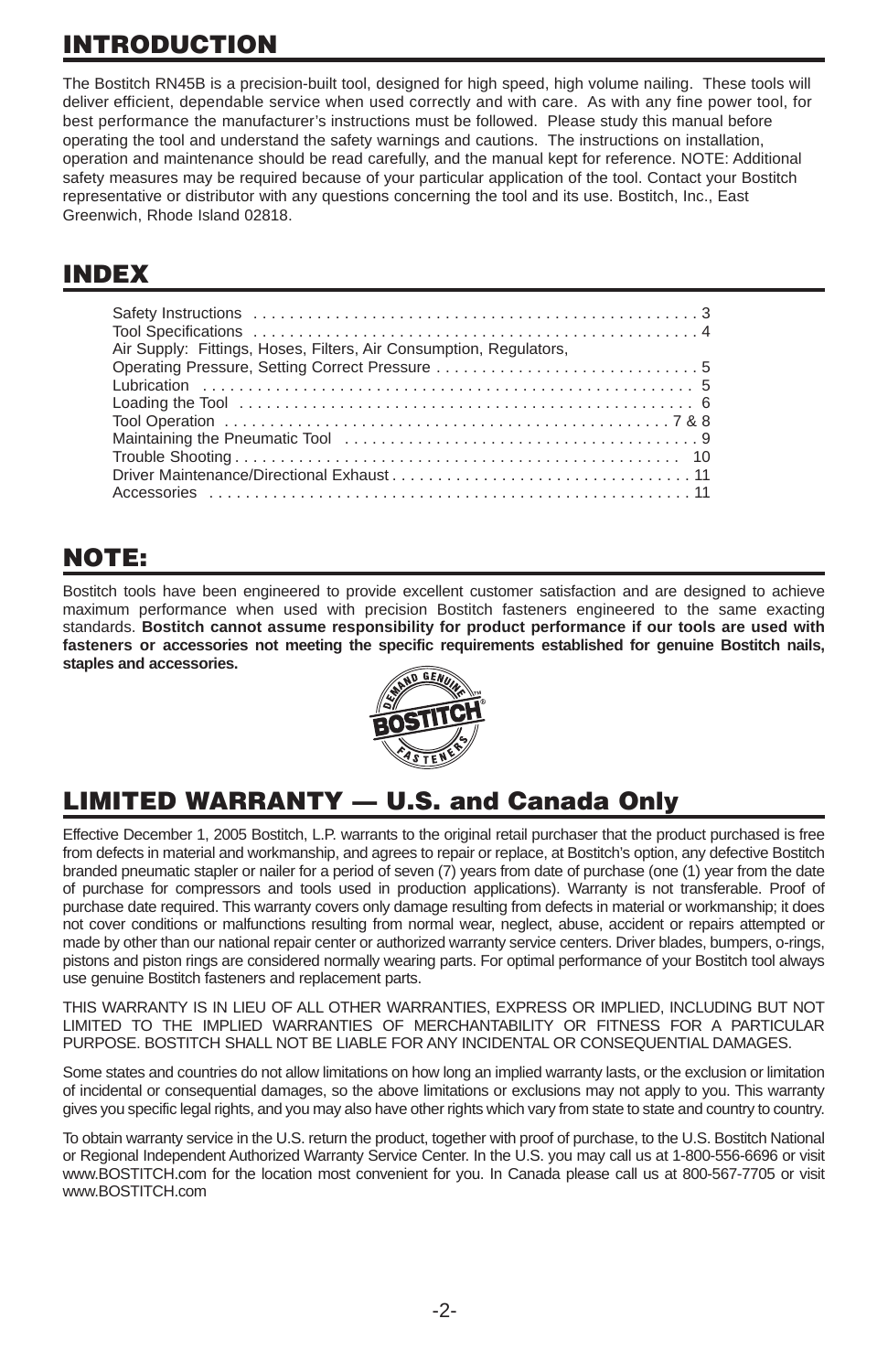## **SAFETY INSTRUCTIONS**



**AWARNING:** 

**EYE PROTECTION which conforms to ANSI specifications and provides protection against flying particles both from the FRONT and SIDE should ALWAYS be worn by the operator and others in the work area when connecting to air supply, loading, operating or servicing this tool. Eye protection is required to guard against flying fasteners and debris, which could cause severe eye injury.**

**The employer and/or user must ensure that proper eye protection is worn. Eye protection equipment must conform to the requirements of the American National Standards Institute, ANSI Z87.1 and provide both frontal and side protection. NOTE: Non-side shielded spectacles and face shields alone do not provide adequate protection.**

**CAUTION: Additional Safety Protection will be required in some environments. For example, the working area may include exposure to noise level which can lead to hearing damage. The employer and user must ensure that any necessary hearing protection is provided and used by the operator and others in the work area. Some environments will require the use of head protection equipment. When required, the employer and user must ensure that head protection conforming to ANSI Z89.1 is used.**

### **AIR SUPPLY AND CONNECTIONS**

**Do not use oxygen, combustible gases, or bottled gases as a power source for this tool as AWARNING: tool may explode, possibly causing injury.**

**Do not use supply sources which can potentially exceed 200 P.S.I.G. as tool may burst, AWARNING: possibly causing injury.**

**The connector on the tool must not hold pressure when air supply is disconnected. If a AWARNING: wrong fitting is used, the tool can remain charged with air after disconnecting and thus will be able to drive a fastener even after the air line is disconnected possibly causing injury.**

**Do not pull trigger or depress contact arm while connected to the air supply as the tool may AWARNING: cycle, possibly causing injury.**

**Always disconnect air supply: 1.) Before making adjustments; 2.) When servicing the tool; AWARNING: 3.) When clearing a jam; 4.) When tool is not in use; 5.) When moving to a different work area, as accidental actuation may occur, possibly causing injury.**

# **LOADING TOOL**

**When loading tool: 1.) Never place a hand or any part of body in fastener discharge area of AWARNING: tool; 2.) Never point tool at anyone; 3.) Do not pull the trigger or depress the trip as accidental actuation may occur, possibly causing injury.**

# **OPERATION**

**Always handle the tool with care: 1.) Never engage in horseplay; 2.) Never pull the trigger AWARNING: unless nose is directed toward the work; 3.) Keep others a safe distance from the tool while tool is in operation as accidental actuation may occur, possibly causing injury.**

**The operator must not hold the trigger pulled on contact arm tools except during fastening** ÂWARNING: **operation as serious injury could result if the trip accidentally contacted someone or something, causing the tool to cycle.**

**Keep hands and body away from the discharge area of the tool. A contact arm tool may AWARNING: bounce from the recoil of driving a fastener and an unwanted second fastener may be driven possibly causing injury.**

**Check operation of the contact arm mechanism frequently. Do not use the tool if the arm AWARNING: is not working correctly as accidental driving of a fastener may result. Do not interfere with the proper operation of the contact arm mechanism.**

**Do not drive fasteners on top of other fasteners or with the tool at an overly steep angle as AWARNING: this may cause deflection of fasteners which could cause injury.** 

**Do not drive fasteners close to the edge of the work piece as the wood may split, allowing AWARNING: the fastener to be deflected possibly causing injury.**

**This nailer produces SPARKS during operation. NEVER use the nailer near flammable AWARNING: substances, gases or vapors including lacquer, paint, benzine, thinner, gasoline, adhesives,** mastics, glues or any other material that is -- or the vapors, fumes or byproducts of which are -**flammable, combustible or explosive. Using the nailer in any such environment could cause an EXPLOSION resulting in personal injury or death to user and bystanders.**

### **MAINTAINING THE TOOL**

**When working on air tools note the warnings in this manual and use extra care when AWARNING: evaluating problem tools.**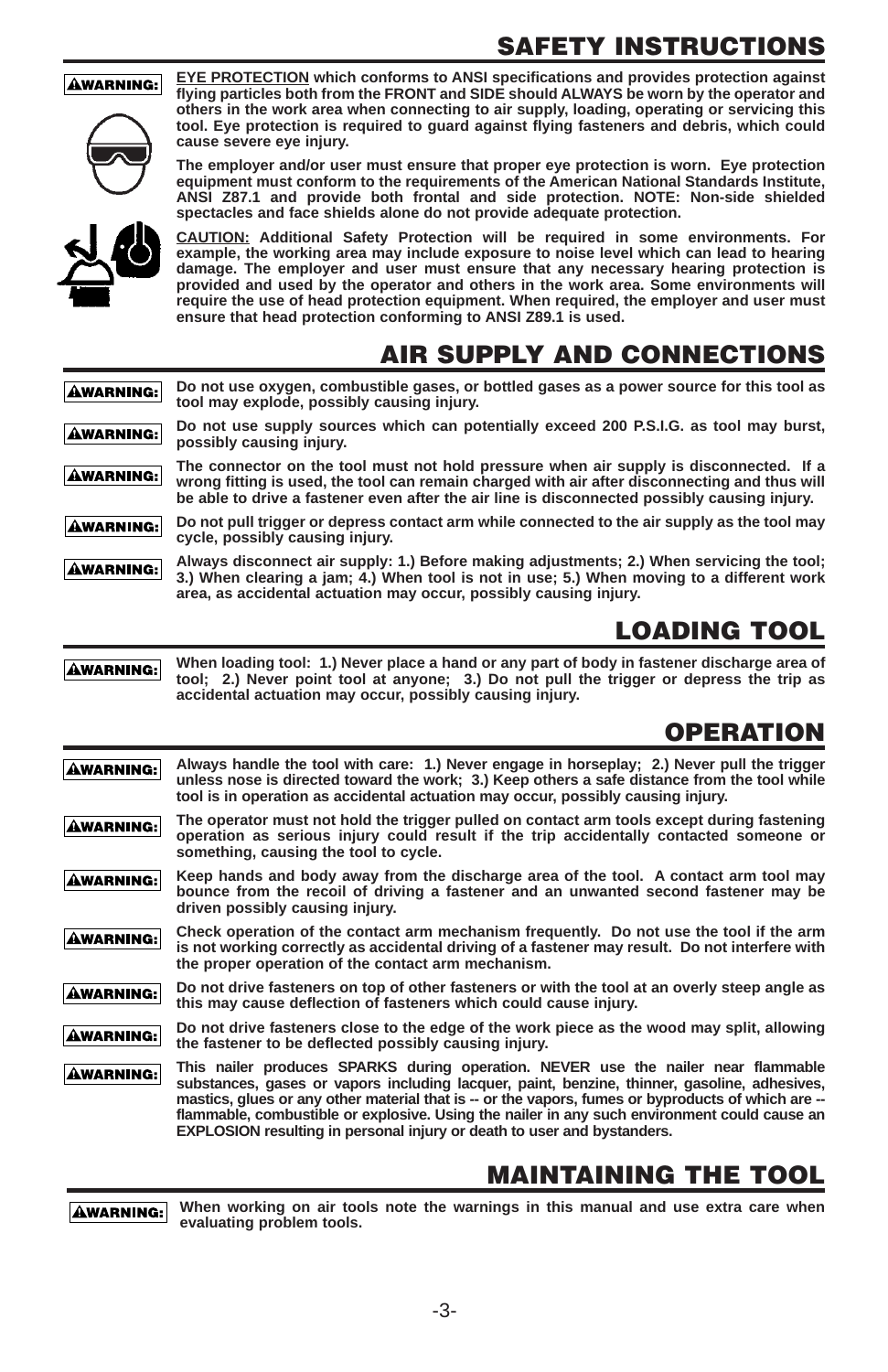# **RN45B TOOL SPECIFICATIONS**

**All screws and nuts are metric.**

| <b>MODEL</b>   | <b>TOOL</b><br><b>ACTUATION</b> | <b>LENGTH</b>   | <b>HEIGHT</b>    | <b>WIDTH</b>    | <b>WEIGHT</b>  |
|----------------|---------------------------------|-----------------|------------------|-----------------|----------------|
| <b>RN45B-1</b> | Contact Trip                    | 10.9" (276.8mm) | 10.62" (269.7mm) | 4.62" (117.3mm) | 6lbs. (2.7kg.) |
| RN45B-2        | Sequential Trip                 | 10.9" (276.8mm) | 10.62" (269.7mm) | 4.62" (117.3mm) | 6lbs. (2.7kg.) |

### **FASTENER SPECIFICATIONS:**

This tool uses coil roofing nails in lengths of 3/4" to 1-3/4" (19 - 45mm) with .120" (3mm) shank diameter.

#### **TOOL AIR FITTING:**

This tool uses a free-flow connector plug, 1/4" N.P.T. The minimum inside diameter should be .190" (4.8mm). The fitting must be capable of discharging tool air pressure when disconnected from the air supply.

#### **OPERATING PRESSURE:**

The operating pressure of the RN45B tool is 70 to 100 p.s.i. (4.9 to 7.1 kg/cm2). Select the operating pressure within this range for best fastener performance. DO NOT EXCEED THIS RECOMMENDED OPERATING PRESSURE.

### **AIR CONSUMPTION:**

The RN45B requires 3.9 cubic feet per minute of free air to operate at the rate of 100 nails per minute, at 80 p.s.i. (5.6 kg/cm2 ). Take the actual rate at which the tool will be run to determine the amount of air required. For instance, if your fastener usage averages 50 nails per minute, you need 50% of the tool's c.f.m. which is required to operate the tool at 100 nails per minute.

### **OPERATION**

BOSTITCH OFFERS TWO TYPES OF OPERATION FOR THIS SERIES TOOL.

#### **CONTACT TRIP:**

The common operating procedure on "Contact Trip" tools is for the operator to contact the work to actuate the trip mechanism while keeping the trigger pulled, thus driving a fastener each time the work is contacted. This will allow rapid fastener placement on many jobs, such as sheathing, decking and pallet assembly. All pneumatic tools are subject to recoil when driving fasteners. The tool may bounce, releasing the trip, and if unintentionally allowed to recontact the work surface with the trigger still actuated (finger still holding trigger pulled) an unwanted second fastener will be driven.

#### **SEQUENTIAL TRIP:**

The Sequential Trip requires the operator to hold the tool against the work before pulling the trigger. This makes accurate fastener placement easier, for instance on framing, toe nailing and crating applications.The Sequential Trip allows exact fastener location without the possibility of driving a second fastener on recoil, as described under "Contact Trip". The Sequential Trip Tool has a positive safety advantage because it will not accidentally drive a fastener if the tool is contacted against the work – or anything else – while the operator is holding the trigger pulled.

#### **MODEL IDENTIFICATION:**

Refer to Operation Instructions on page 7 before proceeding to use this tool.

Identified by: **Identified by:** Identified by:<br> **BLACK TRIGGER** GRAY TRIGGER



**CONTACT TRIP SEQUENTIAL TRIP**<br>Identified by: Identified by:

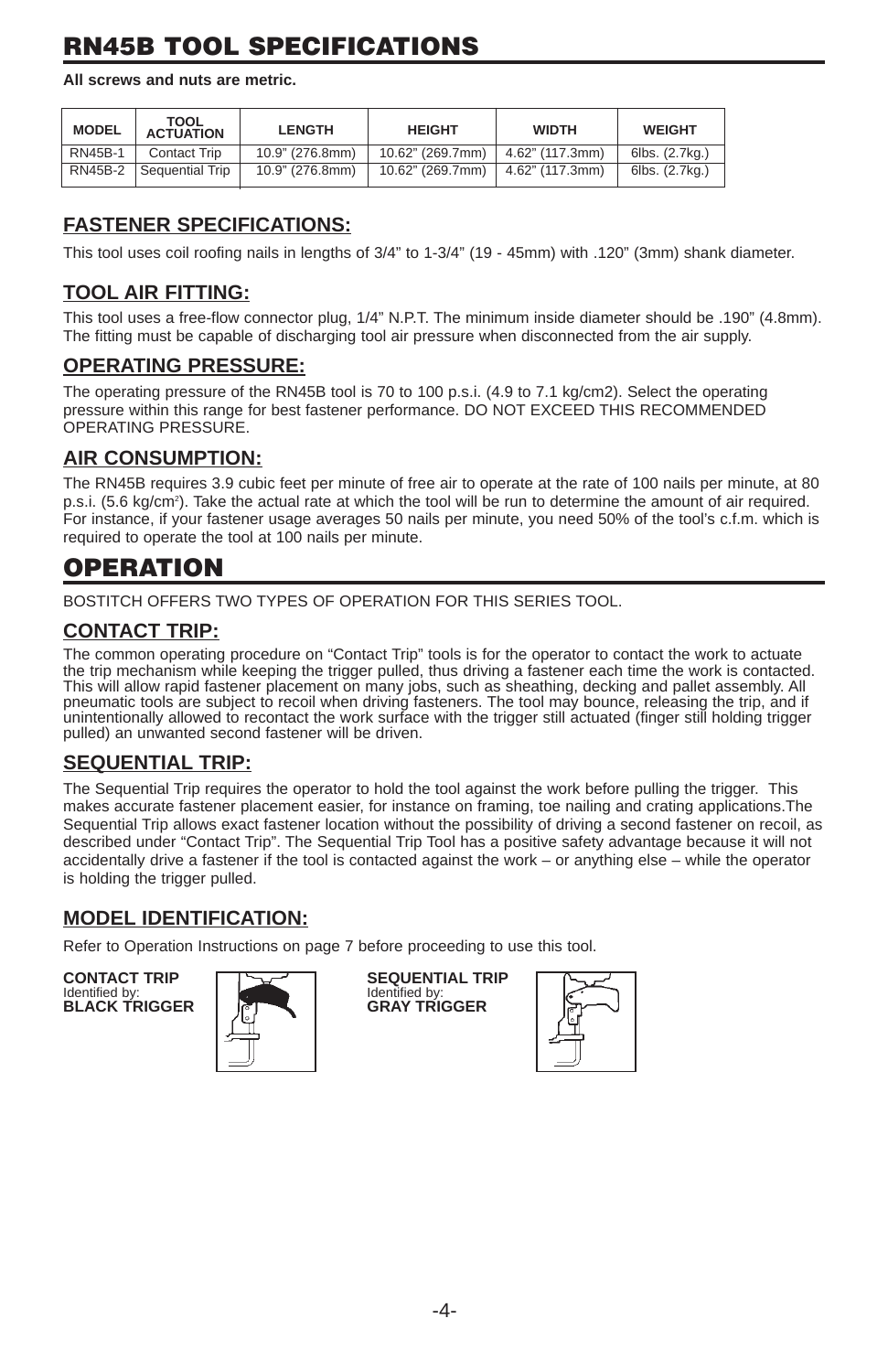**Do not use oxygen, combustible gases, or bottled gases as a power source for this tool as AWARNING: tool may explode, possibly causing injury.**

#### **FITTINGS:**

Install a male plug on the tool which is free flowing and which will release air pressure from the tool when disconnected from the supply source.

#### **HOSES:**

Air hoses should have a minimum of 150 p.s.i. (10.6 kg/cm2) working pressure rating or 150 percent of the maximum pressure that could be produced in the air system. The supply hose should contain a fitting that will provide "quick disconnecting" from the male plug on the tool.

#### **SUPPLY SOURCE:**

Use only clean regulated compressed air as a power source for this tool. NEVER USE OXYGEN, COMBUSTIBLE GASES, OR BOTTLED GASES, AS A POWER SOURCE FOR THIS TOOL AS TOOL MAY EXPLODE.

#### **REGULATOR:**

A pressure regulator with an operating pressure of 0 - 125 p.s.i. (0 - 8.79 KG/CM<sup>2</sup>) is required to control the operatiing pressure for safe operation of this tool. Do not connect this tool to air pressure which can potentially exceed 200 p.s.i. (14 KG/CM<sup>2</sup>) as tool may fracture or burst, possibly causing injury.

#### **OPERATING PRESSURE:**

Do not exceed recommended maximum operating pressure as tool wear will be greatly increased. The air supply must be capable of maintaining the operating pressure at the tool. Pressure drops in the air supply can reduce the tool's driving power. Refer to "TOOL SPECIFICATIONS" for setting the correct operating pressure for the tool.

#### **FILTER:**

Dirt and water in the air supply are major causes of wear in pneumatic tools. A filter will help to get the best performance and minimum wear from the tool. The filter must have adequate flow capacity for the specific installation. The filter has to be kept clean to be effective in providing clean compressed air to the tool. Consult the manufacturer's instructions on proper maintenance of your filter. A dirty and clogged filter will cause a pressure drop which will reduce the tool's performance.

### **LUBRICATION**

Frequent, but not excessive, lubrication is required for best performance. Oil added through the air line connection will lubricate the internal parts. Use BOSTITCH Air Tool Lubricant, Mobil Velocite #10, or equivalent. Do not use detergent oil or additives as these lubricants will cause accelerated wear to the seals and bumpers in the tool, resulting in poor tool performance and frequent tool maintenance.

If no airline lubricator is used, add oil during use into the air fitting on the tool once or twice a day. Only a few drops of oil at a time is necessary. Too much oil will only collect inside the tool and will be noticeable in the exhaust cycle.

#### **COLD WEATHER OPERATION:**

For cold weather operation, near and below freezing, the moisture in the air line may freeze and prevent tool operation. We recommend the use of BOSTITCH WINTER FORMULA air tool lubricant or permanent antifreeze (ethylene glycol) as a cold weather lubricant.

**CAUTION: Do not store tools in a cold weather environment to prevent frost or ice formation on the tools operating valves and mechanisms that could cause tool failure.**

**NOTE:Some commercial air line drying liquids are harmful to "O"-rings and seals – do not use these low temperature air dryers without checking compatibility.**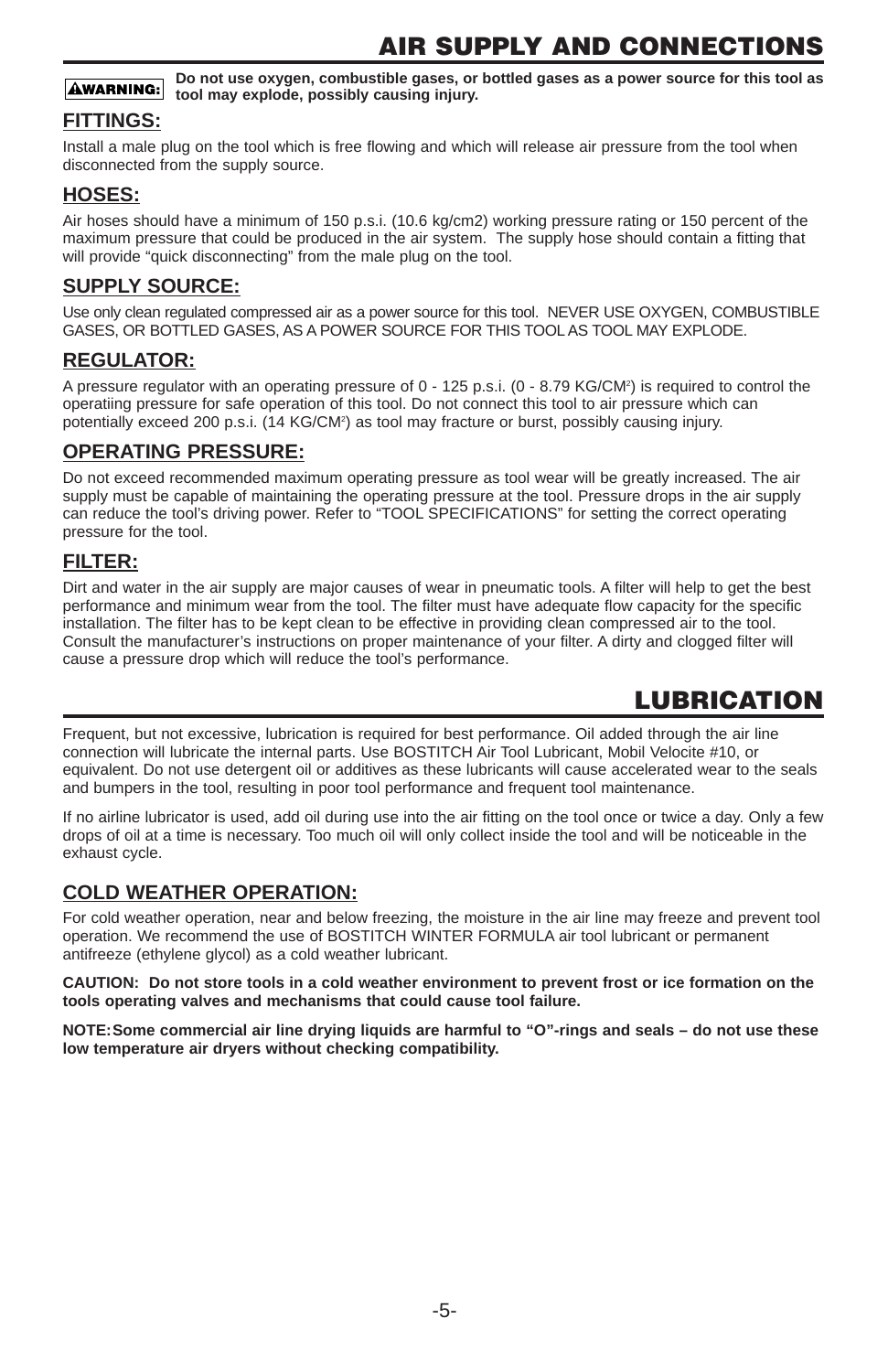# **LOADING THE RN45B**

#### **AWARNING:**



**EYE PROTECTION which conforms to ANSI specifications and provides protection against flying particles both from the FRONT and SIDE should ALWAYS be worn by the operator and others in the work area when connecting to air supply, loading, operating or servicing this tool. Eye protection is required to guard against flying fasteners and debris, which could cause severe eye injury.**

**The employer and/or user must ensure that proper eye protection is worn. Eye protection equipment must conform to the requirements of the American National Standards Institute, ANSI Z87.1 and provide both frontal and side protection. NOTE: Non-side shielded spectacles and face shields alone do not provide adequate protection.**

**TO PREVENT ACCIDENTAL INJURIES:**

**AWARNING:** 

- **Never place a hand or any other part of the body in nail discharge area of tool while the air supply is connected.**
- **• Never point the tool at anyone else.**
- **• Never engage in horseplay.**
- **• Never pull the trigger unless nose is directed at the work.**
- **Always handle the tool with care.**
- **• Do not pull the trigger or depress the trip mechanism while loading the tool.**

#### **1. Open the magazine:**

Pull down door latch and swing door/magazine cover downward.

#### **2. Check Adjustment:**

The nailer must be set for the length of nail to be used. Nails will not feed smoothly if the magazine is not correctly adjusted. The magazine contains an adjustable nail platform on which the nail coil rests.

The nail platform can be moved up and down to three nail settings. To change setting pull up on the post and twist to the correct step.

**1-3/4" (45mm)** nails - use bottom step

**1-1/4" , 1-1/2" (32, 38mm)** - use middle step

**3/4", 7/8", 1" (19, 22, 25mm)** - use top step

#### **3. Load the coil of nails:**

Place the coil of nails over the post in the magazine. Uncoil enough nails to reach the feed pawl. Place the first nail in front of the front tooth on the feed pawl, in the driver channel. The nail heads must be in the slot in the nose.

#### **NOTE: Use only nails recommended by Bostitch for RN45B series nailers or nails which meet the Bostitch specifications.**

#### **4. Close the Door/Magazine Cover:**

Swing the door/magazine cover closed. Check that the latch pin engages when released.

### **SHINGLE GAUGE**

This gauge can be used to control shingle spacing. Loosen two screws to adjust gauge to desired shingle exposure, as shown.

**AWARNING:** Disconnect the air supply before making adjustments.

# **CLEANING THE ROOFING NAILER**

**Do not use gasoline or similar highly flammable liquids to clean the nailer. AWARNING: Vapor could be ignited by a spark, causing an explosion.**

Tar and dirt may build up on the nose and trip lever. This can prevent correct operation. Remove any buildup with kerosene, #2 fuel oil or diesel fuel. Do not dunk the nailer into these solvents beyond the height of the nail heads, to avoid getting the solvent into the drive cylinder. Dry off the nailer before use. Any oil film left after cleanup will accelerate the tar buildup, and the nailer will require more frequent re-cleaning.

**NOTE: Solvents sprayed on the nose to clean and free up the trip may have the opposite effect! The solvent may soften the tar on the shingles and cause tar buildup to be accelerated. Dry operation is better, as noted above.**





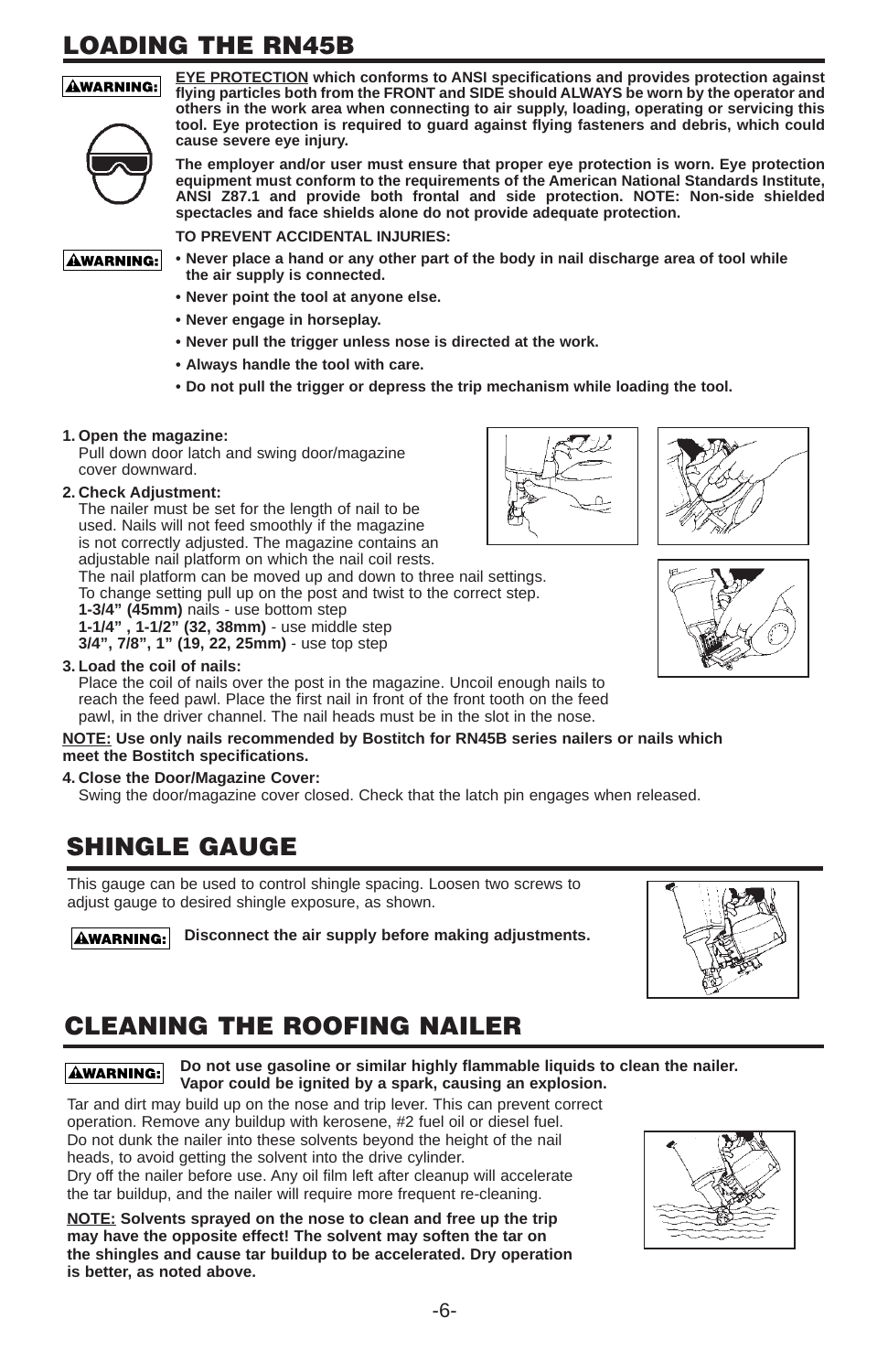# **TOOL OPERATION**

#### **AWARNING:**



**EYE PROTECTION which conforms to ANSI specifications and provides protection against flying particles both from the FRONT and SIDE should ALWAYS be worn by the operator and others in the work area when connecting to air supply, loading, operating or servicing this tool. Eye protection is required to guard against flying fasteners and debris, which could cause severe eye injury.**

**The employer and/or user must ensure that proper eye protection is worn. Eye protection equipment must conform to the requirements of the American National Standards Institute, ANSI Z87.1 and provide both frontal and side protection. NOTE: Non-side shielded spectacles and face shields alone do not provide adequate protection.**

#### **BEFORE HANDLING OR OPERATING THIS TOOL:**

- **I. READ AND UNDERSTAND THE WARNINGS CONTAINED IN THIS MANUAL.**
- **II. REFER TO "TOOL SPECIFICATIONS" IN THIS MANUAL TO IDENTIFY THE OPERATING SYSTEM ON YOUR TOOL.**

There are three available systems on BOSTITCH pneumatic tools. They are:

**1. TRIGGER OPERATION 2. CONTACT TRIP OPERATION 3. SEQUENTIAL TRIP OPERATION**

### **OPERATION**

#### **1. TRIGGER OPERATION:**

A TRIGGER OPERATED tool requires a single action to drive a fastener. Each time the trigger is pulled the tool will drive a fastener. The trigger operated model is intended for use only when a contact trip or sequential trip cannot be used due to the requirements of the application.

#### **2. CONTACT TRIP OPERATION:**

The CONTACT TRIP MODEL tool contains a contact trip that operates in conjunction with the trigger to drive a fastener. There are two methods of operation to drive fasteners with a contact trip tool.

- A. SINGLE FASTENER PLACEMENT: To operate the tool in this manner, first position the contact trip on the work surface, WITHOUT PULLING THE TRIGGER. Depress the contact trip until the nose touches the work surface and then pull the trigger to drive a fastener. Do not press the tool against the work with extra force. Instead, allow the tool to recoil off the work surface to avoid a second unwanted fastener. Remove your finger from the trigger after each operation.
- B. RAPID FASTENER OPERATION: To operate the tool in this manner, hold the tool with the contact trip pointing towards but not touching the work surface. Pull the trigger and then tap the contact trip against the work surface using a bouncing motion. Each depression of the contact trip will cause a fastener to be driven.
- **The operator must not hold the trigger pulled on contact trip tools except during fastening AWARNING: operation, as serious injury could result if the trip accidentally contacted someone or something, causing the tool to cycle.**

**Keep hands and body away from the discharge area of the tool. A contact trip tool may AWARNING: bounce from the recoil of driving a fastener and an unwanted second fastener may be driven, possibly causing injury.**

#### **3. SEQUENTIAL TRIP OPERATION:**

The SEQUENTIAL TRIP MODEL contains a contact trip that operates in conjunction with the trigger to drive a fastener. To operate a sequential trip tool, first position the contact trip on the work surface WITHOUT PULLING THE TRIGGER. Depress the contact trip and then pull the trigger to drive a fastener. As long as the contact trip is contacting the work and is held depressed, the tool will drive a fastener each time the trigger is depressed. If the contact trip is allowed to leave the work surface, the sequence described above must be repeated to drive another fastener.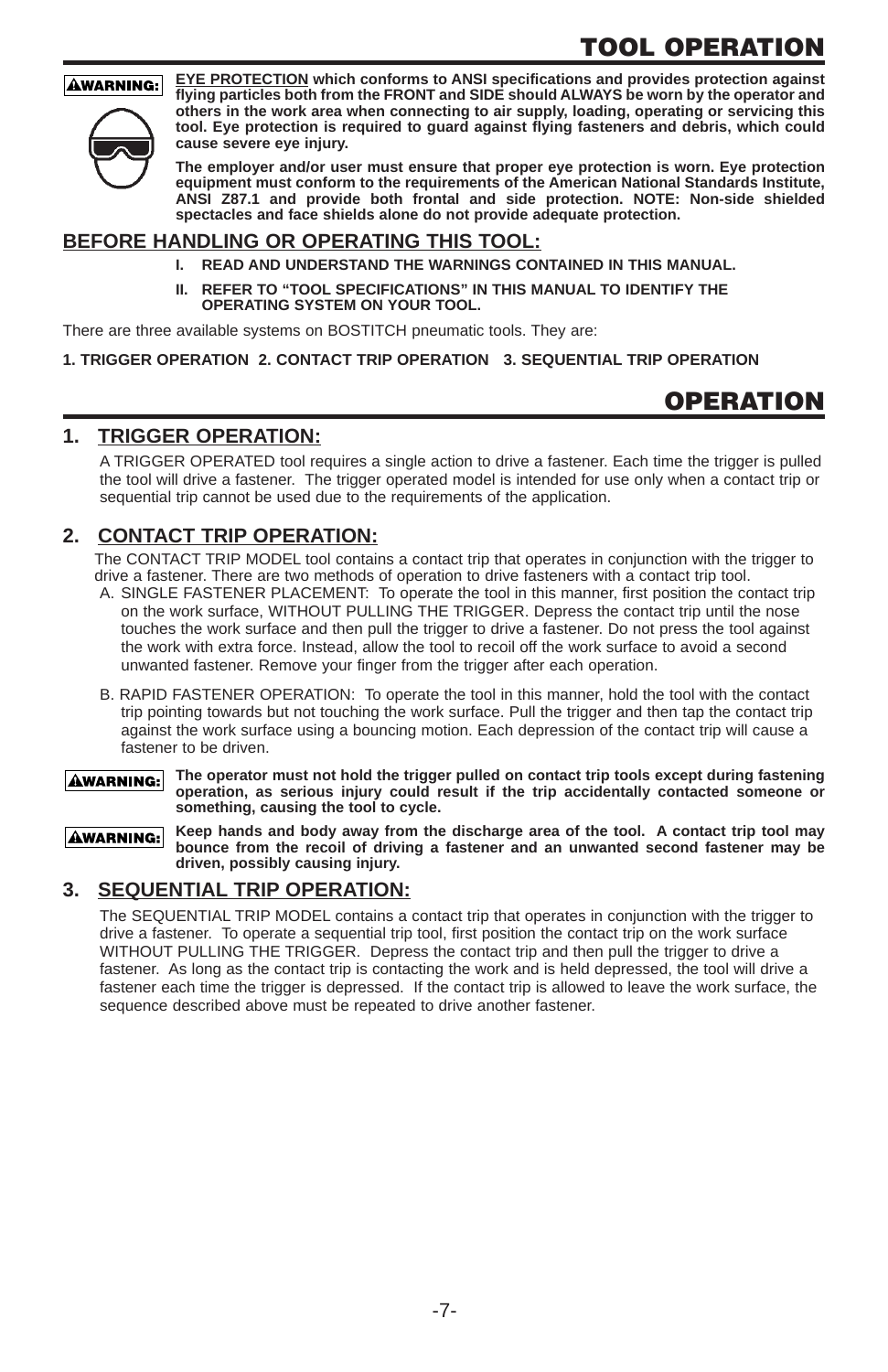# **TOOL OPERATION CHECK:**

**CAUTION: Remove all fasteners from tool before performing tool operation check.**

#### **1. TRIGGER OPERATED TOOL:**

- **A.** With finger off the trigger, hold the tool with a firm grip on the handle.
- **B.** Place the nose of the tool against the work surface.
- **C.** Pull the trigger to drive. Release the trigger and cycle is complete.

#### **CAUTION: THE TOOL WILL CYCLE EACH TIME THE TRIGGER IS PULLED!**

#### **2. CONTACT TRIP OPERATION:**

- **A.** With finger off the trigger, press the contact trip against the work surface. **THE TOOL MUST NOT CYCLE.**
- **B.** Hold the tool off the work surface, and pull the trigger. **THE TOOL MUST NOT CYCLE.**
- **C.** With the tool off the work surface, pull the trigger. Press the contact trip against the work surface. **THE TOOL MUST CYCLE.**
- **D.** Without touching the trigger, press the contact trip against the work surface, then pull the trigger. **THE TOOL MUST CYCLE.**

#### **3. SEQUENTIAL TRIP OPERATION:**

- **A.** Press the contact trip against the work surface, without touching the trigger. **THE TOOL MUST NOT CYCLE.**
- **B.** Hold the tool off the work surface and pull the trigger. **THE TOOL MUST NOT CYCLE.** Release the trigger. The trigger must return to the trigger stop on the frame.
- **C.** Pull the trigger and press the contact trip against the work surface. **THE TOOL MUST NOT CYCLE.**
- **D.** With finger off the trigger, press the contact trip against the work surface. Pull the trigger. **THE TOOL MUST CYCLE.**

#### **IN ADDITION TO THE OTHER WARNINGS CONTAINED IN THIS MANUAL OBSERVE THE FOLLOWING FOR SAFE OPERATION**

- **• Use the BOSTITCH pneumatic tool only for the purpose for which it was designed.**
- **• Never use this tool in a manner that could cause a fastener to be directed toward the user or others in the work area.**
- **• Do not use the tool as a hammer.**
- **• Always carry the tool by the handle. Never carry the tool by the air hose.**
- **• Do not alter or modify this tool from the original design or function without approval from BOSTITCH, INC.**
- **• Always be aware that misuse and improper handling of this tool can cause injury to yourself and others.**
- **• Never clamp or tape the trigger or contact trip in an actuated position.**
- **• Never leave a tool unattended with the air hose attached.**
- **• Do not operate this tool if it does not contain a legible WARNING LABEL.**
- **Do not continue to use a tool that leaks air or does not function properly. Notify your nearest BOSTITCH representative if your tool continues to experience functional problems.**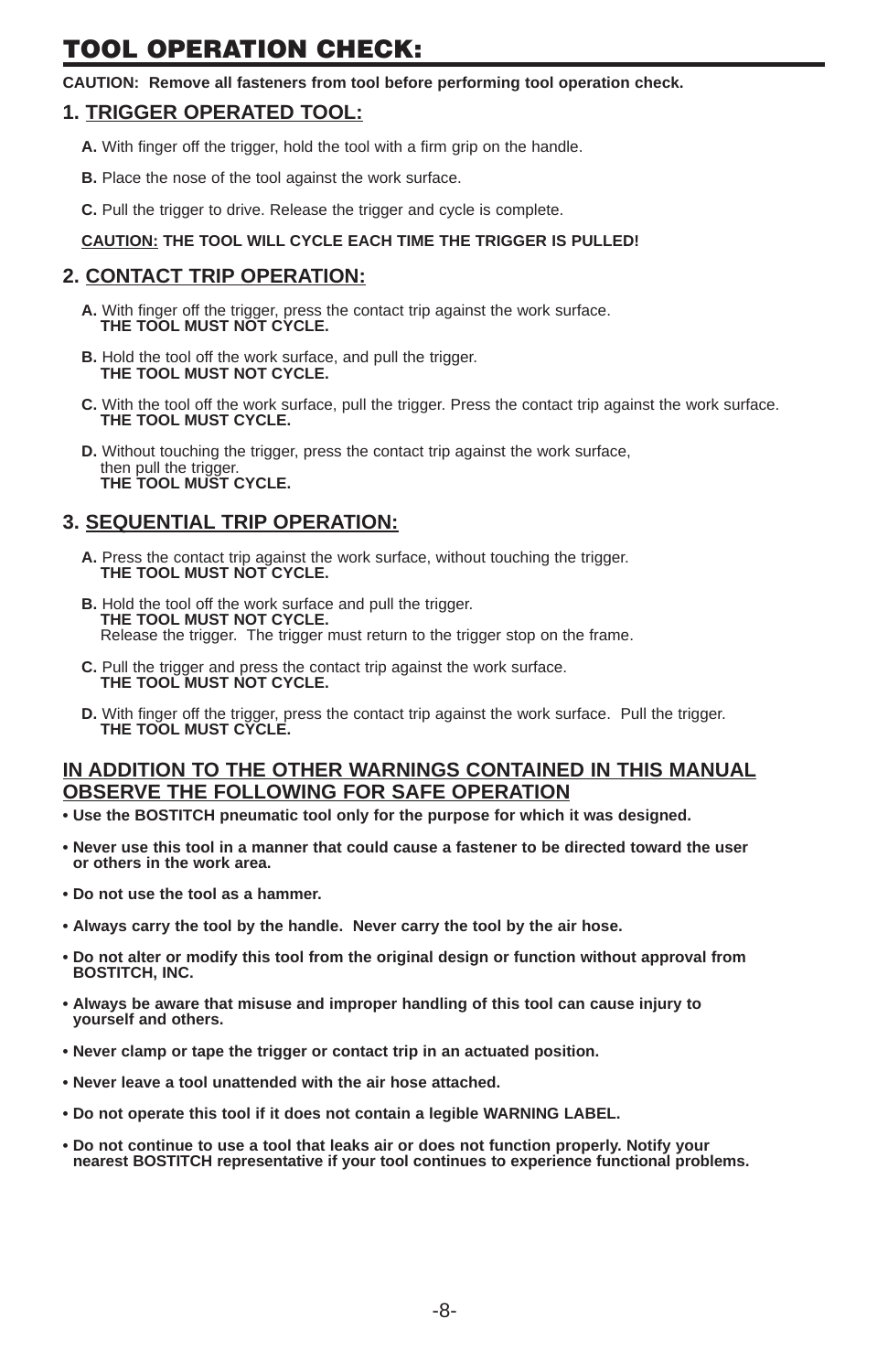### **MAINTAINING THE PNEUMATIC TOOL**

**When working on air tools, note the warnings in this manual and use extra care evaluating AWARNING: problem tools.**

#### **REPLACEMENT PARTS:**

BOSTITCH replacement parts are recommended. Do not use modified parts or parts which will not give equivalent performance to the original equipment.

#### **ASSEMBLY PROCEDURE FOR SEALS:**

When repairing a tool, make sure the internal parts are clean and lubricated. Use Parker "O"-LUBE or equivalent on all "O"-rings. Coat each "O"-ring with "O"-LUBE before assembling. Use a small amount of oil on all moving surfaces and pivots. After reassembly add a few drops of BOSTITCH Air Tool Lubricant through the air line fitting before testing.

#### **AIR SUPPLY-PRESSURE AND VOLUME:**

Air volume is as important as air pressure. The air volume supplied to the tool may be inadequate because of undersize fittings and hoses, or from the effects of dirt and water in the system. Restricted air flow will prevent the tool from receiving an adequate volume of air, even though the pressure reading is high. The results will be slow operation, misfeeds or reduced driving power. Before evaluating tool problems for these symptoms, trace the air supply from the tool to the supply source for restrictive connectors, swivel fittings, low points containing water and anything else that would prevent full volume flow of air to the tool.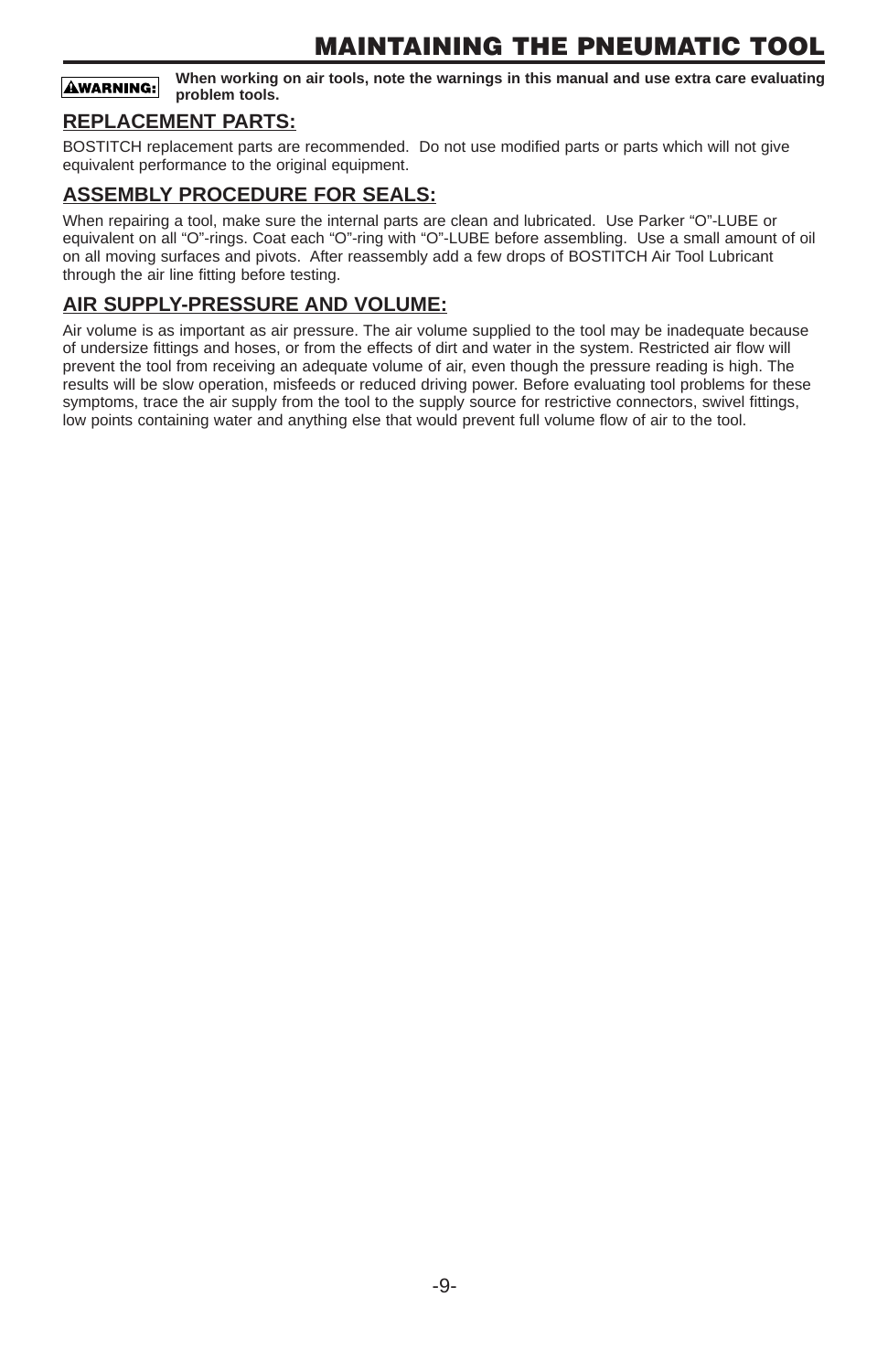# **TROUBLE SHOOTING**

| <b>PROBLEM</b>                        | <b>CAUSE</b>                                                                                                       | <b>CORRECTION</b> |
|---------------------------------------|--------------------------------------------------------------------------------------------------------------------|-------------------|
| Trigger valve housing leaks air       | O-ring cut or cracked Replace O-ring                                                                               |                   |
| Trigger valve stem leaks air          | O-ring/seals cut or cracked Replace trigger valve assembly                                                         |                   |
| Frame/nose leaks air                  |                                                                                                                    |                   |
|                                       | O-ring or Gasket is cut or cracked Replace O-ring or gasket                                                        |                   |
|                                       |                                                                                                                    |                   |
| Frame/cap leaks air                   | Damaged gasket or seal Replace gasket or seal                                                                      |                   |
|                                       | Cracked/worn head valve bumper Replace bumper                                                                      |                   |
|                                       | Loose cap screws Tighten and recheck                                                                               |                   |
| <b>Failure to cycle</b>               |                                                                                                                    |                   |
|                                       | Tool dry, lack of lubrication Use BOSTITCH Air Tool Lubricant                                                      |                   |
|                                       | Worn head valve O-rings Replace O-rings                                                                            |                   |
|                                       | Broken cylinder cap spring Replace cylinder cap spring                                                             |                   |
|                                       | Head valve stuck in cap Disassemble/Check/Lubricate                                                                |                   |
| Lack of power; slow to cycle          | Tool dry, lacks lubrication Use BOSTITCH Air Tool Lubricant                                                        |                   |
|                                       | Broken cylinder cap spring Replace cap spring                                                                      |                   |
|                                       | O-rings/seals cut or cracked Replace O-rings/seals                                                                 |                   |
|                                       | Exhaust blocked Check bumper, head valve spring, muffler                                                           |                   |
|                                       | Trigger assembly worn/leaks Replace trigger assembly                                                               |                   |
|                                       | Dirt/tar build up on driver Disassemble nose/driver to clean                                                       |                   |
|                                       | Cylinder sleeve not seated correctly                                                                               |                   |
|                                       |                                                                                                                    |                   |
|                                       |                                                                                                                    |                   |
| Skipping fasteners; intermittent feed |                                                                                                                    |                   |
|                                       | Tar/dirt in driver channel Disassemble and clean nose and driver                                                   |                   |
|                                       | Air restriction/inadequate air flow through<br>quick disconnect socket and plug  Replace quick disconnect fittings |                   |
|                                       |                                                                                                                    |                   |
|                                       | Tool dry, lacks lubrication Use BOSTITCH Air Tool Lubricant                                                        |                   |
|                                       | Damaged pusher spring Replace spring                                                                               |                   |
|                                       |                                                                                                                    |                   |
|                                       | Loose magazine nose screws Tighten all screws                                                                      |                   |
|                                       | Fasteners too short for tool Use only recommended fasteners                                                        |                   |
|                                       | Bent fasteners Discontinue using these fasteners                                                                   |                   |
|                                       | Wrong size fasteners Use only recommended fasteners                                                                |                   |
|                                       | Leaking head cap gasket Tighten screws/replace gasket                                                              |                   |
|                                       | Trigger valve O-ring cut/worn Replace O-ring                                                                       |                   |
|                                       |                                                                                                                    |                   |
|                                       |                                                                                                                    |                   |
|                                       | Worn magazine Replace magazine                                                                                     |                   |
| Fasteners jam in tool                 |                                                                                                                    |                   |
|                                       | Wrong size fasteners Use only recommended fasteners                                                                |                   |
|                                       | Bent fasteners Discontinue using these fasteners                                                                   |                   |
|                                       | Loose magazine/nose screws Tighten all screws                                                                      |                   |
|                                       |                                                                                                                    |                   |
|                                       |                                                                                                                    |                   |

### **COIL NAILERS**

|                                | Feed piston O-rings cracked/worn Replace O-rings/check bumper and spring. Lubricate assembly. |
|--------------------------------|-----------------------------------------------------------------------------------------------|
|                                | Check Pawl binding Inspect Pawl and spring on door. Must work freely.                         |
|                                | Canister bottom not set correctly  Set canister bottom for length of nails being used         |
|                                | Broken weld wires in nail coil Remove coil of nails and use another coil                      |
| Fasteners jam in tool/canister | Wrong size fasteners for tool Use only recommended fasteners/check canisterbottom adjustment  |
|                                | Broken welded wires in nail coil  Remove coil of nails and use another coil                   |
|                                | Wrong slide plate adjustment for                                                              |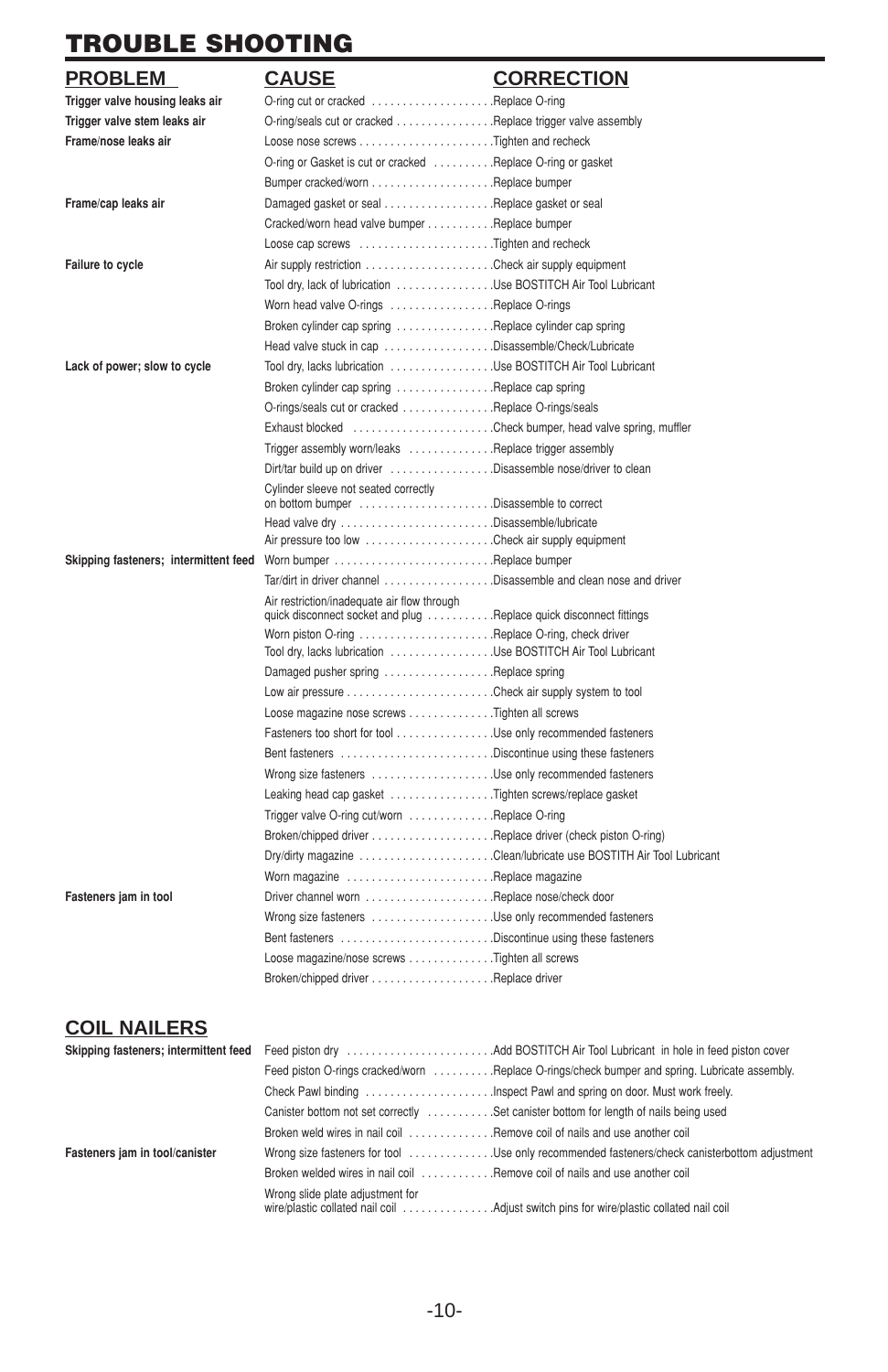### **RN45B DRIVER MAINTENANCE INSTRUCTIONS**

Worn driver causing poor quality or loss of power:

- -Wear on the driving tip will affect the nail drive, giving symptoms of bent and incompletely driven nails, and damaged nail heads.
- -The driver length may be adjusted to allow the driving tip to be redressed to compensate for wear. Heat and precise measurement are required. Contact a qualified service technician for this adiustment.
- -The length setting for a new driver is shown below. Measurement is from the bottom face of the main piston.
- -Note that the measurement from the top of the piston gives the maximum amount the driver may be adjusted to allow redressing. Always extend the driver the minimum required to allow redressing to restore the driving end; several redressings will be possible before this maximum depth is reached.



### **DIRECTIONAL EXHAUST DEFLECTOR**

Loosen screw as shown. Adjust to desired exhaust direction and tighten screw.



### **ACCESSORIES AVAILABI**

| <b>BC601</b>      | 4 oz. Bostitch Air-Tool Lubricant                   |
|-------------------|-----------------------------------------------------|
| <b>BC602</b>      | 1 pint Bostitch Air-Tool Lubricant                  |
| <b>BC603</b>      | 1 pint Bostitch "Winter-Formula" Air-Tool Lubricant |
| <b>BC604</b>      | 1 quart Bostitch Air-Tool Lubricant                 |
| 100679            | O-Ring Lube 1 lb. can                               |
| SEQ <sub>5</sub>  | Sequential Trip Conversion Kit                      |
| VSA <sub>2</sub>  | Vinyl Siding Kit                                    |
| DC <sub>6</sub>   | Depth Control Kit                                   |
| 851325            | Loctite® 271 Packet                                 |
| ORK <sub>13</sub> | O-Ring Kit                                          |
| <b>BK11</b>       | <b>Bumper Kit</b>                                   |
| FPK1              | Frame Protector Kit                                 |
| CNTK <sub>2</sub> | Contact Trip Conversion Kit (black trigger)         |
| TVA6              | <b>Trigger Valve Assembly</b>                       |
|                   |                                                     |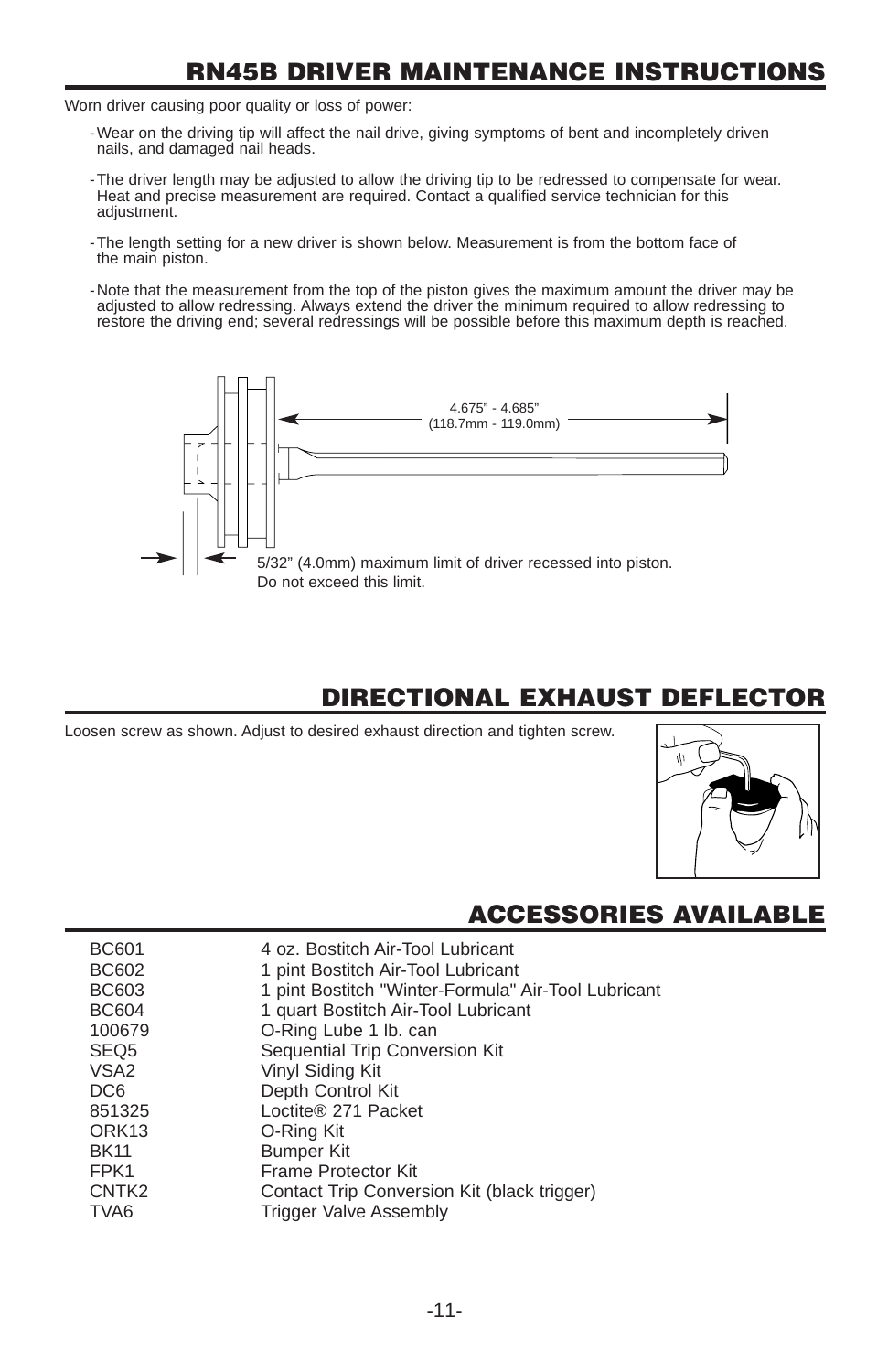# **INTRODUCCIÓN**

La RN45B de Bostitch es una herramienta fabricada con precisión diseñada para trabajos de clavar de alta velocidad y de gran volumen. Estas herramientas darán un servicio eficiente y seguro, siempre y cuando sean utilizadas correctamente y con cuidado. Como con cualquier herramienta automática de calidad, el mejor rendimiento se obtiene siguiendo las indicaciones del fabricante. Por favor, estudie este manual antes de operar esta herramienta y asegúrese de entender perfectamente las advertencias y precauciones de seguridad. Las instrucciones sobre instalación, operación y mantenimiento se deben leer cuidadosamente y el manual deberá conservarse como referencia. NOTA: Se pueden requerir medidas adicionales de seguridad en relación con la operación particular que usted destina a la herramienta. Póngase en contacto con su representante o distribuidor de Bostitch en relación con cualquier pregunta o duda relativa a esta herramienta y su uso. Bostitch, Inc., East Greenwich, Rhode Island 02818.

# **ÍNDICE**

| Especificaciones de la Herramienta;                                |
|--------------------------------------------------------------------|
| Consumo de Aire y Presión de Operación 14                          |
| Suministro de Aire: Conexiones, Mangueras, Filtros, Reguladores 15 |
|                                                                    |
|                                                                    |
|                                                                    |
| Cómo Mantener la Herramienta Neumática 19                          |
|                                                                    |
| Mantenimiento del Impulsor/Cómo Ajustar el Escape 21               |

# **NOTA:**

Las herramientas de Bostitch han sido fabricadas para proporcionar una excelente satisfacción al cliente y están diseñadas para lograr el máximo rendimiento al ser utilizadas con sujetadores de precisión de Bostitch que han sido fabricados a las mismas normas exactas. **Bostitch no puede asumir responsabilidad por el rendimiento de un producto si se utilizan nuestras herramientas con sujetadores o accesorios que no cumplen con los requisitos específicos establecidos para clavos, grapas y accesorios auténticos de Bostitch.**



# **GARANTÍA LIMITADA — Sólo EE.UU. y Canadá**

A partir del 1 de diciembre de 2005 Bostitch, L.P. garantiza al comprador del comerciante original que el producto comprado está exento de defectos en material y fabricación, y se compromete a reparar o reemplazar, a opción de Bostitch, cualquier engrapadora o clavadora neumática defectuosa de marca Bostitch por un período de siete (7) años desde la fecha de compra (un (1) año de la fecha de compra en el caso de compresores y herramientas utilizadas en aplicaciones de producción). La garantía no es transferible. Se requiere presentar evidencia de la fecha de compra. Esta garantía solamente cubre daños resultantes de defectos en material o fabricación, y no cubre condiciones o desperfectos resultantes del desgaste normal, negligencia, abuso, accidente o reparaciones intentadas o efectuadas por terceros ajenos a nuestro centro nacional de reparaciones o a los centros de servicio bajo garantía. Las aspas del impulsor, topes, juntas tóricas, pistones y aros de pistones se consideran componentes de desgaste normal. Para obtener el rendimiento óptimo de la herramienta Bostitch siempre use fijaciones y piezas de repuesto genuinas de Bostitch.

ESTA GARANTÍA SUSTITUYE TODA OTRA GARANTÍA, EXPRESA O IMPLÍCITA, INCLUIDAS ENTRE OTRAS, LAS GARANTÍAS IMPLÍCITAS DE COMERCIABILIDAD O IDONEIDAD PARA UN FIN PARTICULAR. BOSTITCH NO SERÁ RESPONSABLE DE DAÑOS FORTUITOS O CONSECUENCIALES.

Algunos estados y países no permiten limitaciones a la duración de una garantía implícita ni la exclusión o limitación de daños fortuitos o consecuenciales, de modo que las limitaciones o exclusiones anteriores pueden no corresponder a su caso. Esta garantía le concede derechos legales específicos, y usted puede tener también otros derechos que varían de un estado a otro y de un país a otro.

Para obtener servicio bajo garantía en los EE.UU. devuelva el producto, junto con el comprobante de compra, al Centro de Servicio bajo Garantía Autorizado Independiente Nacional o Regional de Bostitch en los EE.UU. Dentro de los EE.UU. usted puede llamarnos al 1-800-556-6696 o visitar www.BOSTITCH.com para ver la ubicación que más le convenga. En Canadá llámenos al at 800-567-7705 o visite www.BOSTITCH.com.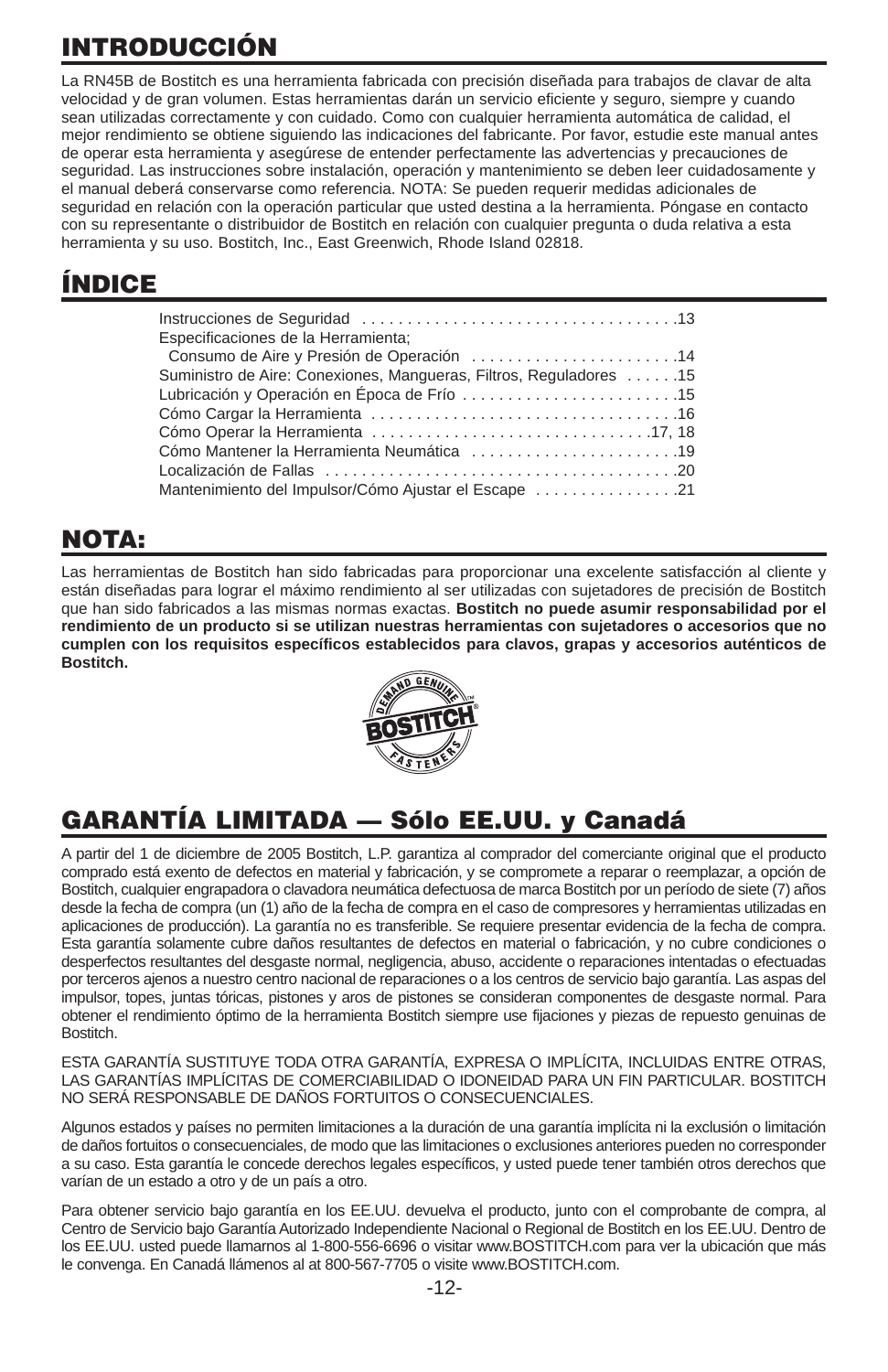# **INSTRUCCIONES DE SEGURIDAD**

A ADVERTENCIA:

**Cuando el equipo está conectado al suministro de aire, tanto el operador como todas las personas que se encuentren en el área de trabajo, SIEMPRE deben usar PROTECCIÓN OCULAR que cumpla las especificaciones ANSI para resguardo contra partículas volantes arrojadas desde el FRENTE o los LATERALES. Dicha protección ocular se requiere para proteger contra residuos y remaches volantes, que podrían causar graves lesiones en los ojos.**

**El empleador y/o usuario debe asegurar que la debida protección para los ojos sea usada. El equipo protector de los ojos debe cumplir con los requisitos del Instituto de Normas Nacionales Americano (American National Standards Institute), ANSI Z87.1 y debe proveer protección de frente y de los lados. NOTA: Las gafas de seguridad que no están protegidas de los lados y las máscaras por sí solas no proveen la debida protección.**



**PRECAUCIÓN: En algunos entornos será necesaria protección de seguridad adicional. Por ejemplo, es posible que el área de trabajo incluya la exposición a niveles de ruido que pueden dañar el oído. El empleador y el usuario deben asegurarse de que cualquier protección necesaria para los oídos sea provista y utilizada por el operador y demás personas en el área de trabajo. Algunos entornos requieren el uso de aparatos de protección para la cabeza. Cuando sea necesario, el empleador y el usuario deben asegurarse de que se utilice protección para la cabeza en conformidad con la norma ANSI Z89.1.**

### **SUMINISTRO DE AIRE Y CONEXIONES**

**No utilice oxígeno ni gases combustibles o embotellados como fuente de suministro para esta** A ADVERTENCIA: **herramienta, ya que la herramienta puede estallar, posiblemente causando lesiones. No utilice fuentes de suministro que potencialmente excedan las 14 Kg/cm2 (13,8 bars) ya que la A ADVERTENCIA: herramienta puede estallar, posiblemente causando lesiones.**

**El conector de la herramienta no debe tener presión al desconectarse el suministro de aire. Si se** A ADVERTENCIA: **utiliza una conexión equivocada, la herramienta puede permanecer cargada con aire después de ser desconectada y por lo tanto podrá impulsar un sujetador aún después de que la línea de aire sea desconectada, posiblemente causando lesiones.**

**No hale el gatillo ni oprima el brazo de contacto mientras la herramienta esté conectada al** A ADVERTENCIA: **suministro de aire ya que la herramienta puede ciclarse, posiblemente causando lesiones.**

**Siempre desconecte el suministro de aire: 1.) Antes de efectuar ajustes; 2.) Al hacerle servicio a** A ADVERTENCIA: **la herramienta; 3.) Al despejar un atascamiento; 4.) Cuando la herramienta no esté en uso; 5.) Al mudarse de un área distinta de trabajo, ya que se puede activar accidentalmente, posiblemente causando lesiones.**

### **AL CARGAR LA HERRAMIENTA**

**Al cargar la herramienta: 1.) Nunca coloque una mano o cualquier otra parte del cuerpo en el** A ADVERTENCIA: **área de descarga del sujetador de la herramienta; 2.) Nunca apunte la herramienta hacia otra persona; 3.) No hale el gatillo ni oprima el disparador ya que se puede activar accidentalmente, posiblemente causando lesiones. OPERACIÓN**

**Siempre maneje la herramienta con cuidado. 1.) Nunca participe en juegos rudos con la** A ADVERTENCIA: **herramienta; 2.) Nunca hale el gatillo al menos que la nariz esté apuntada hacia el trabajo; 3.) Mantenga a las demás personas a una distancia segura de la herramienta mientras la herramienta esté en operación ya que se puede activar accidentalmente, causando posibles lesiones.**

A ADVERTENCIA: **No mantenga el gatillo halado en las herramientas del brazo de contacto, salvo durante la operación de engrapado, ya que pueden resultar serias lesiones si el disparador accidentalmente se pusiera en contacto con alguien o con algo, causando que se cicle la herramienta.**

**Mantenga las manos y el cuerpo alejados del área de descarga de la herramienta. Una** A ADVERTENCIA: **herramienta con brazo de contacto puede rebotar debido a la reculada al impulsar un sujetador y se puede impulsar accidentalmente un segundo sujetador, causando posibles lesiones.**

**Verifique la operación del mecanismo del brazo de contacto frecuentemente. No utilice la herramienta** A ADVERTENCIA: **si el brazo no está funcionando correctamente ya que se puede impulsar accidentalmente otro sujetador. No interfiera con la debida operación del mecanismo del brazo de contacto.**

**No meta los sujetadores encima de otros sujetadores o teniendo la herramienta demasiado** A ADVERTENCIA: **inclinada ya que esto podría causar que los sujetadores se desviaran, y a su vez causaran lesiones.**

**No meta los sujetadores cerca del borde de la pieza de trabajo porque la madera podría** A ADVERTENCIA: **separarse, lo que permitiría que el sujetador se desviara y causara lesiones.**

**Esta clavadora produce CHISPAS durante la operación. NUNCA use la clavadora cerca de** A ADVERTENCIA: **sustancias, gases ni vapores inflamables, incluidos diluyentes, lacas, pintura, bencina, gasolina, adhesivos, mástique, pegamentos ni ningún otro material que sea inflamable, combustible o explosivo -- o vapores, emanaciones o subproductos que puedan serlo. Si se usa la clavadora en cualquier ambiente de este tipo podría causar una EXPLOSION produciendo lesiones físicas o fatales para el usuario y las personas en la cercanía.**

### **MANTENIMIENTO DE LA HERRAMIENTA**

A ADVERTENCIA:

**Tome nota de las advertencias en este manual al trabajar con herramientas neumáticas y tenga mayor cuidado al evaluar herramientas problemáticas.**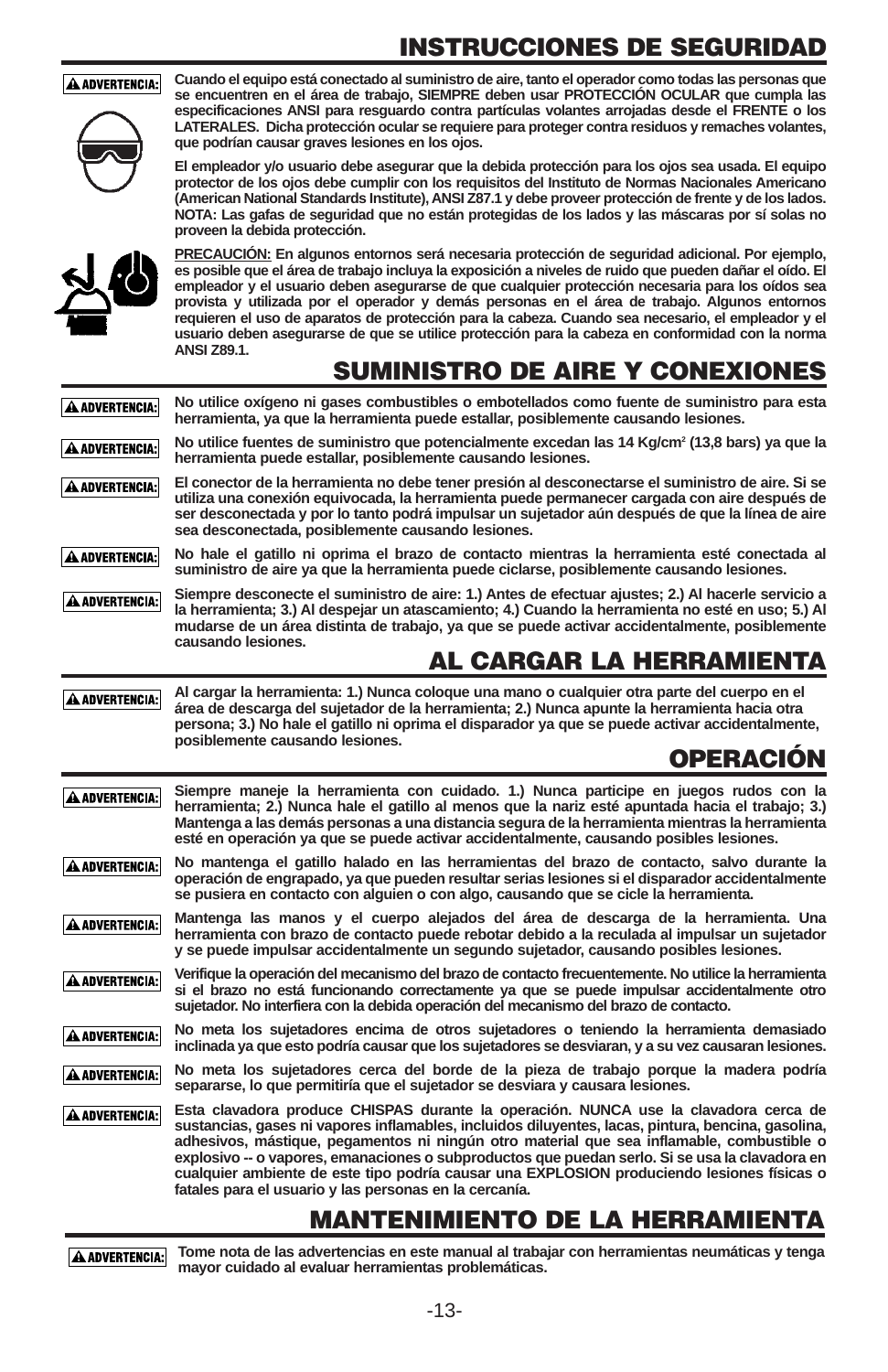# **ESPECIFICACIONES DE LA HERRAMIENTA RN45B**

**Todos las medidas de tornillos y tuercas son métricas.**

| <b>MODELO</b>  | <b>ACTIVACIÓN DE</b><br><b>HERRAMIENTA</b> | <b>LARGO</b>     | <b>ALTURA</b>   | <b>ANCHO</b>     | <b>PESO</b>          |
|----------------|--------------------------------------------|------------------|-----------------|------------------|----------------------|
| <b>RN45B-1</b> | Disparo por Contacto                       | 27.25 cm (10.9") | 26.5 cm (10.6") | 11.5 cm $(4.6")$ | 2,7 kg (5,96 libras) |
| <b>RN45B-2</b> | Disparo Secuencial                         | 27,25 cm (10,9") | 26,5 cm (10,6") | 11,5 cm $(4,6")$ | 2,7 kg (5,96 libras) |

#### **ESPECIFICACIONES DEL SUJETADOR:**

Esta herramienta utiliza de clavos ripias en largos desde 19 - 45mm (3/4" a 1-3/4") y diámetro de espiga de 3,0 mm (0,120")

### **CONEXIÓN DE AIRE DE LA HERRAMIENTA:**

Esta herramienta usa un enchufe macho de 1/4" N.P.T. El diámetro interior debe ser de 5mm (0,2") o mayor. La conexión debe ser capaz de descargar la presión de aire de la herramienta cuando es desconectada del suministro de aire.

#### **PRESIÓN DE OPERACIÓN:**

4,9 a 7,1 kg/cm2 (4,8 a 6,9 bars). Seleccione la presión de operación dentro de este rango para el mejor rendimiento. NO EXCEDA ESTA PRESIÓN DE OPERACIÓN RECOMENDADA.

#### **CONSUMO DE AIRE:**

El modelo RN45B requiere 110,41 (3,9 pies cúbicos) por minuto de aire libre para funcionar a razón de 100 sujetadores por minuto, a 80 p.s.i. (5,6 kg/cm2). Utilice la velocidad real a la cual la herramienta se hará funcionar para determinar la cantidad de aire requerida. Por ejemplo, si su promedio de utilización de sujetadores es de 50 sujetadores por minuto, usted necesita el 50% de los pies cúbicos por minuto de aire libre de la herramienta que se requieren una operación a razón de 100 sujetadores por minuto.

### **OPERACIÓN**

BOSTITCH OFRECE DOS TIPOS DE OPERACIÓN PARA HERRAMIENTAS DE ESTA SERIE

### **DISPARO POR CONTACTO:**

El procedimiento de operación común para las herramientas de "Disparo por Contacto" es que el operador hace contacto con el objeto a ser clavado para activar el mecanismo de disparo, manteniendo halado el gatillo. Esto hace que se impulse un sujetador cada vez que se hace contacto con el objeto. Esto permite la rápida colocación de sujetadores en muchos trabajos, tales como entablado, pisos, y el ensamble de paletas. Toas las herramientas neumáticas están sujetas a la reculada al impulsar sujetadores. La herramienta puede rebotar, soltando el disparo, y si se le permite inintencionalmente encontrar en contacto nuevamente con la superficie de trabajo mientras el gatillo está todavía activado (mientras el dedo mantiene el gatillo halado), se impulsará un segundo sujetador indeseado.

#### **DISPARO SECUENCIAL:**

El Disparo Secuencial requiere que el operador mantenga la herramienta sobre la superficie del objeto antes de halar el gatillo. Esto permite la precisa y fácil colocación de sujetadores en muchos trabajos, por ejemplo, en aplicaciones de construcción de marcos, con clavos oblicuos y la construcción de cajones de construcción. El Disparo Secuencial permite la colocación exacta de sujetadores sin la posibilidad de impulsar un segundo sujetador en la reculada, según se describe bajo "Disparo por Contacto".La Herramienta de Disparo Secuencial tiene una ventaja de seguridad positiva, ya que no impulsará un sujetador accidentalmente si la herramienta entra en contacto con el objeto de trabajo – o cualquier otra cosa – mientras el operador man tenga el gatillo halado.

#### **IDENTIFICACIÓN DE MODELO:**

Consulte las Instrucciones de Operación en la página 17 antes de usar esta herramienta.

**OPERACIÓN POR DISPARO CONTACTO SECUENCIAL**<br>Identificada por: **SECUENCIAL GATILLO NEGRO** 



identificado por:<br>GATILLO GRIS

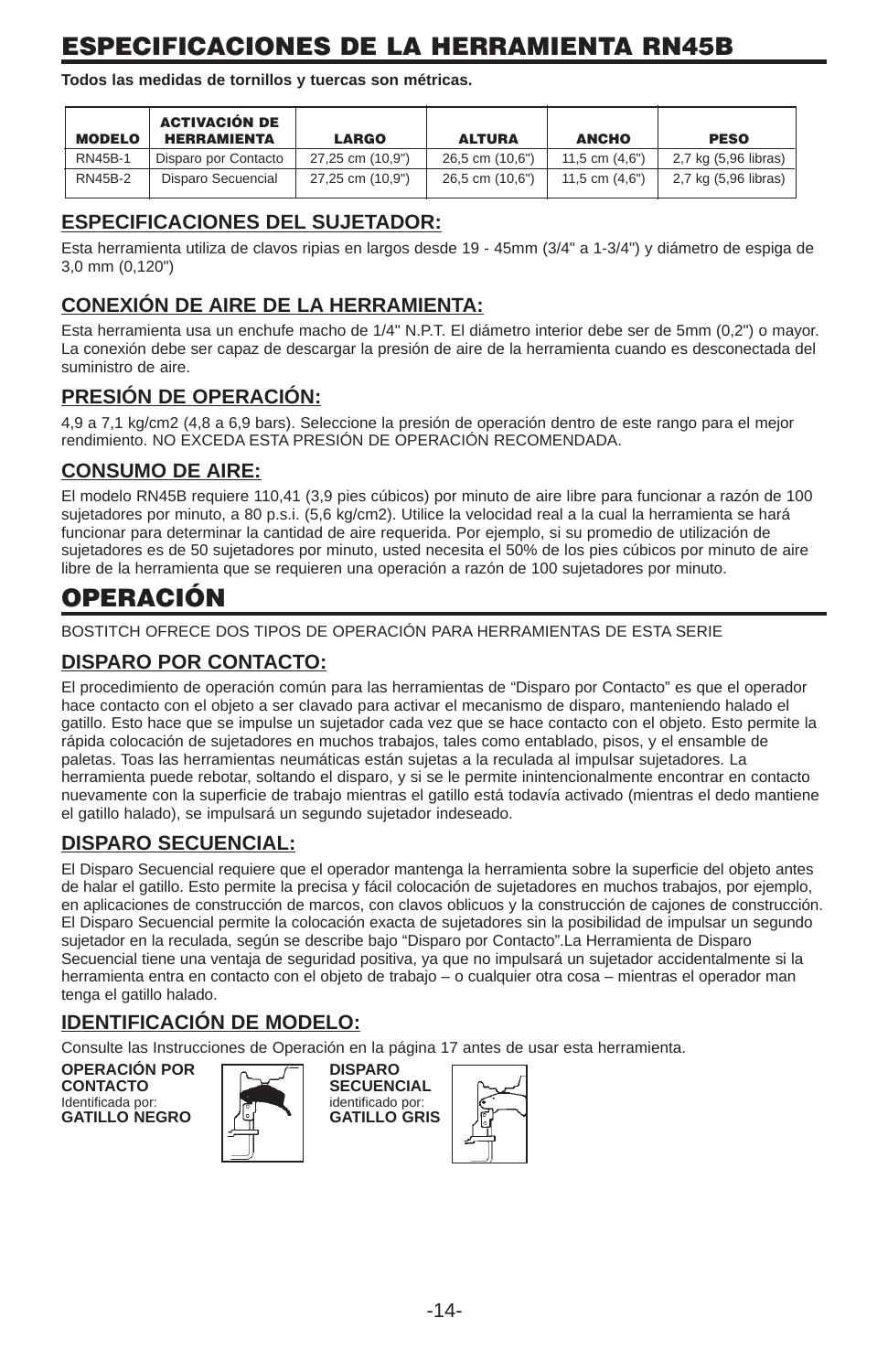## **SUMINISTRO DE AIRE Y CONEXIONES**

**No use oxígeno, gases combustibles o gases embotellados como una fuente de suministro A ADVERTENCIA: para esta herramienta, ya que la herramienta puede estallar, posiblemente causando lesiones.**

#### **CONEXIONES:**

Instale un enchufe macho en la herramienta que fluya libre y que descargue la presión de aire de la herramienta cuando sea desconectada de la fuente de suministro.

#### **MANGUERAS:**

Las mangueras de aire deben tener un mínimo de clasificación de presión de operación de 10,5 Kg/cm<sup>2</sup> (10,3 bars) ó 150 porciento de la presión máxima de operación que podría producirse en el sistema de aire. La manguera de suministro debe contener una conexión que provea un "desconectado rápido" del enchufe macho en la herramienta.

#### **FUENTE DE SUMINISTRO:**

Use sólo aire comprimido regulado limpio como una fuente de suministro para esta herramienta. NUNCA USE OXÍGENO, GASES COMBUSTIBLES O GASES EMBOTELLADOS COMO UNA FUENTE DE SUMINISTRO PARA ESTA HERRAMIENTA, YA QUE LA HERRAMIENTA PODRÍA ESTALLAR.

#### **REGULADOR:**

Se requiere un regulador de presión con una presión de operación de 0-8,7 Kg/cm<sup>2</sup> (8,6 bars) para controlar la presión de operación para la segura operación de esta herramienta. No conecte esta herramienta a una presión de aire que potencialmente exceda 14 Kg/cm<sup>2</sup> (13,8 bars), ya que la herramienta puede fracturarse o estallar, posiblemente causando lesiones.

#### **PRESIÓN DE OPERACIÓN:**

No exceda una presión de operación de 7,0 Kg/cm2 (6,9 bars) El suministro de aire debe ser capaz de mantener la presión de operación en la herramienta. Las caídas de presión en el suministro de aire pueden reducir la potencia de impulso de la herramienta. Consulte "ESPECIFICACIONES DE LA HERRAMIENTA" para fijar la debida presión de operación para la herramienta.

#### **FILTRO:**

La suciedad y el agua en el suministro de aire son causas principales del desgaste en las herramientas neumáticas. Un filtro puede ayudar a obtener el mejor rendimiento y el desgaste mínimo de la herramienta. El filtro debe tener una capacidad de flujo adecuada para la instalación en particular. El filtro debe ser mantenido limpio para que sea eficaz en proveer aire comprimido limpio a la herramienta. Consulte las instrucciones del fabricante para el debido mantenimiento de su filtro. Un filtro sucio y atascado causará una caída de presión que reducirá el rendimiento de la herramienta.

# **LUBRICACIÓN**

Para el mejor rendimiento se requiere una lubricación frecuente pero no excesiva. El aceite añadido a través de la conexión de la línea de aire lubricará las piezas internas. Use el Lubricante de Herramientas de Aire Mobil Velocite #10 de BOSTITCH o un equivalente. No use aceite detergente o aditivos, ya que estos lubricantes causan el desgaste acelerado de los sellos y los amortiguadores de choque en la herramienta, dando como resultado un mal rendimiento de la herramienta y el mantenimiento frecuente de la misma.

Si no se usa un lubricante de línea de aire, añada aceite cuando se esté usando en la conexión de aire en la herramienta una o dos veces al día. Basta con añadir unas cuantas gotas cada vez. Si añade demasiado aceite, se acumulará dentro de la herramienta y se notará en el ciclo de escape.

#### **OPERACIÓN EN LA ÉPOCA DE FRÍO:**

Para la operación en la época de frío, cerca o bajo de la temperatura de congelación, la humedad en la línea de aire puede congelarse e impedir que la herramienta funcione. Recomendamos el uso del lubricante de herramientas de aire BOSTITCH WINTER FORMULA o un anti-descongelante permanente (glicol de etileno) como un lubricante para la época de frío.

- **NOTA: No almacene las herramientas en ambientes fríos para impedir que se forme el hielo en las válvulas y los mecanismos de operación de la herramienta, lo cual podría hacer que la herramienta falle.**
- **NOTA: Algunos líquidos comerciales secadores de líneas de aire pueden dañar los anillos en "O" y los sellos — no use estos secadores de aire de baja temperatura sin verificar su compatibilidad.**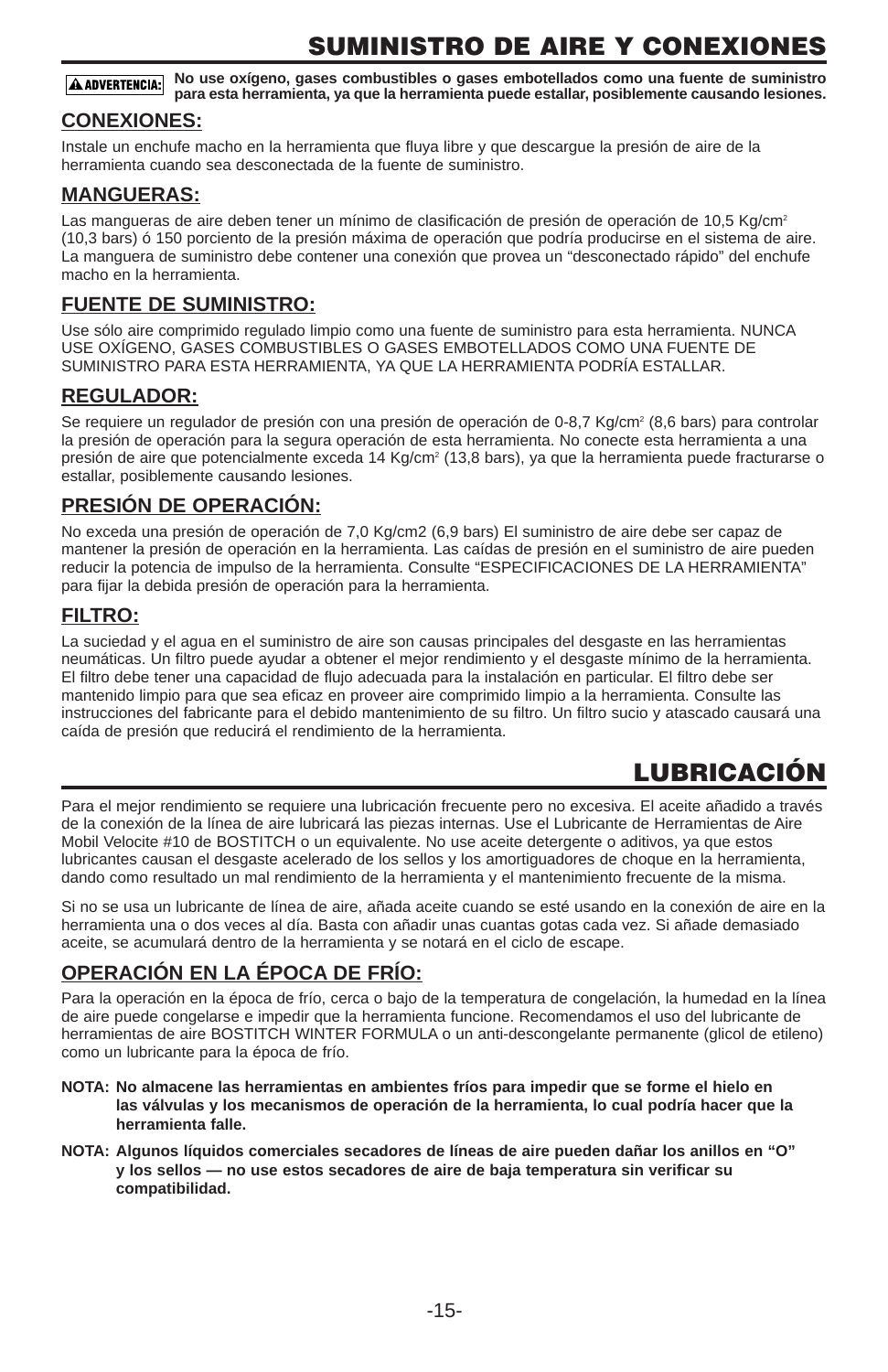# **CÓMO CARGAR EL RN45B**



**Cuando el equipo está conectado al suministro de aire, tanto el operador como todas las personas que se encuentren en el área de trabajo, SIEMPRE deben usar PROTECCIÓN OCULAR que cumpla las especificaciones ANSI para resguardo contra partículas volantes arrojadas desde el FRENTE o los LATERALES. Dicha protección ocular se requiere para proteger contra residuos y remaches volantes, que podrían causar graves lesiones en los ojos.**

> **El empleador y/o usuario debe asegurar que la debida protección para los ojos sea usada. El equipo protector de los ojos debe cumplir con los requisitos del Instituto de Normas Nacionales Americano (American National Standards Institute), ANSI Z87.1 y debe proveer protección de frente y de los lados. NOTA: Las gafas de seguridad que no están protegidas de los lados y las máscaras por sí solas no proveen la debida protección.**

**ADVERTENCIA: PARA IMPEDIR LESIONES ACCIDENTALES:** A ADVERTENCIA:

- **Nunca coloque una mano o cualquier otra parte del cuerpo en el área de descarga del sujetador de la herramienta mientras el suministro de aire está conectado;**
- **Nunca apunte la herramienta hacia otra persona;**
- **Nunca participe en juegos rudos con la herramienta;**
- **Nunca hale el gatillo a menos que la nariz esté apuntada hacia el trabajo;**
- **Siempre maneje la herramienta con cuidado.**
- **No hale el gatillo ni oprima el mecanismo de disparo al cargar la herramienta.**

#### **1. Abra el cargador:**

Hale el pestillo de la puerta hacia abajo y gire y abra la puerta/tapa del cargador hacia abajo.

#### **2. Verifique el ajuste:**

La clavadora debe ser ajustada para el largo del clavo que se está usando. Los clavos no serán alimentados

uniformemente si el cargador no está debidamente

ajustado. El cargador incluye una plataforma para clavos ajustable sobre la cual la bobina de clavos reposa. La plataforma de clavos puede movers hacia arriba y hacia abajo a tres ajustes. Para cambiar el ajuste, hale el poste hacia arriba y gire hasta colocarlo en el debido ajuste clavos de 45 mm (1-3/4") — use el ajuste inferior

32, 38 mm (1-1/4", 1-1/2") — use el ajuste del medio 19, 22, 25 mm (3/4", 7/8", 1") — use el ajuste superior

#### **3. Cargue el rollo de clavos:**

Coloque el rollo de clavos sobre el poste en el cargador. Desenrolle suficientes clavos como para alcanzar el trinquete de alimentación. Coloque el primer clavo en frente del diente delantero del trinquete de alimentación en el canal del impulsor. Las cabezas de los clavos deben estar dentro de la ranura en la nariz.

#### **NOTA: Use sólo clavos recomendados por Bostitch en las clavadoras de la serie RN45B o clavos que cumplan con las especificaciones de Bostitch.**

#### **4) Cierre la Puerta/Tapa del Cargador:**

Gire y cierre la puerta/tapa del cargador. Verifique que el pasador del pestillo se enganche cuando se suelte.

### **CALIBRADOR DE RIPIAS**

Este calibrador puede ser usado para controlar la separación entre las ripias. Afloje dos tornillos para ajustar el calibrador a la exposición de ripias deseada, según se muestra

A ADVERTENCIA: Desconecte el suministro de aire antes de hacer ajustes.

# **CÓMO LIMPIAR LA CLAVADORA DE TECHADO**

**No use gasolina o líquidos altamente inflamables similares para limpiar la clavadora. El vapor puede encenderse con una chispa, causando una explosión.**

El alquitrán y el sucio pueden acumularse en la nariz y la palanca de disparo. Esto puede impedir la debida operación. Quite cualquier acumulación con kerosén, aceite combustible #2 o combustible diesel. No sumeria la clavadora en estos solventes más allá de la altura de las cabezas de los clavos para evitar que el solvente se introduzca en el cilindro impulsor. Seque la clavadora antes de usarla. Cualquier capa de aceite que quede después de la limpieza acelerará la acumulación de alquitrán, y será necesario volver a limpiar la clavadora más a menudo.



**NOTA: ¡Los solventes rociados en la nariz para limpiar y destrabar el disparo pueden tener el efecto contrario! El solvente puede suavizar el alquitrán en las ripias y causar que se acelere la acumulación del alquitrán. Según se indicó anteriormente, la operación seca es mejor.**







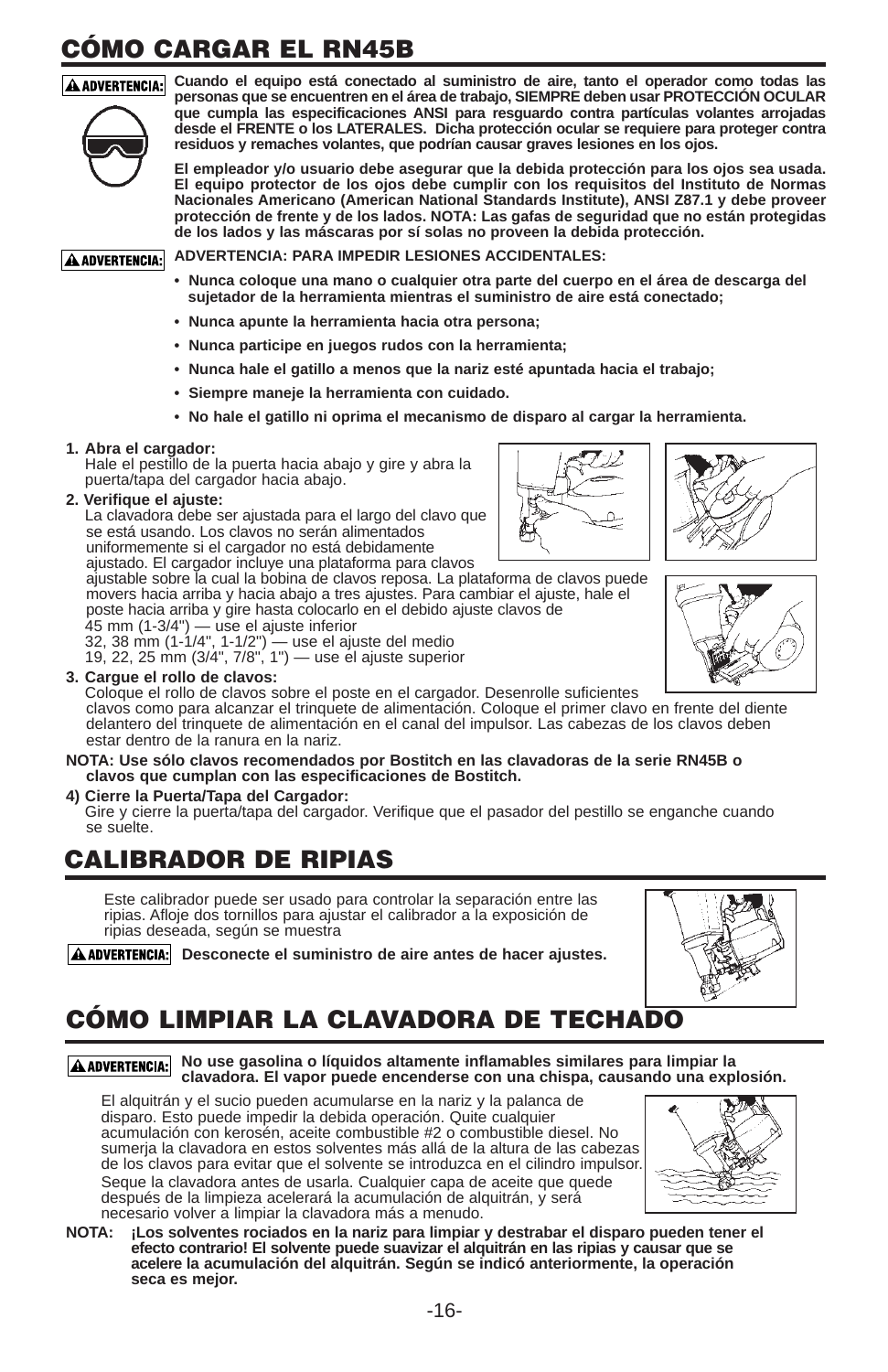# **OPERACIÓN DE LA HERRAMIENTA**

#### **A ADVERTENCIA:**



**Cuando el equipo está conectado al suministro de aire, tanto el operador como todas las personas que se encuentren en el área de trabajo, SIEMPRE deben usar PROTECCIÓN OCULAR que cumpla las especificaciones ANSI para resguardo contra partículas volantes arrojadas desde el FRENTE o los LATERALES. Dicha protección ocular se requiere para proteger contra residuos y remaches volantes, que podrían causar graves lesiones en los ojos.**

**El empleador y/o usuario debe asegurar que la debida protección para los ojos sea usada. El equipo protector de los ojos debe cumplir con los requisitos del Instituto de Normas Nacionales Americano (American National Standards Institute), ANSI Z87.1 y debe proveer protección de frente y de los lados. NOTA: Las gafas de seguridad que no están protegidas de los lados y las máscaras por sí solas no proveen la debida protección.**

#### **ANTES DE MANEJAR U OPERAR ESTA HERRAMIENTA:**

- **I. LEA Y ENTIENDA LAS ADVERTENCIAS CONTENIDAS EN ESTE MANUAL.**
- **II. CONSULTE "ESPECIFICACIONES DE LA HERRAMIENTA" EN ESTE MANUAL PARA IDENTIFICAR EL SISTEMA OPERATIVO DE SU HERRAMIENTA.**

Se dispone de tres sistemas operativos para las herramientas neumáticas de BOSTITCH. Éstos son:

#### **1. OPERACIÓN POR GATILLO 2. OPERACIÓN DE DISPARO POR CONTACTO**

#### **3. OPERACIÓN DE DISPARO SECUENCIAL**

### **OPERACIÓN**

#### **1. OPERACIÓN POR GATILLO:**

Una herramienta OPERADA POR GATILLO requiere una sola acción para impulsar al sujetador. Cada vez que se hala el gatillo la herramienta impulsará un sujetador. El modelo operado por gatillo está destinado a ser usado sólo cuando el disparo por contacto o el disparo secuencial no puede usarse debido a los requisitos de la aplicación.

#### **2. OPERACIÓN DE DISPARO POR CONTACTO:**

La herramienta de MODELO DE DISPARO POR CONTACTO incluye un disparador por contacto del objeto que está siendo clavado que opera junto con el gatillo para impulsar un sujetador. Existen dos métodos de operación para impulsar los sujetadores con una herramienta de disparo por contacto.

- A. COLOCACIÓN DE UN SOLO SUJETADOR: Para operar la herramienta de esta forma, primero coloque el disparo por contacto en la superficie del objeto SIN HALAR EL GATILLO. Oprima el disparo por contacto hasta que la nariz toque la superficie del objeto y luego hale el gatillo para impulsar un sujetador. No presione la herramienta contra la superficie del objeto a clavar usando fuerza extra. En vez de eso, permita que la herramienta recule de la superficie del objeto para evitar un segundo sujetador indeseado. Quite el dedo del gatillo después de cada operación.
- B. OPERACIÓN RÁPIDA DE SUJETADOR: Para operar la herramienta de esta forma, hale el gatillo con la herramienta separada del objeto a ser clavado. Para impulsar los sujetadores, golpee ligeramente la nariz de la herramienta sobre la superficie del objeto aplicando un movimiento de rebote. Cada vez que oprima el disparador por contacto, se impulsará un sujetador.



**El operador no debe sostener el gatillo halado en las herramientas de disparo por contacto, salvo durante la operación de engrapado, ya que pueden resultar serias lesiones si el disparador accidentalmente se pusiera en contacto con alguien o con algo, causando que se cicle la herramienta.**

A ADVERTENCIA:

**Mantenga las manos y el cuerpo alejados del área de descarga de la herramienta. Una herramienta de disparo por contacto puede rebotar debido a la reculada al impulsar un sujetador y se puede impulsar accidentalmente un segundo sujetador, causando posibles lesiones.**

#### **3. OPERACIÓN DE DISPARO SECUENCIAL:**

El MODELO DE OPERACIÓN SECUENCIAL incluye un disparador por contacto del objeto que funciona junto con el gatillo para impulsar un sujetador. Para operar una herramienta de disparo secuencial, primero coloque el disparo por contacto en la superficie del objeto SIN HALAR EL GATILLO. Oprima el disparo por contacto y luego hale el gatillo para impulsar un sujetador. Mientras el disparo por contacto esté en contacto con el objeto y se mantiene oprimido, la herramienta impulsará un sujetador cada vez que se oprima el gatillo. Si se permite que el disparo por contacto deje la superficie del objeto, la secuencia descrita anteriormente tendrá que ser repetida para impulsar otro sujetador.

El Modelo de Disparo Secuencial provee una ventaja positiva de seguridad ya que no impulsará accidentalmente un sujetador si se permite que la nariz de la herramienta accidentalmente entre en contacto con la superficie del objeto — u otra cosa — mientras el dedo mantiene halado el gatillo.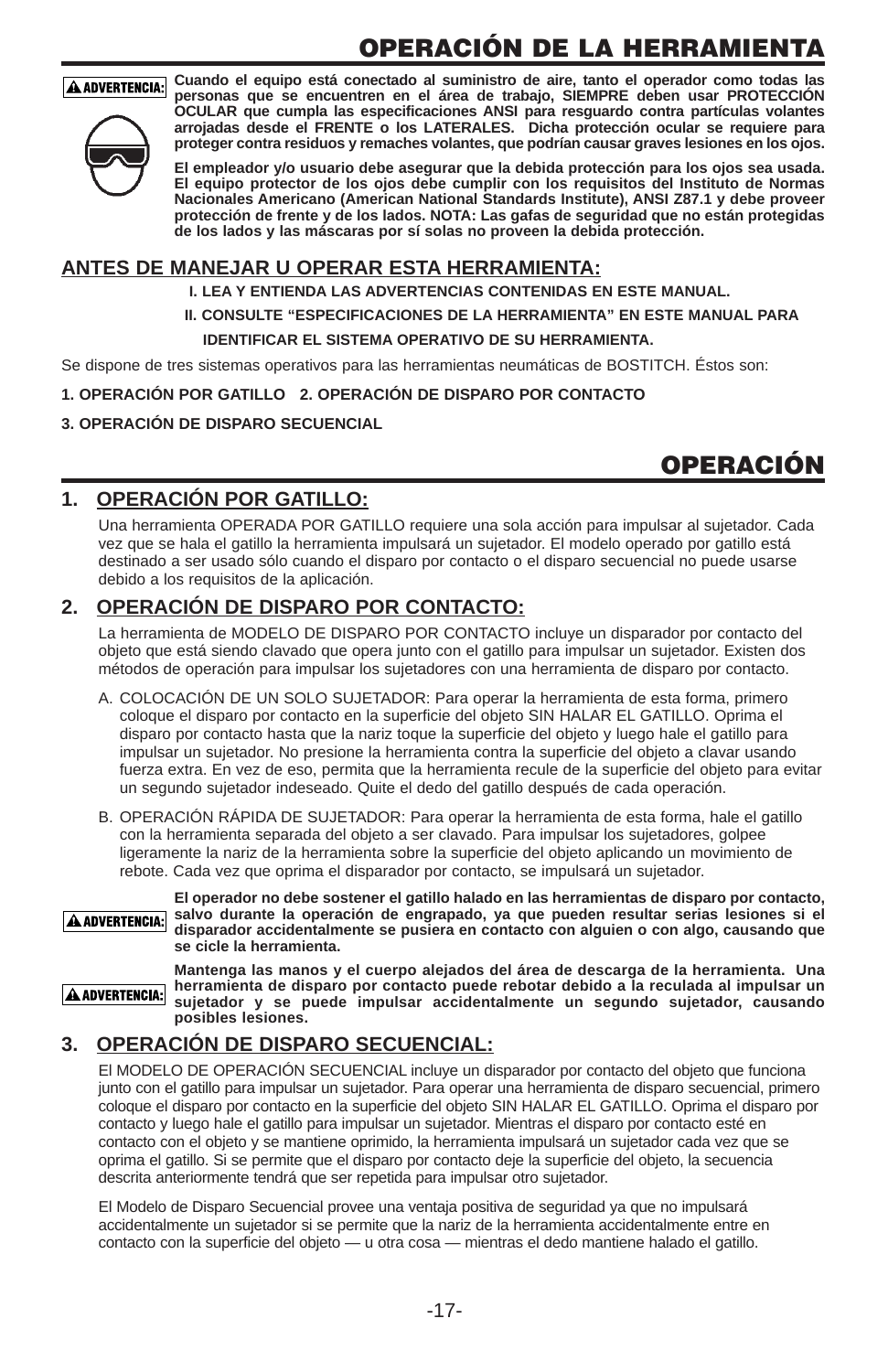# **VERIFICACIÓN DE LA OPERACIÓN DE LA HERRAMIENTA:**

**¡PRECAUCIÓN: Quite todos los sujetadores de la herramienta antes de efectuar la verificaciÓn de la operaciÓn de la herramienta!**

#### **1. HERRAMIENTA OPERADA POR GATILLO:**

- A. Con el dedo alejado del gatillo, sostenga la herramienta tomándola firmemente por la manija.
- B. Coloque la nariz de la herramienta contra la superficie del trabajo.
- C. Hale del gatillo para impulsar. Suelte el gatillo para completar el ciclo.

**¡PRECAUCIÓN: SE ACTIVARÁ LA HERRAMIENTA CADA VEZ QUE SE HALE EL GATILLO!**

#### **2. OPERACIÓN DE DISPARO POR CONTACTO:**

- A. Apriete el disparador de contacto contra la superficie de trabajo, sin tocar el gatillo. **LA HERRAMIENTA NO DEBE EFECTUAR SU CICLO.**
- B. Sostenga la herramienta alejada de la superficie de trabajo, y hale el gatillo. **LA HERRAMIENTA NO DEBE EFECTUAR SU CICLO.**
- C. Con la herramienta alejada de la superficie de trabajo, hale el gatillo y apriete el disparador de contacto contra la superficie de trabajo.
- **LA HERRAMIENTA SÍ DEBE EFECTUAR SU CICLO.** D. Con el dedo alejado del gatillo, apriete el disparador de contacto contra la superficie de trabajo. Hale el gatillo.

**LA HERRAMIENTA SÍ DEBE EFECTUAR SU CICLO.**

#### **3. OPERACIÓN POR DISPARO SECUENCIAL:**

- A. Presione el disparador de contacto contra la superficie de trabajo, sin tocar el gatillo. **LA HERRAMIENTA NO DEBE EFECTUAR SU CICLO.**
- B. Sostenga la herramienta alejada de la superficie de trabajo, y hale el gatillo. **LA HERRAMIENTA NO DEBE EFECTUAR SU CICLO.**
- C. Hale el gatillo y presione el disparador de contacto contra la superficie de trabajo. **LA HERRAMIENTA NO DEBE EFECTUAR SU CICLO.**
- D. Con el dedo alejado del gatillo, presione el disparador de contacto contra la superficie de trabajo. Hale el gatillo.
	- **LA HERRAMIENTA SÍ DEBE EFECTUAR SU CICLO.**

#### **ADEMÁS DE LAS OTRAS ADVERTENCIAS CONTENIDAS EN ESTE MANUAL, OBSERVE LO SIGUIENTE PARA UNA OPERACIÓN SEGURA.**

**• Utilice la herramienta neumática de BOSTITCH únicamente para impulsar sujetadores.**

- **Jamás utilice esta herramienta de manera que pudiera causar que un sujetador sea dirigido hacia usted mismo u otras personas dentro del área de trabajo.**
- **No utilice la herramienta como un martillo.**
- **Siempre cargue la herramienta por la manija. Jamás cargue la herramienta por la manguera de aire.**
- **No modifique o altere esta herramienta de su diseño original o función sin la aprobación de BOSTITCH, INC.**
- **Siempre esté consciente de que el mal trato y manejo inadecuado de esta herramienta puede originar lesiones para usted y los demás.**
- **Jamás sujete o ate con cinta el gatillo o el disparador de contacto en una posición activada.**
- **Jamás deje una herramienta sola con la manguera de aire conectada.**
- **NOTA: No siga usando una herramienta que tenga una fuga de aire o que no funciona debidamente. Notifique a su representante de BOSTITCH más cercano si su herramienta sigue teniendo problemas de funcionamiento.**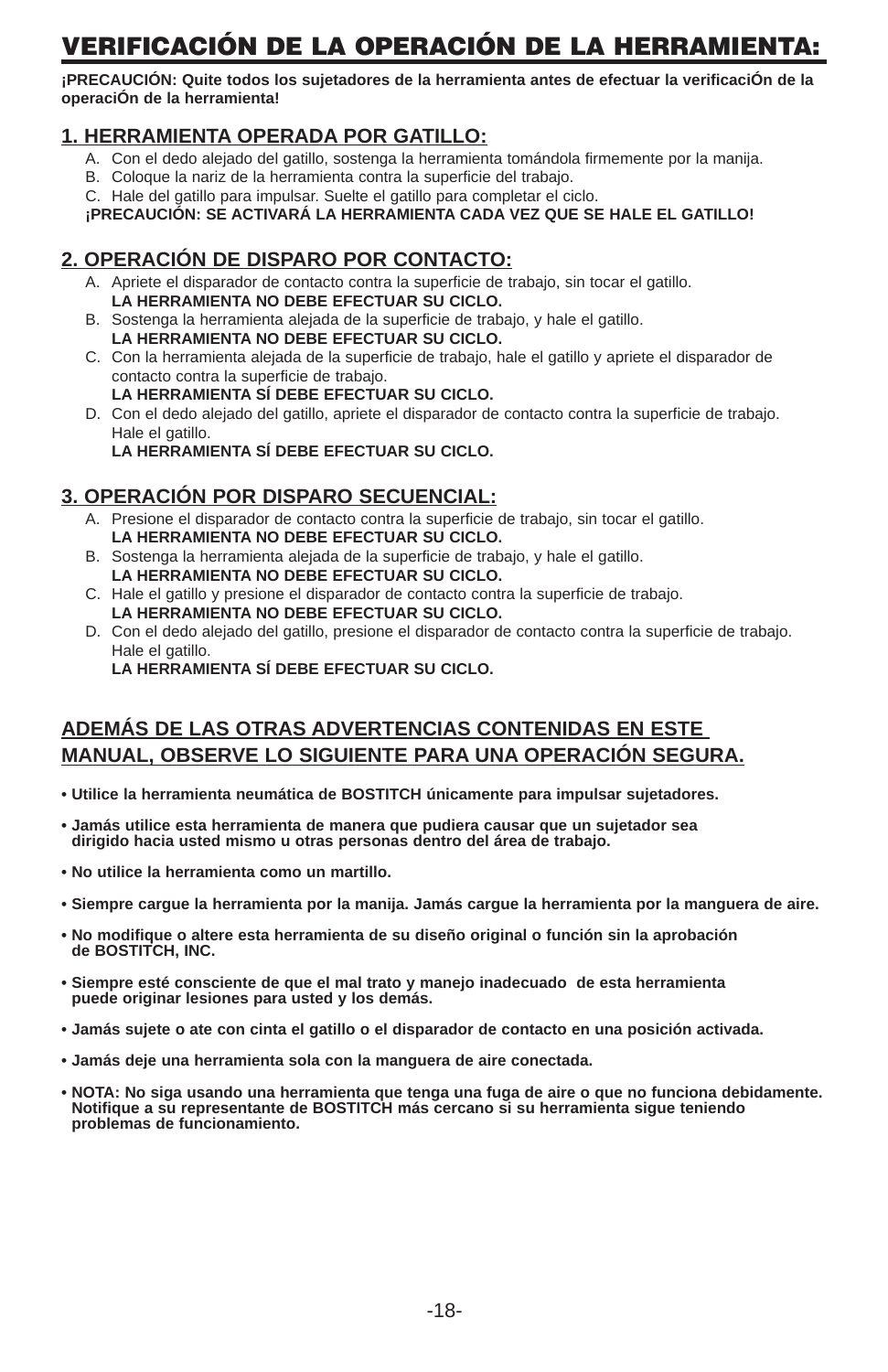# **MANTENIMIENTO DE LA HERRAMIENTA NEUMÁTICA**

**Al trabajar con herramientas neumáticas, tenga presente las advertencias que se hacen en este manual, y sea particularmente cuidadoso al evaluar herramientas problemáticas.**

#### **PARTES DE REEMPLAZO:**

Se recomienda partes de reemplazo de BOSTITCH. No utilice partes modificadas ni partes que no brinden el mismo rendimiento que el equipo original.

#### **PROCEDIMIENTO DE ENSAMBLE PARA LOS SELLOS:**

Al reparar una herramienta, asegúrese de que las partes internas estén limpias y lubricadas. Utilice Parker "O" -LUBE o su equivalente en todos los anillos en "O" . Cubra cada anillo en "O" con "O" -LUBE antes de ensamblar. Utilice una cantidad pequeña de aceite en todas las superficies y pivotes móviles. Después del rearmado, añada unas cuantas gotas del Lubricante para Herramientas Neumáticas de BOSTITCH mediante la conexión de la línea de aire, antes de probar la herramienta.

#### **PRESIÓN Y VOLUMEN DEL SUMINISTRO DE AIRE:**

El volumen de aire es tan importante como la presión del aire. El volumen de aire suministrado a la herramienta puede ser inadecuado debido a conexiones y mangueras más pequeñas que lo normal, o debido a los efectos de polvo y agua dentro del sistema. Un flujo de aire restringido impedirá que la herramienta reciba un volumen de aire adecuado, aunque la lectura de la presión sea alta. Los resultados serán una operación lenta, la mala alimentación o una potencia impulsadora reducida. Antes de evaluar los problemas de la herramienta en busca de estos síntomas, siga la pista del suministro de aire desde la herramienta hasta la fuente de suministro para ver si hay conexiones restrictivas, accesorios giratorios, puntos bajos que contienen agua y cualquier otra cosa que evitaría un flujo de aire de volumen completo a la herramienta.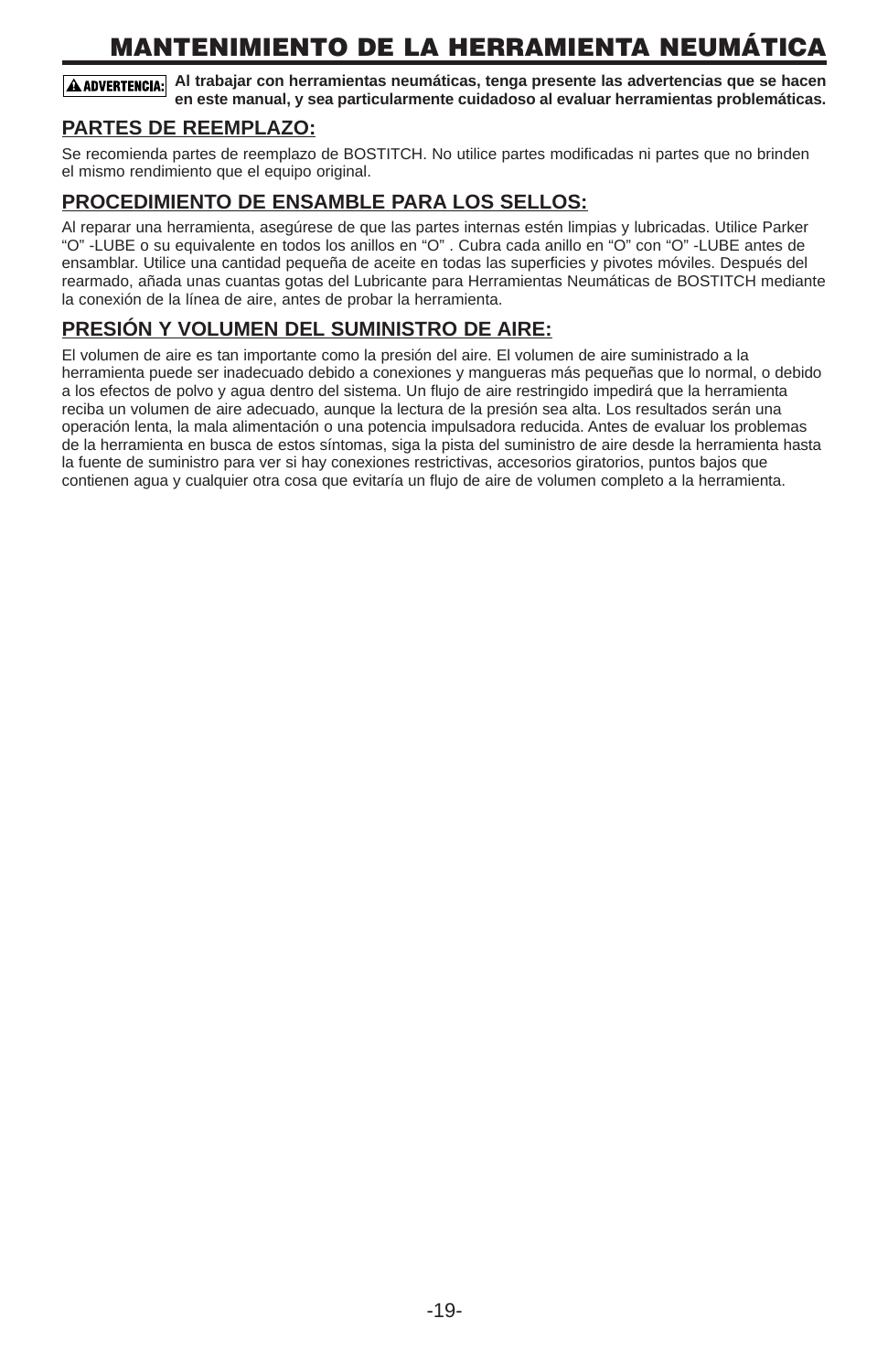# **DIAGNÓSTICO DE FALLA**

| Anillo en O cortado o rajado Reemplazar el anillo en O.<br>Anillos en O/sellos cortados o rajados. Reemplazar anillo en O/sellos.<br>Tornillos de nariz flojos.  Apriete y verifique nuevamente.<br>Anillo en O/empaquetadura cortada o rajadaReemplazar el anillo en O o empaquetadura<br>Amortiguador rajado/desgastado. Reemplazar el amortiguador.<br>Empaquetadura rajada. Reemplazar la empaquetadura.<br>Fuga de aire en el armazón/tapón.<br>Amortiguador de la válvula de cabeza<br>Restricción en el suministro de aire. Verifique el equipo de suministro de aire.<br>No desempeña su ciclo.<br>Herramienta seca, falta de lubricación. Utilice el Lubricante para Herramientas Neumáticas de BOSTITCH.<br>Anillos en O de la válvula de cabeza desgastados .Reemplazar los anillos en O.<br>Resorte de la tapa del cilindro roto. Reemplazar el resorte de la tapa del cilindro<br>Válvula de cabeza atorada en el tapón. Desensamblar/Verificar/Lubricar.<br>Herramienta seca, necesita lubricación. Utilice el Lubricante para Herramientas Neumáticas de BOSTITCH.<br>Desempeña su ciclo lentamente<br>Resorte de la tapa del cilindro roto. Reemplazar el resorte de la tapa.<br>Anillos en O/sellos cortados o rajados. Reemplazar los anillos en O/sellos.<br>Escape bloqueado Verificar el amortiguador, resorte de la válvula de cabeza.<br>Ensamblaje del gatillo desgastado/tiene fugas. .Reemplazar el ensamblaje del gatillo.<br>Acumulación de polvo/alquitrán en impulsor. Desensamblar la nariz/impulsor para limpiar<br>La manga del cilindro no está asentada Desensamblar para corregir.<br>debidamente en el amortiguador de abajo.<br>Válvula de cabeza seca. Desensamblar/lubricar.<br>Presión de aire demasiado bajaVerifique el equipo de suministro de aire<br>alimentación intermitente<br>Amortiguador desgastado Reemplazar el amortiguador.<br>Alquitrán/polvo en el canal del impulsor Desensamblar y limpiar la nariz y el impulsor<br>Restricción de aire/flujo de aire inadecuado a través<br>del casquillo y tapón de desconectado rápido Reemplazar los accesorios de desconectado rápido.<br>Anillo en O de pistón desgastado Reemplazar el anillo en O, verificar el impulsor<br>Herramienta seca, necesita lubricación Utilice el Lubricante para Herramientas Neumáticas de BOSTITCH.<br>Resorte de empuje dañado Reemplazar el resorte.<br>Baja presión de aire Verifique el sistema de suministro de aire a la herramienta.<br>Tornillos flojos en la nariz del cargador  Apriete todos los tornillos.<br>Los sujetadores son demasiado cortos<br>Sujetadores doblados. No use estos sujetadores más.<br>Sujetadores de tamaño equivocado. Use sólo los sujetadores recomendados.<br>Empaquetadura de la tapa de cabeza con fugas Apriete los tornillos/Reemplazar la empaquetadura.<br>Anillo en O de la válvula del disparador<br>cortado/desgastado Reemplazar el anillo en O.<br>Cargador seco/sucio. Limpiar/Lubricar. Utilice Lubricante para Herramientas Neumáticas de BOSTITCH.<br>Canal del impulsador desgastado. Reemplazar la nariz/Verificar la puerta.<br>Sujetadores de tamaño equivocado. Use sólo los sujetadores recomendados<br>Sujetadores doblados. No use estos sujetadores más. | PROBLEMA                                                   | <b>CAUSA</b> | <b>CORRECCION</b> |
|-------------------------------------------------------------------------------------------------------------------------------------------------------------------------------------------------------------------------------------------------------------------------------------------------------------------------------------------------------------------------------------------------------------------------------------------------------------------------------------------------------------------------------------------------------------------------------------------------------------------------------------------------------------------------------------------------------------------------------------------------------------------------------------------------------------------------------------------------------------------------------------------------------------------------------------------------------------------------------------------------------------------------------------------------------------------------------------------------------------------------------------------------------------------------------------------------------------------------------------------------------------------------------------------------------------------------------------------------------------------------------------------------------------------------------------------------------------------------------------------------------------------------------------------------------------------------------------------------------------------------------------------------------------------------------------------------------------------------------------------------------------------------------------------------------------------------------------------------------------------------------------------------------------------------------------------------------------------------------------------------------------------------------------------------------------------------------------------------------------------------------------------------------------------------------------------------------------------------------------------------------------------------------------------------------------------------------------------------------------------------------------------------------------------------------------------------------------------------------------------------------------------------------------------------------------------------------------------------------------------------------------------------------------------------------------------------------------------------------------------------------------------------------------------------------------------------------------------------------------------------------------------------------------------------------------------------------------------------------------------------------------------------------------------------------------------------------------------------------------------------------------------------------------------------------------------------------------------------------------------------------------|------------------------------------------------------------|--------------|-------------------|
|                                                                                                                                                                                                                                                                                                                                                                                                                                                                                                                                                                                                                                                                                                                                                                                                                                                                                                                                                                                                                                                                                                                                                                                                                                                                                                                                                                                                                                                                                                                                                                                                                                                                                                                                                                                                                                                                                                                                                                                                                                                                                                                                                                                                                                                                                                                                                                                                                                                                                                                                                                                                                                                                                                                                                                                                                                                                                                                                                                                                                                                                                                                                                                                                                                                             | Fuga de aire en la envoltura de la<br>válvula disparadora. |              |                   |
|                                                                                                                                                                                                                                                                                                                                                                                                                                                                                                                                                                                                                                                                                                                                                                                                                                                                                                                                                                                                                                                                                                                                                                                                                                                                                                                                                                                                                                                                                                                                                                                                                                                                                                                                                                                                                                                                                                                                                                                                                                                                                                                                                                                                                                                                                                                                                                                                                                                                                                                                                                                                                                                                                                                                                                                                                                                                                                                                                                                                                                                                                                                                                                                                                                                             | Vástago de la válvula disparadora<br>tiene fuga de aire.   |              |                   |
|                                                                                                                                                                                                                                                                                                                                                                                                                                                                                                                                                                                                                                                                                                                                                                                                                                                                                                                                                                                                                                                                                                                                                                                                                                                                                                                                                                                                                                                                                                                                                                                                                                                                                                                                                                                                                                                                                                                                                                                                                                                                                                                                                                                                                                                                                                                                                                                                                                                                                                                                                                                                                                                                                                                                                                                                                                                                                                                                                                                                                                                                                                                                                                                                                                                             | Fuga de aire en el armazón/nariz.                          |              |                   |
|                                                                                                                                                                                                                                                                                                                                                                                                                                                                                                                                                                                                                                                                                                                                                                                                                                                                                                                                                                                                                                                                                                                                                                                                                                                                                                                                                                                                                                                                                                                                                                                                                                                                                                                                                                                                                                                                                                                                                                                                                                                                                                                                                                                                                                                                                                                                                                                                                                                                                                                                                                                                                                                                                                                                                                                                                                                                                                                                                                                                                                                                                                                                                                                                                                                             |                                                            |              |                   |
|                                                                                                                                                                                                                                                                                                                                                                                                                                                                                                                                                                                                                                                                                                                                                                                                                                                                                                                                                                                                                                                                                                                                                                                                                                                                                                                                                                                                                                                                                                                                                                                                                                                                                                                                                                                                                                                                                                                                                                                                                                                                                                                                                                                                                                                                                                                                                                                                                                                                                                                                                                                                                                                                                                                                                                                                                                                                                                                                                                                                                                                                                                                                                                                                                                                             |                                                            |              |                   |
|                                                                                                                                                                                                                                                                                                                                                                                                                                                                                                                                                                                                                                                                                                                                                                                                                                                                                                                                                                                                                                                                                                                                                                                                                                                                                                                                                                                                                                                                                                                                                                                                                                                                                                                                                                                                                                                                                                                                                                                                                                                                                                                                                                                                                                                                                                                                                                                                                                                                                                                                                                                                                                                                                                                                                                                                                                                                                                                                                                                                                                                                                                                                                                                                                                                             |                                                            |              |                   |
|                                                                                                                                                                                                                                                                                                                                                                                                                                                                                                                                                                                                                                                                                                                                                                                                                                                                                                                                                                                                                                                                                                                                                                                                                                                                                                                                                                                                                                                                                                                                                                                                                                                                                                                                                                                                                                                                                                                                                                                                                                                                                                                                                                                                                                                                                                                                                                                                                                                                                                                                                                                                                                                                                                                                                                                                                                                                                                                                                                                                                                                                                                                                                                                                                                                             |                                                            |              |                   |
|                                                                                                                                                                                                                                                                                                                                                                                                                                                                                                                                                                                                                                                                                                                                                                                                                                                                                                                                                                                                                                                                                                                                                                                                                                                                                                                                                                                                                                                                                                                                                                                                                                                                                                                                                                                                                                                                                                                                                                                                                                                                                                                                                                                                                                                                                                                                                                                                                                                                                                                                                                                                                                                                                                                                                                                                                                                                                                                                                                                                                                                                                                                                                                                                                                                             |                                                            |              |                   |
|                                                                                                                                                                                                                                                                                                                                                                                                                                                                                                                                                                                                                                                                                                                                                                                                                                                                                                                                                                                                                                                                                                                                                                                                                                                                                                                                                                                                                                                                                                                                                                                                                                                                                                                                                                                                                                                                                                                                                                                                                                                                                                                                                                                                                                                                                                                                                                                                                                                                                                                                                                                                                                                                                                                                                                                                                                                                                                                                                                                                                                                                                                                                                                                                                                                             |                                                            |              |                   |
|                                                                                                                                                                                                                                                                                                                                                                                                                                                                                                                                                                                                                                                                                                                                                                                                                                                                                                                                                                                                                                                                                                                                                                                                                                                                                                                                                                                                                                                                                                                                                                                                                                                                                                                                                                                                                                                                                                                                                                                                                                                                                                                                                                                                                                                                                                                                                                                                                                                                                                                                                                                                                                                                                                                                                                                                                                                                                                                                                                                                                                                                                                                                                                                                                                                             |                                                            |              |                   |
|                                                                                                                                                                                                                                                                                                                                                                                                                                                                                                                                                                                                                                                                                                                                                                                                                                                                                                                                                                                                                                                                                                                                                                                                                                                                                                                                                                                                                                                                                                                                                                                                                                                                                                                                                                                                                                                                                                                                                                                                                                                                                                                                                                                                                                                                                                                                                                                                                                                                                                                                                                                                                                                                                                                                                                                                                                                                                                                                                                                                                                                                                                                                                                                                                                                             |                                                            |              |                   |
|                                                                                                                                                                                                                                                                                                                                                                                                                                                                                                                                                                                                                                                                                                                                                                                                                                                                                                                                                                                                                                                                                                                                                                                                                                                                                                                                                                                                                                                                                                                                                                                                                                                                                                                                                                                                                                                                                                                                                                                                                                                                                                                                                                                                                                                                                                                                                                                                                                                                                                                                                                                                                                                                                                                                                                                                                                                                                                                                                                                                                                                                                                                                                                                                                                                             |                                                            |              |                   |
|                                                                                                                                                                                                                                                                                                                                                                                                                                                                                                                                                                                                                                                                                                                                                                                                                                                                                                                                                                                                                                                                                                                                                                                                                                                                                                                                                                                                                                                                                                                                                                                                                                                                                                                                                                                                                                                                                                                                                                                                                                                                                                                                                                                                                                                                                                                                                                                                                                                                                                                                                                                                                                                                                                                                                                                                                                                                                                                                                                                                                                                                                                                                                                                                                                                             |                                                            |              |                   |
|                                                                                                                                                                                                                                                                                                                                                                                                                                                                                                                                                                                                                                                                                                                                                                                                                                                                                                                                                                                                                                                                                                                                                                                                                                                                                                                                                                                                                                                                                                                                                                                                                                                                                                                                                                                                                                                                                                                                                                                                                                                                                                                                                                                                                                                                                                                                                                                                                                                                                                                                                                                                                                                                                                                                                                                                                                                                                                                                                                                                                                                                                                                                                                                                                                                             | Falta de potencia                                          |              |                   |
|                                                                                                                                                                                                                                                                                                                                                                                                                                                                                                                                                                                                                                                                                                                                                                                                                                                                                                                                                                                                                                                                                                                                                                                                                                                                                                                                                                                                                                                                                                                                                                                                                                                                                                                                                                                                                                                                                                                                                                                                                                                                                                                                                                                                                                                                                                                                                                                                                                                                                                                                                                                                                                                                                                                                                                                                                                                                                                                                                                                                                                                                                                                                                                                                                                                             |                                                            |              |                   |
|                                                                                                                                                                                                                                                                                                                                                                                                                                                                                                                                                                                                                                                                                                                                                                                                                                                                                                                                                                                                                                                                                                                                                                                                                                                                                                                                                                                                                                                                                                                                                                                                                                                                                                                                                                                                                                                                                                                                                                                                                                                                                                                                                                                                                                                                                                                                                                                                                                                                                                                                                                                                                                                                                                                                                                                                                                                                                                                                                                                                                                                                                                                                                                                                                                                             |                                                            |              |                   |
|                                                                                                                                                                                                                                                                                                                                                                                                                                                                                                                                                                                                                                                                                                                                                                                                                                                                                                                                                                                                                                                                                                                                                                                                                                                                                                                                                                                                                                                                                                                                                                                                                                                                                                                                                                                                                                                                                                                                                                                                                                                                                                                                                                                                                                                                                                                                                                                                                                                                                                                                                                                                                                                                                                                                                                                                                                                                                                                                                                                                                                                                                                                                                                                                                                                             |                                                            |              |                   |
|                                                                                                                                                                                                                                                                                                                                                                                                                                                                                                                                                                                                                                                                                                                                                                                                                                                                                                                                                                                                                                                                                                                                                                                                                                                                                                                                                                                                                                                                                                                                                                                                                                                                                                                                                                                                                                                                                                                                                                                                                                                                                                                                                                                                                                                                                                                                                                                                                                                                                                                                                                                                                                                                                                                                                                                                                                                                                                                                                                                                                                                                                                                                                                                                                                                             |                                                            |              |                   |
|                                                                                                                                                                                                                                                                                                                                                                                                                                                                                                                                                                                                                                                                                                                                                                                                                                                                                                                                                                                                                                                                                                                                                                                                                                                                                                                                                                                                                                                                                                                                                                                                                                                                                                                                                                                                                                                                                                                                                                                                                                                                                                                                                                                                                                                                                                                                                                                                                                                                                                                                                                                                                                                                                                                                                                                                                                                                                                                                                                                                                                                                                                                                                                                                                                                             |                                                            |              |                   |
|                                                                                                                                                                                                                                                                                                                                                                                                                                                                                                                                                                                                                                                                                                                                                                                                                                                                                                                                                                                                                                                                                                                                                                                                                                                                                                                                                                                                                                                                                                                                                                                                                                                                                                                                                                                                                                                                                                                                                                                                                                                                                                                                                                                                                                                                                                                                                                                                                                                                                                                                                                                                                                                                                                                                                                                                                                                                                                                                                                                                                                                                                                                                                                                                                                                             |                                                            |              |                   |
|                                                                                                                                                                                                                                                                                                                                                                                                                                                                                                                                                                                                                                                                                                                                                                                                                                                                                                                                                                                                                                                                                                                                                                                                                                                                                                                                                                                                                                                                                                                                                                                                                                                                                                                                                                                                                                                                                                                                                                                                                                                                                                                                                                                                                                                                                                                                                                                                                                                                                                                                                                                                                                                                                                                                                                                                                                                                                                                                                                                                                                                                                                                                                                                                                                                             |                                                            |              |                   |
|                                                                                                                                                                                                                                                                                                                                                                                                                                                                                                                                                                                                                                                                                                                                                                                                                                                                                                                                                                                                                                                                                                                                                                                                                                                                                                                                                                                                                                                                                                                                                                                                                                                                                                                                                                                                                                                                                                                                                                                                                                                                                                                                                                                                                                                                                                                                                                                                                                                                                                                                                                                                                                                                                                                                                                                                                                                                                                                                                                                                                                                                                                                                                                                                                                                             |                                                            |              |                   |
|                                                                                                                                                                                                                                                                                                                                                                                                                                                                                                                                                                                                                                                                                                                                                                                                                                                                                                                                                                                                                                                                                                                                                                                                                                                                                                                                                                                                                                                                                                                                                                                                                                                                                                                                                                                                                                                                                                                                                                                                                                                                                                                                                                                                                                                                                                                                                                                                                                                                                                                                                                                                                                                                                                                                                                                                                                                                                                                                                                                                                                                                                                                                                                                                                                                             |                                                            |              |                   |
|                                                                                                                                                                                                                                                                                                                                                                                                                                                                                                                                                                                                                                                                                                                                                                                                                                                                                                                                                                                                                                                                                                                                                                                                                                                                                                                                                                                                                                                                                                                                                                                                                                                                                                                                                                                                                                                                                                                                                                                                                                                                                                                                                                                                                                                                                                                                                                                                                                                                                                                                                                                                                                                                                                                                                                                                                                                                                                                                                                                                                                                                                                                                                                                                                                                             | Sujetadores que saltan,                                    |              |                   |
|                                                                                                                                                                                                                                                                                                                                                                                                                                                                                                                                                                                                                                                                                                                                                                                                                                                                                                                                                                                                                                                                                                                                                                                                                                                                                                                                                                                                                                                                                                                                                                                                                                                                                                                                                                                                                                                                                                                                                                                                                                                                                                                                                                                                                                                                                                                                                                                                                                                                                                                                                                                                                                                                                                                                                                                                                                                                                                                                                                                                                                                                                                                                                                                                                                                             |                                                            |              |                   |
|                                                                                                                                                                                                                                                                                                                                                                                                                                                                                                                                                                                                                                                                                                                                                                                                                                                                                                                                                                                                                                                                                                                                                                                                                                                                                                                                                                                                                                                                                                                                                                                                                                                                                                                                                                                                                                                                                                                                                                                                                                                                                                                                                                                                                                                                                                                                                                                                                                                                                                                                                                                                                                                                                                                                                                                                                                                                                                                                                                                                                                                                                                                                                                                                                                                             |                                                            |              |                   |
|                                                                                                                                                                                                                                                                                                                                                                                                                                                                                                                                                                                                                                                                                                                                                                                                                                                                                                                                                                                                                                                                                                                                                                                                                                                                                                                                                                                                                                                                                                                                                                                                                                                                                                                                                                                                                                                                                                                                                                                                                                                                                                                                                                                                                                                                                                                                                                                                                                                                                                                                                                                                                                                                                                                                                                                                                                                                                                                                                                                                                                                                                                                                                                                                                                                             |                                                            |              |                   |
|                                                                                                                                                                                                                                                                                                                                                                                                                                                                                                                                                                                                                                                                                                                                                                                                                                                                                                                                                                                                                                                                                                                                                                                                                                                                                                                                                                                                                                                                                                                                                                                                                                                                                                                                                                                                                                                                                                                                                                                                                                                                                                                                                                                                                                                                                                                                                                                                                                                                                                                                                                                                                                                                                                                                                                                                                                                                                                                                                                                                                                                                                                                                                                                                                                                             |                                                            |              |                   |
|                                                                                                                                                                                                                                                                                                                                                                                                                                                                                                                                                                                                                                                                                                                                                                                                                                                                                                                                                                                                                                                                                                                                                                                                                                                                                                                                                                                                                                                                                                                                                                                                                                                                                                                                                                                                                                                                                                                                                                                                                                                                                                                                                                                                                                                                                                                                                                                                                                                                                                                                                                                                                                                                                                                                                                                                                                                                                                                                                                                                                                                                                                                                                                                                                                                             |                                                            |              |                   |
|                                                                                                                                                                                                                                                                                                                                                                                                                                                                                                                                                                                                                                                                                                                                                                                                                                                                                                                                                                                                                                                                                                                                                                                                                                                                                                                                                                                                                                                                                                                                                                                                                                                                                                                                                                                                                                                                                                                                                                                                                                                                                                                                                                                                                                                                                                                                                                                                                                                                                                                                                                                                                                                                                                                                                                                                                                                                                                                                                                                                                                                                                                                                                                                                                                                             |                                                            |              |                   |
|                                                                                                                                                                                                                                                                                                                                                                                                                                                                                                                                                                                                                                                                                                                                                                                                                                                                                                                                                                                                                                                                                                                                                                                                                                                                                                                                                                                                                                                                                                                                                                                                                                                                                                                                                                                                                                                                                                                                                                                                                                                                                                                                                                                                                                                                                                                                                                                                                                                                                                                                                                                                                                                                                                                                                                                                                                                                                                                                                                                                                                                                                                                                                                                                                                                             |                                                            |              |                   |
|                                                                                                                                                                                                                                                                                                                                                                                                                                                                                                                                                                                                                                                                                                                                                                                                                                                                                                                                                                                                                                                                                                                                                                                                                                                                                                                                                                                                                                                                                                                                                                                                                                                                                                                                                                                                                                                                                                                                                                                                                                                                                                                                                                                                                                                                                                                                                                                                                                                                                                                                                                                                                                                                                                                                                                                                                                                                                                                                                                                                                                                                                                                                                                                                                                                             |                                                            |              |                   |
|                                                                                                                                                                                                                                                                                                                                                                                                                                                                                                                                                                                                                                                                                                                                                                                                                                                                                                                                                                                                                                                                                                                                                                                                                                                                                                                                                                                                                                                                                                                                                                                                                                                                                                                                                                                                                                                                                                                                                                                                                                                                                                                                                                                                                                                                                                                                                                                                                                                                                                                                                                                                                                                                                                                                                                                                                                                                                                                                                                                                                                                                                                                                                                                                                                                             |                                                            |              |                   |
|                                                                                                                                                                                                                                                                                                                                                                                                                                                                                                                                                                                                                                                                                                                                                                                                                                                                                                                                                                                                                                                                                                                                                                                                                                                                                                                                                                                                                                                                                                                                                                                                                                                                                                                                                                                                                                                                                                                                                                                                                                                                                                                                                                                                                                                                                                                                                                                                                                                                                                                                                                                                                                                                                                                                                                                                                                                                                                                                                                                                                                                                                                                                                                                                                                                             |                                                            |              |                   |
|                                                                                                                                                                                                                                                                                                                                                                                                                                                                                                                                                                                                                                                                                                                                                                                                                                                                                                                                                                                                                                                                                                                                                                                                                                                                                                                                                                                                                                                                                                                                                                                                                                                                                                                                                                                                                                                                                                                                                                                                                                                                                                                                                                                                                                                                                                                                                                                                                                                                                                                                                                                                                                                                                                                                                                                                                                                                                                                                                                                                                                                                                                                                                                                                                                                             |                                                            |              |                   |
|                                                                                                                                                                                                                                                                                                                                                                                                                                                                                                                                                                                                                                                                                                                                                                                                                                                                                                                                                                                                                                                                                                                                                                                                                                                                                                                                                                                                                                                                                                                                                                                                                                                                                                                                                                                                                                                                                                                                                                                                                                                                                                                                                                                                                                                                                                                                                                                                                                                                                                                                                                                                                                                                                                                                                                                                                                                                                                                                                                                                                                                                                                                                                                                                                                                             |                                                            |              |                   |
|                                                                                                                                                                                                                                                                                                                                                                                                                                                                                                                                                                                                                                                                                                                                                                                                                                                                                                                                                                                                                                                                                                                                                                                                                                                                                                                                                                                                                                                                                                                                                                                                                                                                                                                                                                                                                                                                                                                                                                                                                                                                                                                                                                                                                                                                                                                                                                                                                                                                                                                                                                                                                                                                                                                                                                                                                                                                                                                                                                                                                                                                                                                                                                                                                                                             |                                                            |              |                   |
|                                                                                                                                                                                                                                                                                                                                                                                                                                                                                                                                                                                                                                                                                                                                                                                                                                                                                                                                                                                                                                                                                                                                                                                                                                                                                                                                                                                                                                                                                                                                                                                                                                                                                                                                                                                                                                                                                                                                                                                                                                                                                                                                                                                                                                                                                                                                                                                                                                                                                                                                                                                                                                                                                                                                                                                                                                                                                                                                                                                                                                                                                                                                                                                                                                                             |                                                            |              |                   |
|                                                                                                                                                                                                                                                                                                                                                                                                                                                                                                                                                                                                                                                                                                                                                                                                                                                                                                                                                                                                                                                                                                                                                                                                                                                                                                                                                                                                                                                                                                                                                                                                                                                                                                                                                                                                                                                                                                                                                                                                                                                                                                                                                                                                                                                                                                                                                                                                                                                                                                                                                                                                                                                                                                                                                                                                                                                                                                                                                                                                                                                                                                                                                                                                                                                             |                                                            |              |                   |
|                                                                                                                                                                                                                                                                                                                                                                                                                                                                                                                                                                                                                                                                                                                                                                                                                                                                                                                                                                                                                                                                                                                                                                                                                                                                                                                                                                                                                                                                                                                                                                                                                                                                                                                                                                                                                                                                                                                                                                                                                                                                                                                                                                                                                                                                                                                                                                                                                                                                                                                                                                                                                                                                                                                                                                                                                                                                                                                                                                                                                                                                                                                                                                                                                                                             |                                                            |              |                   |
|                                                                                                                                                                                                                                                                                                                                                                                                                                                                                                                                                                                                                                                                                                                                                                                                                                                                                                                                                                                                                                                                                                                                                                                                                                                                                                                                                                                                                                                                                                                                                                                                                                                                                                                                                                                                                                                                                                                                                                                                                                                                                                                                                                                                                                                                                                                                                                                                                                                                                                                                                                                                                                                                                                                                                                                                                                                                                                                                                                                                                                                                                                                                                                                                                                                             | Los suietadores se atoran en<br>la herramienta             |              |                   |
|                                                                                                                                                                                                                                                                                                                                                                                                                                                                                                                                                                                                                                                                                                                                                                                                                                                                                                                                                                                                                                                                                                                                                                                                                                                                                                                                                                                                                                                                                                                                                                                                                                                                                                                                                                                                                                                                                                                                                                                                                                                                                                                                                                                                                                                                                                                                                                                                                                                                                                                                                                                                                                                                                                                                                                                                                                                                                                                                                                                                                                                                                                                                                                                                                                                             |                                                            |              |                   |
|                                                                                                                                                                                                                                                                                                                                                                                                                                                                                                                                                                                                                                                                                                                                                                                                                                                                                                                                                                                                                                                                                                                                                                                                                                                                                                                                                                                                                                                                                                                                                                                                                                                                                                                                                                                                                                                                                                                                                                                                                                                                                                                                                                                                                                                                                                                                                                                                                                                                                                                                                                                                                                                                                                                                                                                                                                                                                                                                                                                                                                                                                                                                                                                                                                                             |                                                            |              |                   |
| Tornillos flojos en el cargador/la nariz.  Apriete todos los tornillos.                                                                                                                                                                                                                                                                                                                                                                                                                                                                                                                                                                                                                                                                                                                                                                                                                                                                                                                                                                                                                                                                                                                                                                                                                                                                                                                                                                                                                                                                                                                                                                                                                                                                                                                                                                                                                                                                                                                                                                                                                                                                                                                                                                                                                                                                                                                                                                                                                                                                                                                                                                                                                                                                                                                                                                                                                                                                                                                                                                                                                                                                                                                                                                                     |                                                            |              |                   |
| Impulsor roto/quebrado. Reemplazar el impulsor.                                                                                                                                                                                                                                                                                                                                                                                                                                                                                                                                                                                                                                                                                                                                                                                                                                                                                                                                                                                                                                                                                                                                                                                                                                                                                                                                                                                                                                                                                                                                                                                                                                                                                                                                                                                                                                                                                                                                                                                                                                                                                                                                                                                                                                                                                                                                                                                                                                                                                                                                                                                                                                                                                                                                                                                                                                                                                                                                                                                                                                                                                                                                                                                                             |                                                            |              |                   |

### **CLAVADORAS DE BOBINA**

| Sujetadores que saltan<br>Alimentación intermitente | Agregue el Lubricante para Herramientas Neumáticas de BOSTITCH<br>Pistón alimentador seco.<br>en el orificio de la tapa del pistón alimentador                                                                                     |
|-----------------------------------------------------|------------------------------------------------------------------------------------------------------------------------------------------------------------------------------------------------------------------------------------|
|                                                     | Reemplazar los anillos en O/Verificar el amortiguador y el resorte.<br>Lubricar el ensamblaje<br>Anillos en O del pistón alimentador<br>quebrados/desgastados                                                                      |
|                                                     | Inspeccione el trinquete para ver si se atasca<br>. Revise el trinquete y el resorte de la puerta. Deben funcionar libremente.                                                                                                     |
|                                                     | Parte inferior del cargador no está fijada<br>Ajuste la parte inferior del cargador para el largo de clavos que se está utilizando.<br>correctamente<br>.<br>Alambres de soldadura rotos en rollo del clavo<br>Discontinúe su uso. |
| Los sujetadores se atoran en la                     |                                                                                                                                                                                                                                    |
| herramienta/cargador.                               | Sujetadores de tamaño equivocado parala herramienta . Use sólo los sujetadores recomendados. Verifique el ajuste del fondo del cargador.                                                                                           |
|                                                     | Alambres soldados rotos en rollo del clavo  Discontinúe su uso.                                                                                                                                                                    |
|                                                     | Ajuste equivocado de placa deslizante para<br>rollo de clavos de alambre/plástico<br>Ajuste las clavijas del ajustador para el rollode clavos de alambre/plástico.<br>-20-                                                         |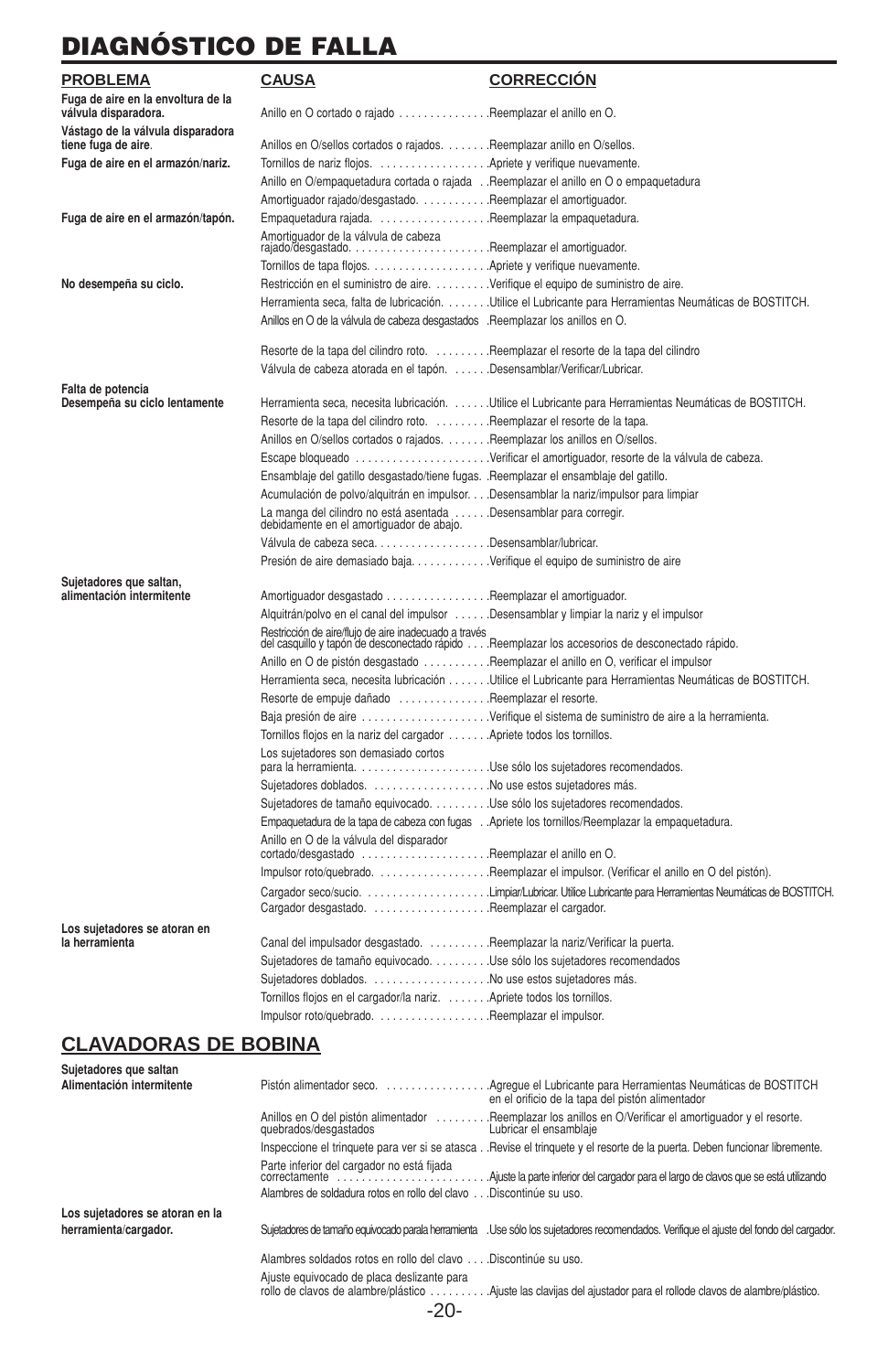### **INSTRUCCIONES DE MANTENIMIENTO DEL IMPULSOR RN45B**

#### **Un impulsor desgastado causará mala calidad y pérdida de potencia:**

- El desgaste en la punta de impulsión afectará la impulsión del clavo, produciendo síntomas de clavos doblados o no impulsados por completo, y cabezas de clavos dañadas.
- El largo del impulsor puede ser ajustado para permitir que la punta de impulsión sea rectificada para compensar por el desgaste. Se requieren calor y una medición precisa. Póngase en contacto con un técnico de servicio calificado para este ajuste.
- El ajuste de largo para un nuevo impulsor se muestra a continuación. La medición se hace desde la cara inferior del pistón principal.
- Favor notar que la medición desde la parte superior del pistón indica el ajuste máximo que se le puede hacer al impulsor para permitir la rectificación. Siempre extienda el impulsor lo mínimo requerido para permitir la rectificación a fin de restaurar la punta de impulsión; es posible que sea necesario efectuar varias rectificaciones hasta que se logre la profundidad máxima.



### **DEFLECTOR DE ESCAPE DIRECCIONAL**

Afloje el tornillo según se muestra. Ajuste a la dirección de escape deseada y apriete el tornillo.



### **ACCESSORIES AVAILAB**

| <b>BC601</b><br><b>BC602</b> | 4 onz. de lubricante para herramientas neumáticas<br>1 pinta de lubricante para herramientas neumáticas Bostitch |
|------------------------------|------------------------------------------------------------------------------------------------------------------|
| BC603                        | 1 pint de lubricante para herramientas neumáticas Bostitch "Fórmula<br>de Invierno"                              |
| <b>BC604</b>                 | 1 cuarte de lubricante para herramientas neumáticas Bostitch                                                     |
| 100679                       | Lata de 1 lb. de lubricante para anillos-O                                                                       |
| SEQ <sub>5</sub>             | Conjunto de conversión de disparo secuencial                                                                     |
| VSA <sub>2</sub>             | Conjunto para forrado de vinilo                                                                                  |
| DC <sub>6</sub>              | Conjunto de control de profundidad                                                                               |
| 851325                       | Paquete de Loctite® 271                                                                                          |
| ORK <sub>13</sub>            | Conjunto de anillos-O                                                                                            |
| <b>BK11</b>                  | Conjunto de parachoques                                                                                          |
| FPK1                         | Conjunto de protector de armazón                                                                                 |
| CNTK <sub>2</sub>            | Conjunto, conversión de disparo de contacto (gatillo negro)                                                      |
| TVA <sub>6</sub>             | Conjunto de válvula de disparo                                                                                   |
|                              |                                                                                                                  |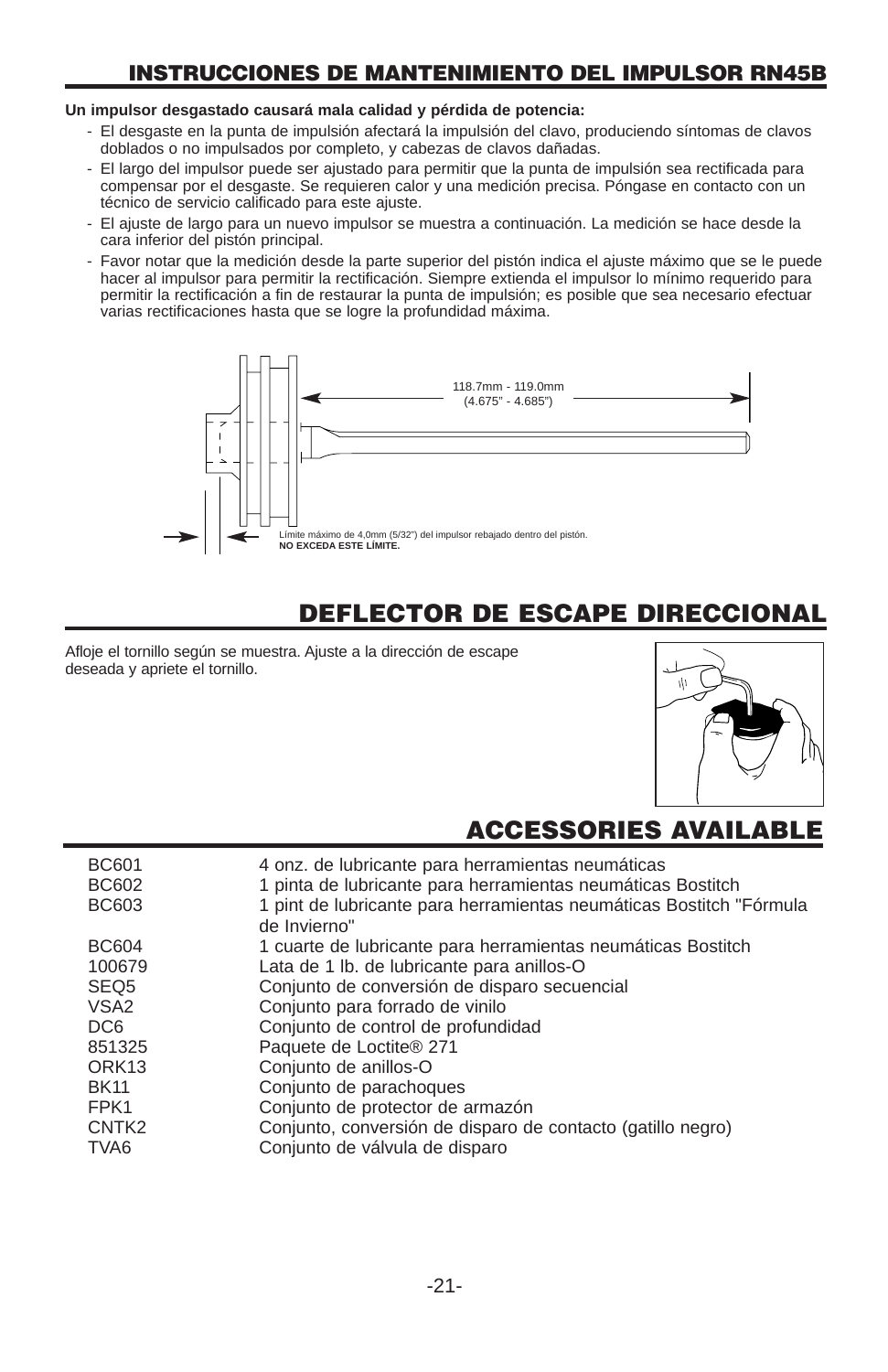# **INTRODUCTION**

Le RN45B de Bostitch est un outil construit avec précision; conçu pour réaliser un travail rapide à débit maximum. Ces cloueurs sont faits pour assurer un service efficace et durable, à condition d'être utilisés avec un minimum d'attention et dans des conditions normales d'utilisation. Comme pour tout autre appareil pneumatique, les consignes du abricant doivent être impérativement suivies, afin d'obtenir de bonnes performances de ce matériel. Lire attentivement le présent manuel avant d'utiliser le cloueur en prétant une attention toute particulière aux consignes de sécurité. Lire les instructions concernant l'installation, le fonctionnement et l'entretien de l'appareil. REMARQUE : des mesures supplémentaires de sécurité peuvent être requises selon l'usage destiné. Pour toute question concernant l'outil ou son usage, veuillez contacter votre représentant ou votre concessionnaire Bostitch. Bostitch, Inc., East Greenwich, Rhode Island 02818.

### **SOMMAIRE**

| 24. 24. Caractéristiques de l'appareil: Consommation d'air et pression d'utilisation.<br>Alimentation en air comprimé : Raccordement, Tuyaux, Filtres, Régulateurs25 |
|----------------------------------------------------------------------------------------------------------------------------------------------------------------------|
|                                                                                                                                                                      |
|                                                                                                                                                                      |
|                                                                                                                                                                      |
|                                                                                                                                                                      |
|                                                                                                                                                                      |
|                                                                                                                                                                      |
| Entretien de l'enfonceur / réglage de l'échappement31                                                                                                                |

### **REMARQUE :**

Les outils Bostitch sont fabriqués dans le but d'assurer une totale satisfaction et sont conçus pour atteindre un rendement maximal lorsqu'ils sont utilisés avec des éléments d'assemblage répondant aux mêmes standards de qualité. **Bostitch ne peut assumer la responsabilité du fonctionnement d'un produit, lorsqu'il est utilisé avec des accessoires et éléments d'assemblage qui ne satisfont pas aux exigences spécifiques en vigueur pour les accessoires, agrafes et clous garantis d'origine BOSTITCH.**



# **GARANTIE LIMITÉE – É.-U. et Canada seulement**

À partir du 1er décembre 2005, Bostitch, L.P. garantit à l'acheteur d'origine au détail que ce produit est exempt de tout défaut de matériaux et de fabrication et accepte, le cas échéant, de réparer ou de remplacer, à la discrétion de Bostitch, toute agrafeuse ou cloueuse de marque Bostitch défectueuse pour une période de sept (7) ans à partir de la date d'achat (1 (un) an à partir de la date d'achat pour les compresseurs et les outils utilisés dans des applications de production). Cette garantie n'est pas cessible. Une preuve de la date d'achat est requise. Cette garantie couvre uniquement les dommages résultant de défaut de matériaux et de fabrication, et ne couvre pas les conditions ou défauts de fonctionnement résultant d'une usure normale, d'une négligence, d'un usage abusif, d'un accident, d'une réparation ou d'une tentative de réparation par une entité autre que notre Centre de réparation national ou l'un de nos Centres de service de garantie autorisé. Les lames du mandrin, les amortisseurs, les joints toriques, les pistons et les garnitures de piston sont considérés comme des pièces normales d'usure. Pour une performance optimale de votre outil Bostitch, utilisez toujours des attaches et des pièces de rechange Bostitch d'origine.

CETTE GARANTIE REMPLACE TOUTE AUTRE GARANTIE, IMPLICITE OU EXPLICITE, COMPRENANT, MAIS SANS S'Y LIMITER, LES GARANTIES IMPLICITES DE COMMERCIALISATION OU D'ADAPTATION À UN USAGE PARTICULIER. BOSTITCH NE SERA PAS TENUE RESPONSABLE DES DOMMAGES INDIRECTS OU ACCESSOIRES.

Les limitations imposées par la durée d'une garantie implicite ou l'exclusion des dommages accessoires ou indirects n'étant pas reconnues dans certains États et pays, les limitations ou exclusions précitées peuvent ne pas vous être adressées. Cette garantie vous confère des droits juridiques spécifiques qui s'ajoutent aux autres droits éventuels qui peuvent varier d'une province, d'un État ou d'un pays à l'autre.

Pour obtenir aux États-Unis des services liés à la garantie, retournez le produit à vos frais accompagné de la preuve d'achat à votre Centre de service national américain ou à un Centre de service régional indépendant de garantie autorisé. Aux États-Unis, appelez-nous au 1-800-556-6696 ou visitez le www.BOSTITCH.com pour connaître l'emplacement du Centre le plus près de chez vous. Au Canada, appelez-nous au 800-567-7705 ou visitez le www.BOSTITCH.com.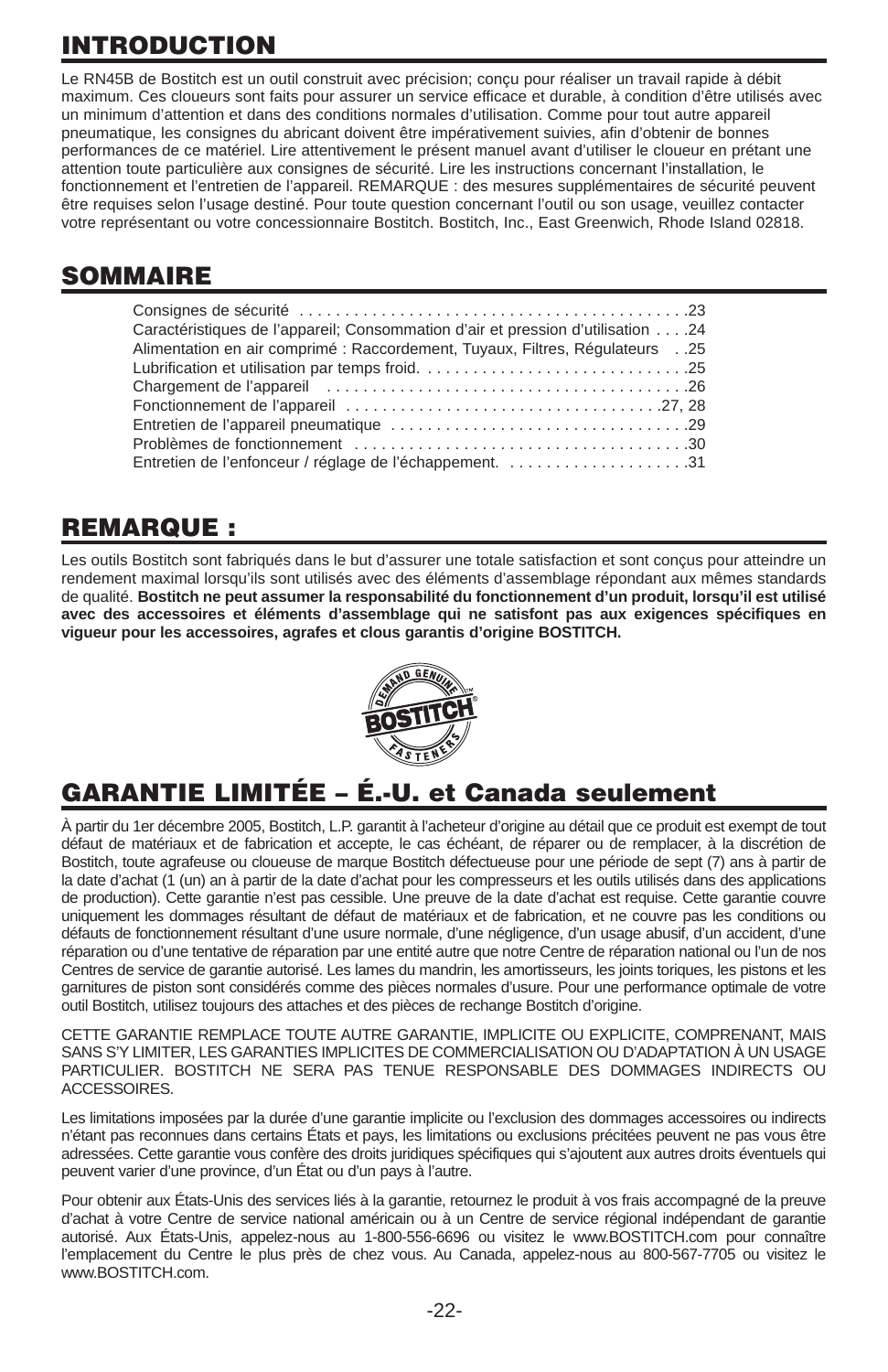# **CONSIGNES DE SÉCURITÉ**

#### **AATTENTION:**



**UNE PROTECTION DES YEUX, conforme aux normes ANSI et fournissant une protection contre les projectiles en provenance de l'AVANT et des CÔTÉS, doit toujours être portée par l'opérateur et les personnes présentes dans la zone de travail, lors du raccordement au réseau d'air, du chargement, du fonctionnement et de la maintenance de l'outil. Une telle protection est indispensable pour vous protéger contre les projections d'attaches et de particules qui peuvent entraîner des blessures graves.**

**L'employeur et/ou l'utilisateur doivent s'assurer du port d'une protection oculaire adéquate. L'équipement de protection oculaire doit être conforme aux normes ANSI Z87.1 (de l'Institut National Américain des Normes), et offrir une protection à la fois frontale et latérale. REMARQUE : les lunettes de protection sans écrans latéraux et les masques de protection portés seuls, n'offrent pas une protection suffisante.**



**ATTENTION : Des mesures de sécurité supplémentaires seront nécessaires dans certains environnements. Par exemple, la zone de travail peut comporter une exposition à des niveaux de bruit pouvant conduire à un dommage auditif. L'employeur et l'utilisateur doivent alors s'assurer qu'une protection auditive adéquate est offerte et utilisée par l'opérateur et toute autre personne se trouvant dans la zone de travail. Certains environnements de travail nécessitent le port d'un casque de sécurité. Dans ce cas, l'employeur et l'utilisateur doivent s'assurer qu'un casque de sécurité conforme à la norme ANSI Z89.1 est toujours porté.**

### **ALIMENTATION EN AIR COMPRIMÉ ET RACCORDEMENT**

|  | A ATTENTION: L'Oxygène ou les gaz combustibles ne doivent en aucun cas être employés comme source<br>d'énergie, sachant que l'outil peut exploser et provoquer des blessures. |  |
|--|-------------------------------------------------------------------------------------------------------------------------------------------------------------------------------|--|
|  |                                                                                                                                                                               |  |

**N'utiliser en aucun cas des sources d'énergie à une pression dépassant 14 kg/cm2 (13,8** A ATTENTION: **bars), car l'outil peut éclater et causer des blessures.** 

**L'appareil ne doit pas rester sous pression lorsqu'il est déconnecté de la source d'air. Si un** À ATTENTION: **mauvais raccord est utilisé, l'outil peut demeurer sous pression même après le désaccouplement, et de ce fait, peut éjecter un élément d'assemblage et causer des blessures.** 

**Ne pas appuyer sur la détente ou abaisser le mécanisme de contact tant que l'outil est** À ATTENTION: **connecté à la source d'air, car celui-ci peut se déclencher et donc provoquer des blessures.** 

**Toujours désaccoupler l'appareil de sa source d'énergie : 1) avant tout réglage; 2) lors de AATTENTION: l'entretien; 3) lors d'un désenrayage; 4) à la fin de l'utilisation; 5) lors du déplacement vers une nouvelle zone de travail, car un déclenchement accidentel peut se produire et causer des blessures.** 

### **CHARGEMENT DE L'APPAREIL**

**Lors du chargement de l'appareil : 1) Ne jamais placer la main ou toute autre partie du corps dans la direction de projection de l'élément d'assemblage de l'outil; 2) Ne jamais pointer AATTENTION: l'outil vers quelqu'un; 3) Ne pas presser sur la détente ou appuyer sur le palpeur de surface, car un déclenchement accidentel peut se produire et causer des blessures.** 

### **FONCTIONNEMENT**

| À ATTENTION: I      | Manipuler l'appareil avec précaution : 1) Ne pas jouer ou chahuter avec l'appareil; 2) Ne<br>jamais appuyer sur la détente tant que le nez de l'appareil n'est pas dirigé vers la pièce à<br>assembler; 3) Tenir les autres personnes à distance raisonnable de l'outil lors de l'utilisation<br>de celui-ci, car un déclenchement accidentel peut se produire et causer des blessures.                                                                                                                                                                      |
|---------------------|--------------------------------------------------------------------------------------------------------------------------------------------------------------------------------------------------------------------------------------------------------------------------------------------------------------------------------------------------------------------------------------------------------------------------------------------------------------------------------------------------------------------------------------------------------------|
| <b>A ATTENTION:</b> | Ne pas maintenir la détente pressée sur un outil possédant un mécanisme de contact, sauf<br>pendant le travail d'assemblage, car un accident grave pourrait se produire si le palpeur de<br>surface entrait en contact avec un objet ou une personne et entraînait le déclenchement de l'outil.                                                                                                                                                                                                                                                              |
| A ATTENTION:        | Lorsque l'appareil est connecté à la source d'énergie, éloigner les mains et le corps de l'orifice<br>d'éjection. Un outil à mécanisme de contact peut «rebondir» après l'éjection d'un élément<br>d'assemblage, et un second élément d'assemblage peut accidentellement être éjecté.                                                                                                                                                                                                                                                                        |
| À ATTENTION: I      | Vérifier régulièrement le mécanisme de contact. Ne pas utiliser un appareil dont le<br>mécanisme de contact est inopérant, un accident peut en résulter. Ne pas changer le mode<br>opératoire du mécanisme de contact.                                                                                                                                                                                                                                                                                                                                       |
| <b>A ATTENTION:</b> | Ne pas enfoncer des attaches lorsque l'outil est trop penché ou par-dessus d'autres<br>attaches car cela pourrait faire dévier ces dernières et entraîner des blessures.                                                                                                                                                                                                                                                                                                                                                                                     |
| À ATTENTION:        | Ne pas enfoncer des attaches près du bord de la pièce car le bois pourrait se fendre et faire<br>dévier les attaches, entraînant ainsi des blessures.                                                                                                                                                                                                                                                                                                                                                                                                        |
| À ATTENTION: I      | Pendant son fonctionnement, cette cloueuse génère des ETINCELLES. NE JAMAIS utiliser la<br>cloueuse près de substances, gaz ou vapeurs inflammables, y compris : laque, peinture, benzène,<br>solvant, essence, adhésifs, mastics, colles ou tous autres produits qui sont, eux ou leurs vapeurs,<br>brumes ou produits dérivés, inflammables, combustibles ou explosifs. L'utilisation de la cloueuse<br>dans un tel environnement pourrait mener à une EXPLOSION pouvant causer des blessures ou<br>le décès de l'utilisateur ou de personnes à proximité. |
|                     |                                                                                                                                                                                                                                                                                                                                                                                                                                                                                                                                                              |

### **ENTRETIEN DE L'APPAREIL**

**AATTENTION:** 

**Lors de l'utilisation d'un outil fonctionnant sous-pression, lire les avertissements du manuel et user d'extrêmes précautions lors de la découverte d'un problème.**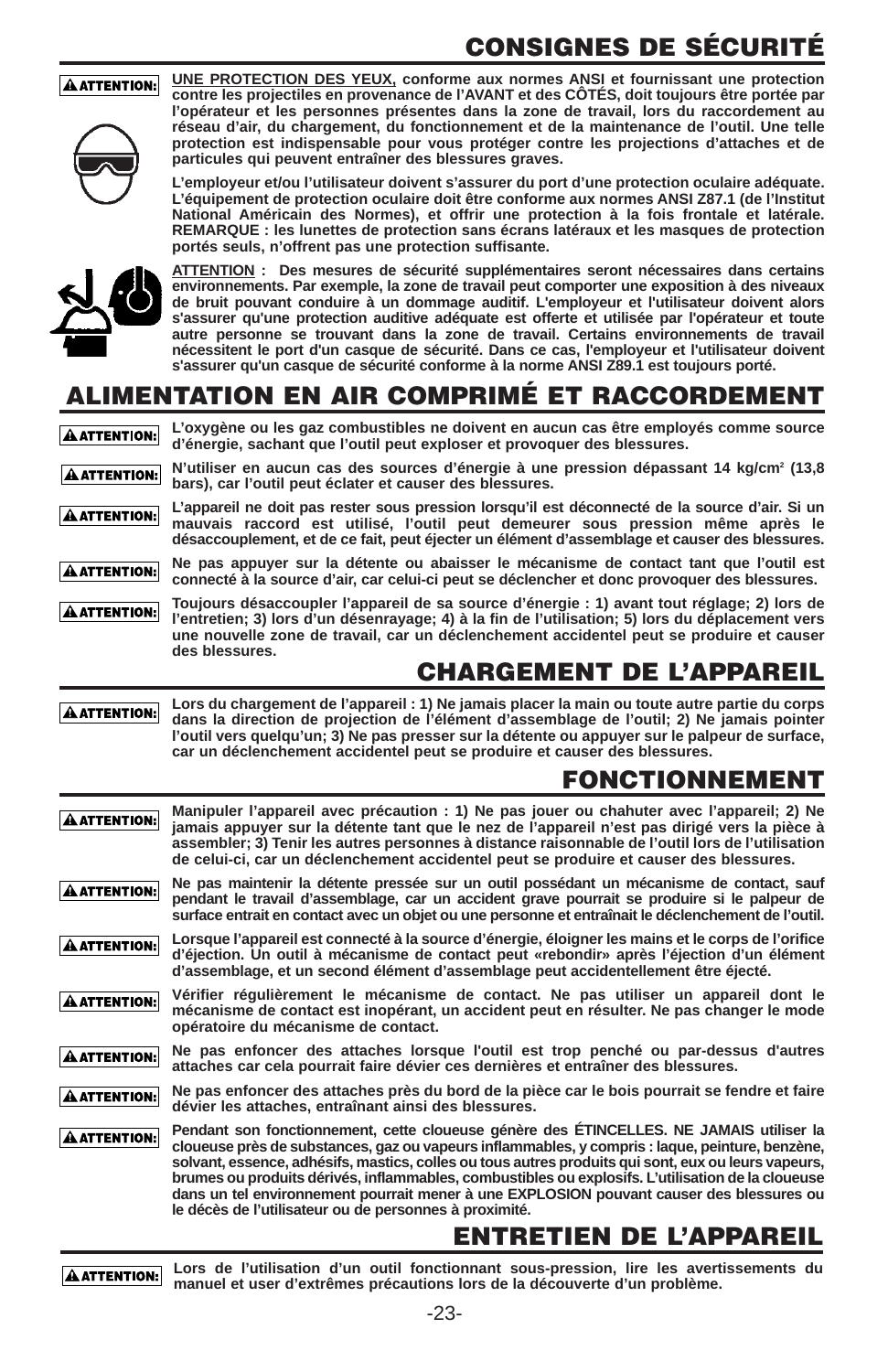# **CARACTÉRISTIQUES DU RN45B**

**Toutes les mesures des vis et des boulons sont dans le système métrique.** 

| <b>MODÈLE</b>  | <b>MÉCANISME</b><br><b>DE CONTACT</b> | <b>LONGUEUR</b>    | <b>HAUTEUR</b>    | <b>LARGEUR</b>             | <b>POIDS</b>       |
|----------------|---------------------------------------|--------------------|-------------------|----------------------------|--------------------|
| RN45B-1        | A la volée                            | 27,25 cm (10,9 po) | 26.5 cm (10.6 po) | 11,5 cm (4,6 po)           | 2,7 kg (5,96 lbs.) |
| <b>RN45B-2</b> | Au coup par coup                      | 27,25 cm (10,9 po) | 26.5 cm (10.6 po) | 11.5 cm $(4.6 \text{ po})$ | 2,7 kg (5,96 lbs.) |

### **CARACTÉRISTIQUES DES ÉLÉMENTS D'ASSEMBLAGE :**

Cet outil utilise de clous bardeaux de longueur allant de 22 à 45 mm (3/4 à 1-3/4 po) et de diamètre de tige allant de 3.0 mm (0,120 po)

### **RACCORDEMENTS À L'AIR :**

Cet outil utilise un raccord de 1/4 N.P.T. Son diamètre intérieur doit être de 5 mm (0,2 po) ou plus. Lors du désaccouplement de la source d'air, le raccord doit permettre rapidement la mise à l'atmosphère de toute pression résiduelle.

#### **PRESSION D'UTILISATION :**

4,9 à 7,1 kg/cm2 (4,8 bars à 6,9 bars). Régler la pression d'air en suivant ces recommandations pour obtenir le meilleur rendement possible. NE PAS DÉPASSER LA PRESSION MAXIMALE RECOMMANDÉE.

#### **CONSOMMATION D'AIR :**

Le RN45B consomme 85 l d'air détendu par minute (3 pieds cubes/mn) lorsqu'il fonctionne à la cadence de 100 clous par minute, pour une pression d'utilisation de 5,6 kg/cm<sup>2</sup> (5,5 bars). On déterminera la quantité d'air en fonction de la cadence utilisée, par exemple, si la cadence moyenne est de 50 clous/minute, l'appareil aura besoin de 50% des 85 l d'air par minute, qui représente la quantité d'air pour une cadence de 100 clous/minute.

# **OPÉRATION**

BOSTITCH OFFRE DEUX SYSTÈMES DE DÉCLENCHEMENT POUR CETTE SÉRIE

### **À LA VOLÉE (C.T.) :**

Le mode opératoire ordinaire pour le système « à la volée » consiste pour l'opérateur à placer le nez de l'appareil sur la surface de travail pour activer l'élément palpeur tout en appuyant sur la détente, enfonçant ainsi un élément d'assemblage chaque fois que la surface de travail entre en contact avec le palpeur. Cette méthode permet un travail de fixation rapide, par exemple dans le cas de fabrication de plate-formes ou de palettes.Tous les appareils pneumatiques sont sujets à un recul lors de l'éjection de l'élément d'assemblage. L'outil peut donc rebondir, et entrer accidentellement en contact avec la surface de travail, ce qui peut entraîner la sortie d'un deuxième élément d'assemblage non désiré.

### **AU COUP-PAR-COUP (S.T.) :**

L'appareil au coup-par-coup requiert que l'opérateur maintienne l'outil en contact avec la surface de travail avant d'ap puyer sur la détente. Ceci rend le placement correct de l'élément d'assemblage plus facile, par exemple dans le cas de petit outillage ou la fabrication de caisses. L'appareil au coup-par-coup permet un placement précis de l'élément d'assemblage sans le risque d'éjecter un deuxième élément par accident lors du recul, comme cela est le cas pour le dispositif à la volée. Le dispositif au coup-par-coup possède une sécurité supplémentaire puisque même si l'outil est en contact avec la surface de travail, ou tout autre chose, l'opérateur ne court pas le risque d'éjecter un deuxième élément même si la détente est pressée.

#### **IDENTIFICATION DU MODÈLE :**

Se référer au mode de fonctionnement à la page 27 avant d'utiliser l'outil.

**SYSTÈME À SYSTÈME AU**  Identifié par :<br>Identifié par :<br>UNE DÉTENTE | DE LA UNE DÉTEN **UNE DÉTENTE UNE DÉTENTE**



LA VOLÉE **COUP-PAR-COUP**<br>Identifié par : **NOIRE ARGENTÉE**

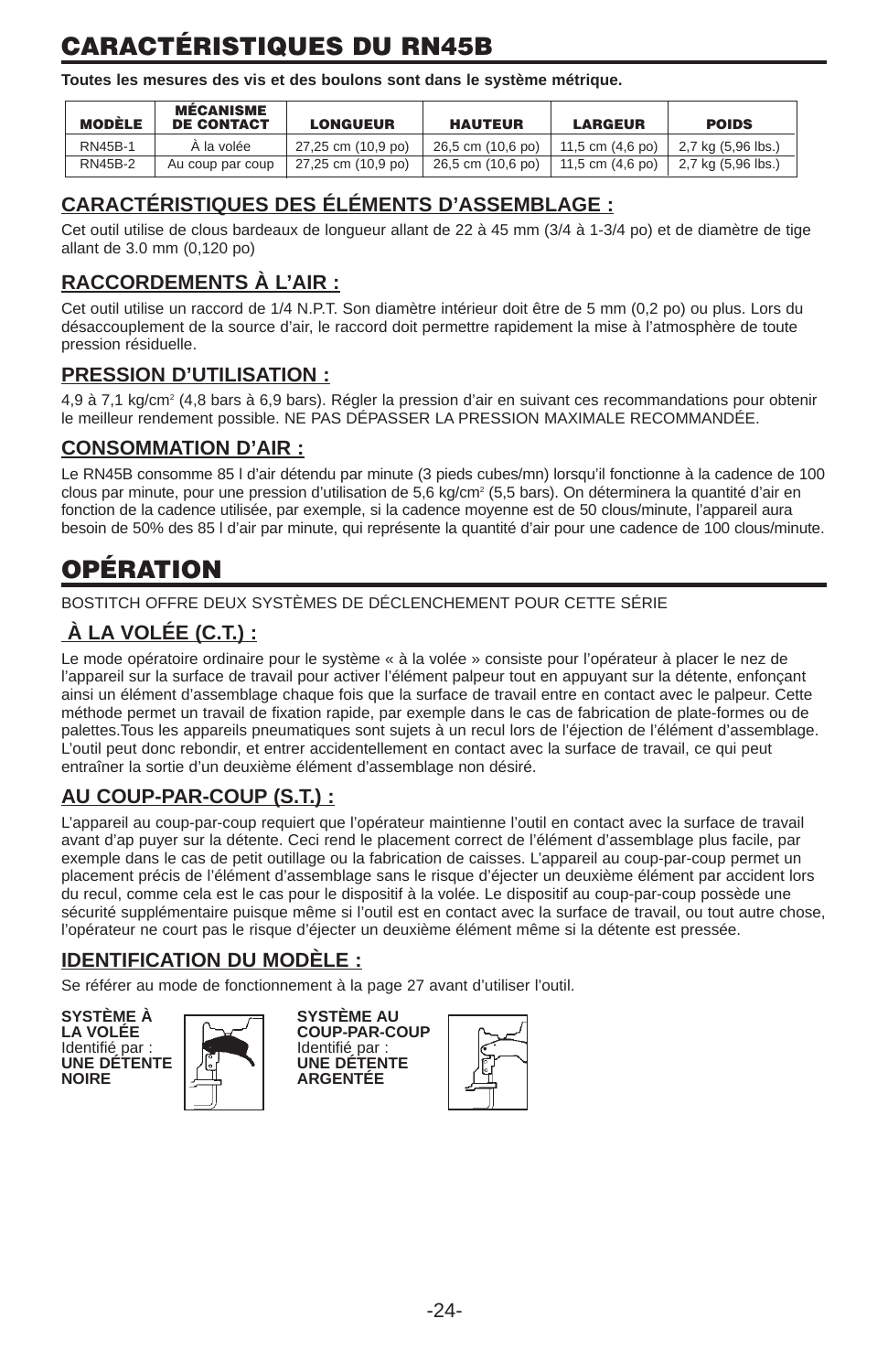# **ALIMENTATION EN AIR COMPRIMÉ ET RACCORDEMENT**

**L'oxygène, les gaz combustibles ou les bouteilles de gaz ne doivent en aucun cas être A ATTENTION: employés comme source d'énergie, car ils peuvent exploser et provoquer des blessures.**

#### **RACCORDEMENTS :**

Installer le raccord mâle sur l'appareil. Lors du désaccouplement de la source d'énergie, le raccord mâle doit permettre rapidement la mise à l'atmosphère de toute pression résiduelle.

#### **TUYAUX :**

Les tuyaux d'air comprimé doivent résister à une pression d'utilisation minimale constante de 10,5 Kg/cm<sup>2</sup> (10,3 bars), ou 150% de la pression pouvant être produite pour l'installation. Le tuyau d'alimentation doit contenir un raccord permettant « un désaccouplement rapide » du raccord mâle de l'appareil.

#### **ALIMENTATION EN AIR COMPRIMÉ :**

Les appareils doivent être alimentés avec de l'air propre et sec. L'OXYGÈNE, LES GAZ COMBUSTIBLES OU LES BOUTEILLES DE GAZ NE DOIVENT EN AUCUN CAS ÊTRE EMPLOYÉS COMME SOURCE D'ÉNERGIE CAR ILS PEUVENT EXPLOSER.

#### **RÉGULATEUR :**

Un régulateur de pression fonctionnant à des pressions de 0 à 8,7 Kg/cm<sup>2</sup> (8,6 bars) est nécessaire pour contrôler la pression d'utilisation du cloueur. Ne pas accoupler cet appareil à un régulateur de pression pouvant excéder 14 Kg/cm<sup>2</sup> (13,8 bars) car l'outil pourrait se fracturer ou se rompre, et causer des blessures.

#### **PRESSION D'UTILISATION :**

Ne pas excéder une pression d'utilisation de 7,0 Kg/cm<sup>2</sup> (6,9 bars). La source d'alimentation en air doit être capable de maintenir la pression de fonctionnement au niveau. Une baisse de pression dans la source d'alimentation entraînera une baisse de la force d'éjection de l'outil. Voir la rubrique «caractéristiques de l'appareil» pour le réglage de la pression de fonctionnement adéquate.

#### **FILTRE :**

La principale cause d'usure des appareils pneumatiques est un air sale et humide. Un filtre est donc indispensable pour obtenir le meilleur rendement et une usure minimale du pistolet. Le filtre devra avoir une capacité de filtrage adéquate au volume d'air consommé par l'appareil. Le filtre doit être propre pour alimenter le pistolet en air comprimé propre. Consulter les instructions du fabricant concernant l'entretien du filtre. Un filtre sale ou bouché peut provoquer des baisses de pression et par voie de conséquence, une diminution du rendement de l'appareil.

### **LUBRIFICATION**

Pour obtenir les meilleures performances de votre cloueur, il est indispensable de le lubrifier régulièrement, mais sans excès. Appliquer quelques gouttes d'huile au niveau du raccordement en air comprimé afin d'assurer la lubrification des éléments internes. Utiliser le lubrifiant pour outils pneumatiques Mobil Velocite n° 10 de BOSTITCH ou un équivalent.Ne pas utiliser une huile détergente ou des additifs qui pourraient accélérer l'usure des joints toriques et des amortisseurs du cloueur et par conséquent entraîner une baisse du rendement et des réparations plus fréquentes.

Certains lubrificateurs peuvent également être placés directement sur le cloueur.Si un lubrificateur n'est pas installé, il est important d'injecter de l'huile dans le circuit d'air, une ou plusieurs fois par jour. Ne mettre que quelques gouttes à la fois. Une lubrification excessive entraînera une accumulation d'huile dans l'appareil et particulièrement au niveau de l'échappement.

#### **UTILISATION PAR TEMPS FROID :**

Par temps froid, lorsque la température est proche ou inférieure au point de congélation, l'eau qui s'est condensée dans les tuyaux d'alimentation d'air gèle, et le cloueur perd de son efficacité. Nous recommandons d'utiliser une huile ou un liquide de lubrification adapté.

**REMARQUE : Nous conseillons de ne pas stocker le cloueur dans un environnement froid sous peine de sérieux problèmes de fonctionnement.**

**REMARQUE : Ne pas utiliser d'huiles ou produits spéciaux, prévus pour d'autres emplois que la lubrification des matériels pneumatiques, ils risqueraient de détruire les garnitures et les joints toriques.**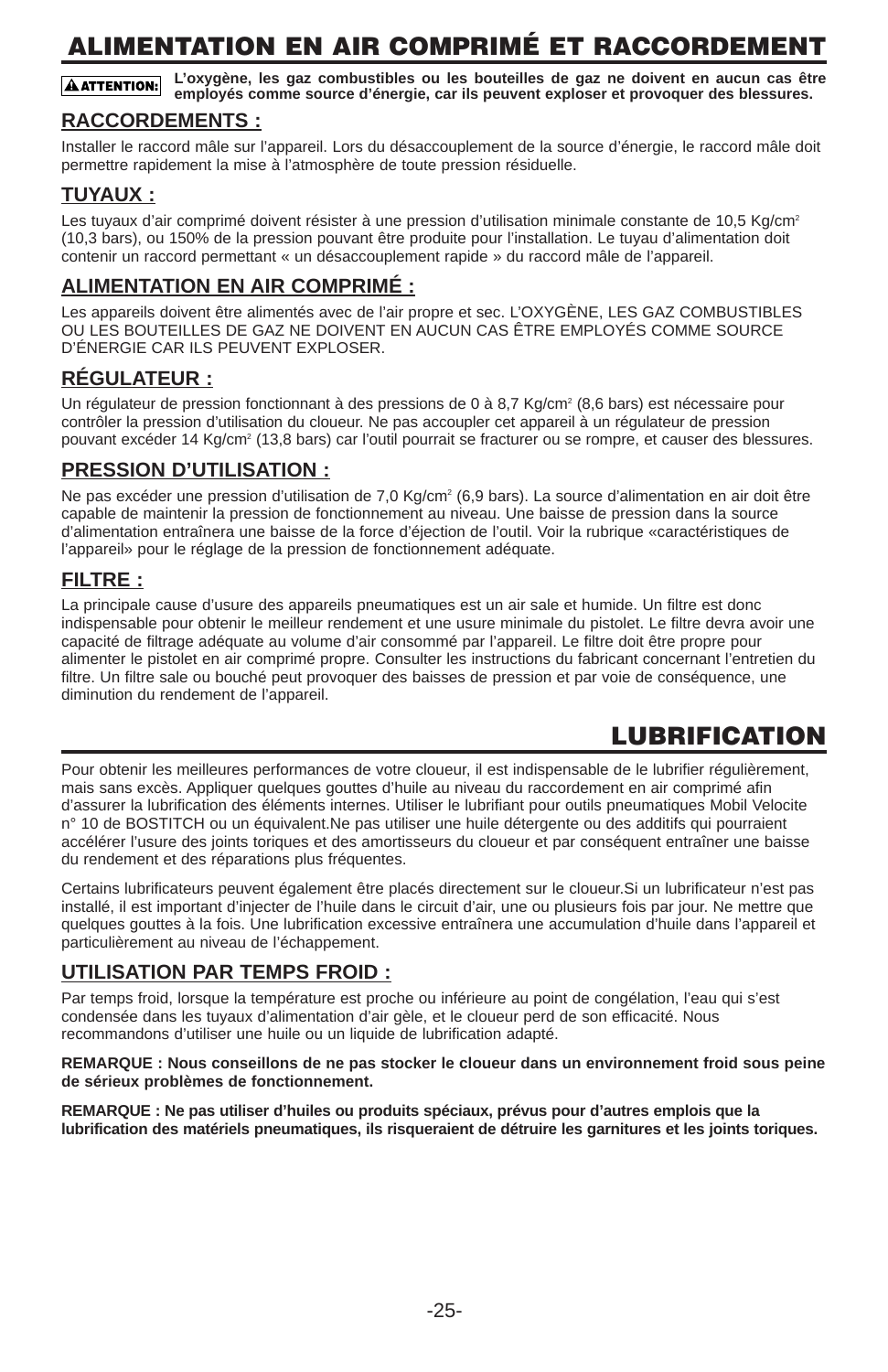# **CHARGEMENT DU RN45B**

#### A ATTENTION:



**UNE PROTECTION DES YEUX, conforme aux normes ANSI et fournissant une protection contre les projectiles en provenance de l'AVANT et des CÔTÉS, doit toujours être portée par l'opérateur et les personnes présentes dans la zone de travail, lors du raccordement au réseau d'air, du chargement, du fonctionnement et de la maintenance de l'outil. Une telle protection est indispensable pour vous protéger contre les projections d'attaches et de particules qui peuvent entraîner des blessures graves.**

**L'employeur et/ou l'utilisateur doivent s'assurer du port d'une protection oculaire adéquate. L'équipement de protection oculaire doit être conforme aux normes ANSI Z87.1 (de l'Institut National Américain des Normes), et offrir une protection à la fois frontale et latérale. REMARQUE : les lunettes de protection sans écrans latéraux et les masques de protection portés seuls, n'offrent pas une protection suffisante.**

**AATTENTION:** 

**POUR PRÉVENIR UN ACCIDENT**

- **Ne jamais placer la main ou toute autre partie du corps dans la zone d'éjection des clous lorsque l'outil est relié à la source d'air.**
- **• Ne jamais pointer le cloueur vers quelqu'un.**
- **• Ne jamais jouer avec l'outil.**
- **• Ne jamais appuyer sur la détente si le nez n'est pas dirigé vers le plan de travail.**
- **Toujours manier l'outil avec précautions.**
- **• Ne pas appuyer sur la détente ou presser sur l'élément palpeur lors du chargement de l'outil.**

#### **1. Ouverture du magasin :**

Pousser le verrou de porte vers le bas et ouvrir la porte. Faire basculer le couvercle du magasin.

**2. Vérification du réglage :** 

Le pistolet doit être réglé pour la longueur du clou utilisé. L'alimentation ne sera pas régulière si le magasin n'est pas correctement ajusté. Le magasin contient une plate-forme réglable sur laquelle repose le rouleau de clous. Cette plate-forme peut être

déplacée vers le haut ou vers le bas selon trois réglages. Pour changer le réglage, tirer sur le support et tourner pour régler au niveau correct. Clous de 45 mm (1-3/4 po) — utiliser le niveau inférieur<br>Clous de 32 et 38 mm (1-1/4 po et 1-1/2 po) — utiliser le niveau moyen<br>Clous de 19, 22 et 25 mm (3/4, 7/8 et 1 po) — utiliser le niveau supérieur

**3. Charger le rouleau de clous :**

Placer le rouleau de clous sur le support du magasin. Dérouler le rouleau de façon à ce que les premiers clous atteignent le cliquet d'alimentation. Placer

le premier clou devant la dent antérieure du cliquet d'alimentation, dans le canal de l'enfonceur. Les têtes de clous doivent se trouver dans la fente du nez.

#### **REMARQUE : N'utiliser que des clous recommandés par Bostitch pour l'utilisation avec les cloueurs de la série RN45B, ou respectant les normes Bostitch.**

**4.Fermer le couvercle du magasin :**

Rabattre le couvercle du magasin. Vérifier que le loquet s'engage correctement.

# **JAUGE À BARDEAUX**

Cette jauge peut être utilisée pour contrôler l'espacement des bardeaux. Desserrer deux vis pour régler la jauge selon l'espacement voulu, tel qu'indiqué

**Débrancher l'arrivée d'air avant de procéder aux réglages A ATTENTION:** 



### **NETTOYAGE DU CLOUEUR POUR TOITURE**

**Ne pas utiliser d'essence ou de liquides inflammables similaires pour nettoyer le**  $\bf{A}$  attention: **cloueur. Une étincelle pourrait enflammer les vapeurs, et provoquer une explosion.**

La poussière et le goudron peuvent encrasser le nez et le levier de déclenchement, ce qui peut empêcher le fonctionnement correct. Éliminer les dépôts avec du kérosène, du mazout n° 2, ou du gazole. Si vous immergez le cloueur dans ces solvants, ne dépassez pas la hauteur de la tête des clous, pour éviter d'introduire du solvant dans l'enfonceur du cylindre.

Sécher le cloueur avant de l'utiliser. Toute trace d'huile laissée après le nettoyage, accélèrera le développement d'un dépôt, et entraînera donc un nettoyage plus fréquent.



**REMARQUE : Les solvants vaporisés sur le nez pour nettoyer et libérer le déclencheur peuvent provoquer l'effet opposé ! Le solvant peut en effet amollir le goudron sur les bardeaux et entraîner une accélération du dépôt. Il vaut mieux opérer à sec, comme décrit plus haut.** 



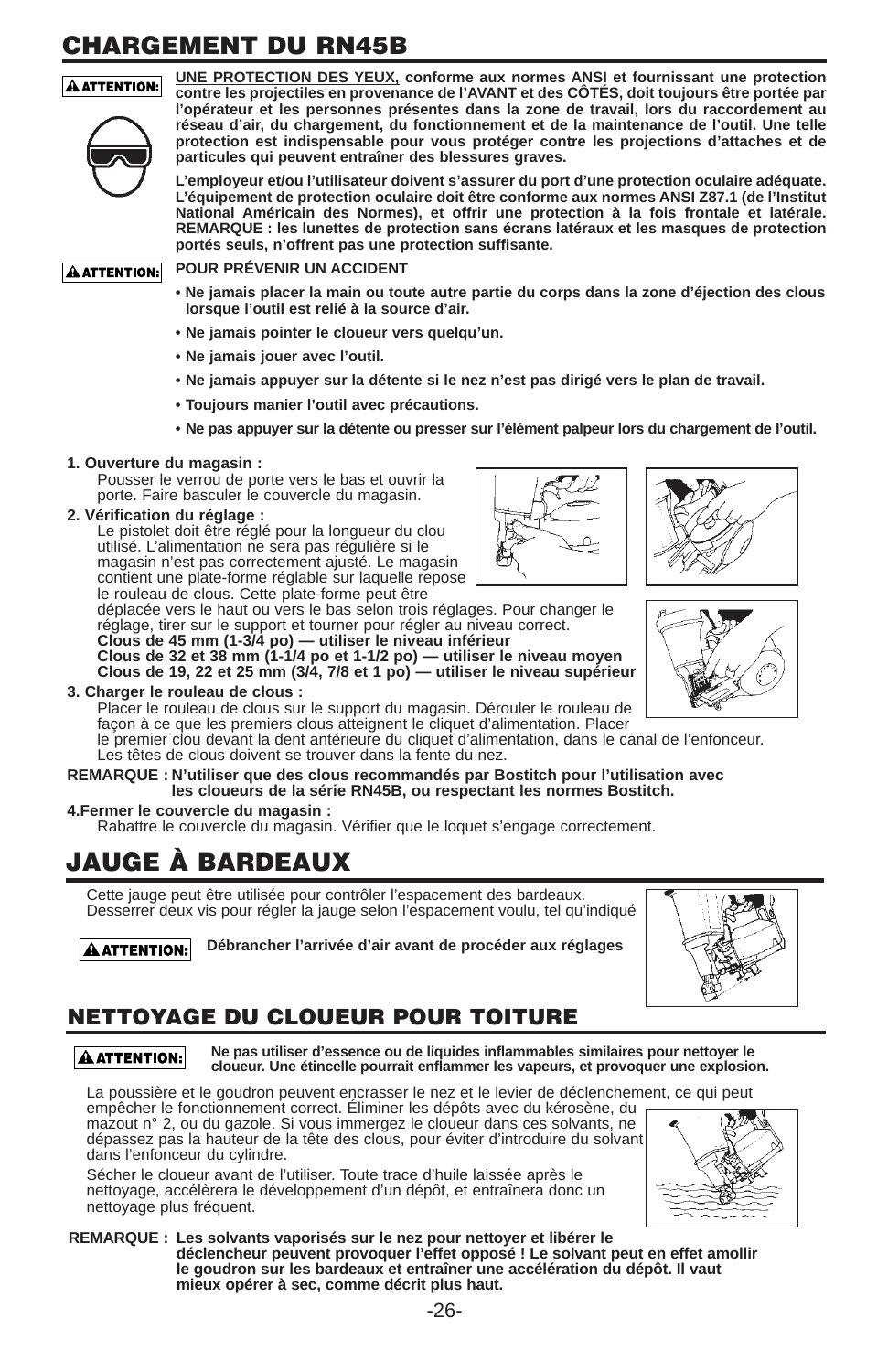# **FONCTIONNEMENT DE L'APPAREIL**

#### **AATTENTION:**



**UNE PROTECTION DES YEUX, conforme aux normes ANSI et fournissant une protection contre les projectiles en provenance de l'AVANT et des CÔTÉS, doit toujours être portée par l'opérateur et les personnes présentes dans la zone de travail, lors du raccordement au réseau d'air, du chargement, du fonctionnement et de la maintenance de l'outil. Une telle protection est indispensable pour vous protéger contre les projections d'attaches et de particules qui peuvent entraîner des blessures graves.**

**L'employeur et/ou l'utilisateur doivent s'assurer du port d'une protection oculaire adéquate. L'équipement de protection oculaire doit être conforme aux normes ANSI Z87.1 (de l'Institut National Américain des Normes), et offrir une protection à la fois frontale et latérale. REMARQUE : les lunettes de protection sans écrans latéraux et les masques de protection portés seuls, n'offrent pas une protection suffisante.**

#### **AVANT DE MANIPULER OU D'UTILISER CET OUTIL :**

- **I. LIRE ET COMPRENDRE LES AVERTISSEMENTS CONTENUS DANS CE MANUEL.**
- **II. SE RÉFÉRER À LA RUBRIQUE « CARACTÉRISTIQUES DE L'APPAREIL » DU MANUEL AFIN D'IDENTIFIER LE MODE D'UTILISATION DE VOTRE OUTIL.**

Il existe trois modes d'utilisation pour les outils pneumatiques BOSTITCH :

#### **1. DÉCLENCHEMENT PAR DÉTENTE 2. DÉCLENCHEMENTÀ LA VOLÉE 3. DÉCLENCHEMENTAU COUP-PAR-COUP**

### **MODE D'EMPLOI**

### **1. DÉCLENCHEMENT PAR DÉTENTE :**

Un outil à DÉCLENCHEMENT PAR DÉTENTE requiert une action unique pour déclencher l'éjection d'un élément d'assemblage. Chaque fois que la détente est pressée, l'outil éjecte un élément d'assemblage. Un outil à déclenchement par détente ne doit être utilisé que lorsqu'un outil à déclenchement à la volée ou au coup-par-coup ne peut être utilisé à cause des exigences du travail.

#### **2. DÉCLENCHEMENT À LA VOLÉE :**

Le modèle avec DÉCLENCHEMENT À LA VOLÉE contient un palpeur de surface fonctionnant en corrélation avec la détente pour éjecter un élément d'assemblage. Il existe deux méthodes d'utilisation avec ce type d'outil.

- **A.** PLACEMENT D'UN SEUL ÉLÉMENT D'ASSEMBLAGE : pour utiliser l'outil de cette manière, commencez par placer le palpeur sur la surface de travail, SANS APPUYER SUR LA DÉTENTE. Appuyer sur le palpeur jusqu'à ce que le nez touche la surface de travail, puis appuyer sur la détente pour éjecter un élément d'assemblage. Ne pas presser trop fort l'outil sur la surface. Laisser l'outil reculer de la surface de travail pour éviter l'éjection d'un second élément indésiré. Retirer votre doigt de la détente après chaque opération.
- **B.** ASSEMBLAGE RAPIDE : pour utiliser l'outil de cette manière, maintenir le palpeur de l'outil dirigé vers la surface de travail, mais sans la toucher. Appuyer sur la détente, puis appuyer le palpeur sur la surface de travail en utilisant un mouvement de rebond.

**L'opérateur ne doit pas maintenir la détente pressée sur les outils marchant à la volée sauf AATTENTION: lors de l'opération de clouage, car de sérieuses blessures pourraient résulter d'un contact accidentel du palpeur avec une personne ou un objet, entraînant un déclenchement de l'outil.**

**Lorsque l'appareil est connecté à source d'énergie, éloigner les mains et le corps de l'orifice AATTENTION: d'éjection. Un outil à mécanisme de contact peut «rebondir» après l'éjection d'un élément d'assemblage, et un second élément d'assemblage peut accidentellement être éjecté.** 

#### **3. DÉCLENCHEMENT AU COUP-PAR-COUP :**

Le modèle à DÉCLENCHEMENT AU COUP-PAR-COUP contient un palpeur qui fonctionne en corrélation avec la détente pour éjecter un élément d'assemblage. Pour utiliser un outil à déclenchement au couppar-coup, vous devez d'abord mettre le palpeur en contact avec la surface de travail SANS APPUYER SUR LA DÉTENTE. Presser le palpeur puis appuyer sur la détente pour éjecter un élément d'assemblage. Aussi longtemps que le palpeur est maintenu pressé contre la surface de travail, l'outil expulsera un élément d'assemblage chaque fois que l'on appuie sur la détente. Si le palpeur n'est plus en contact avec la surface de travail, les étapes ci-dessus doivent être répétées pour pouvoir éjecter un nouvel élément.

Le modèle à déclenchement au coup-par-coup procure un élément de sécurité supplémentaire puisqu'on ne peut éjecter accidentellement un élément d'assemblage même si le nez du pistolet se trouve à nouveau en contact avec la surface de travail ou tout autre chose, lorsque le doigt est sur la détente.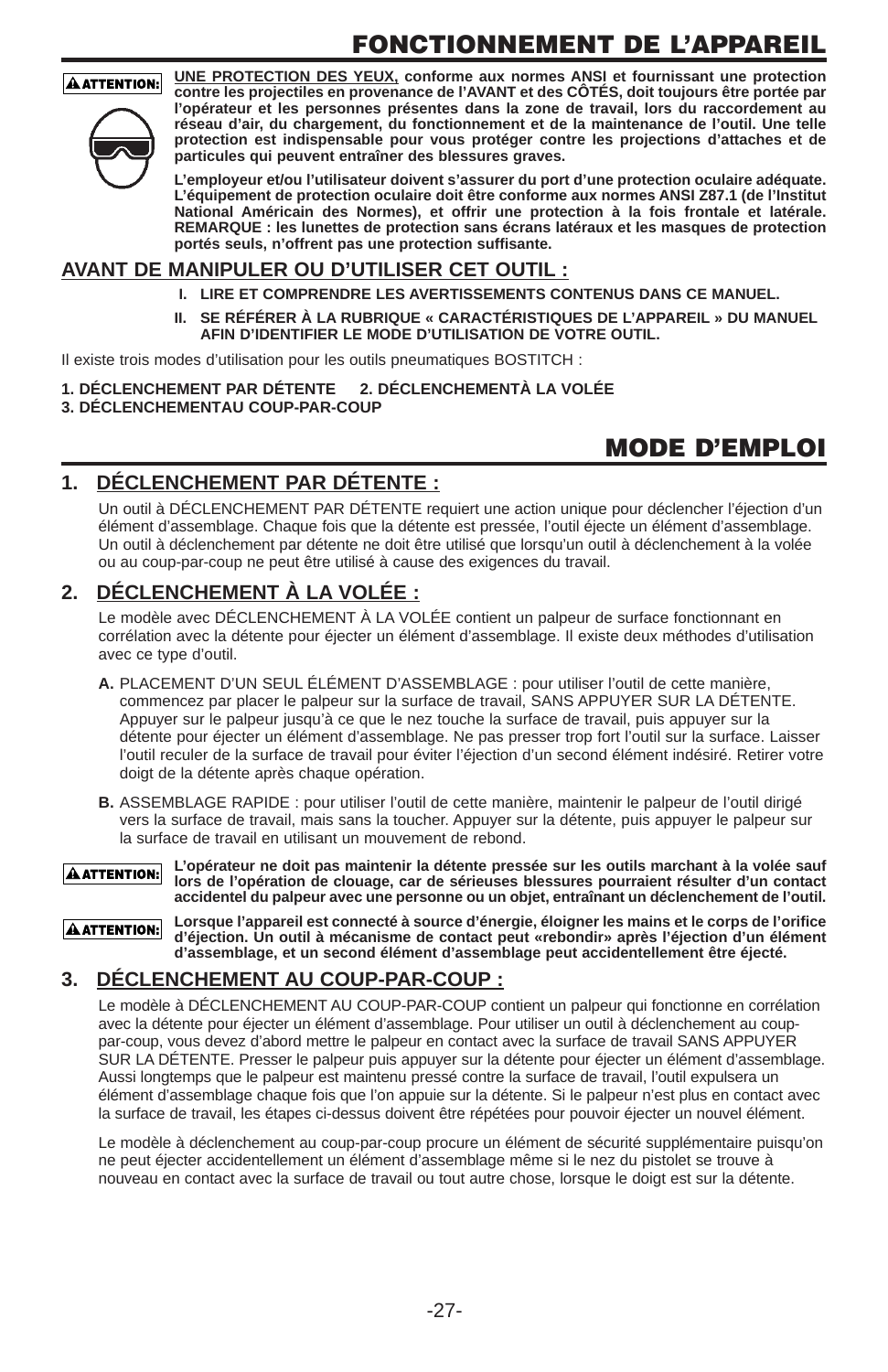# **VÉRIFICATION DU SYSTÈME DE DÉCLENCHEMENT :**

**ATTENTION : retirer toutes les attaches de fixation de l'outil avant de procéder à une vérification du fonctionnement de celui-ci.**

### **1. DÉCLENCHEMENT PAR LA DÉTENTE :**

- **A.**Détente libre, maintenir fermement l'appareil par la poignée.
- **B.**Placer le nez de l'appareil sur la surface de travail.
- **C.**Appuyer sur la détente pour enfoncer un élément d'assemblage. Relâcher l'organe de service (détente) après chaque opération.

#### **ATTENTION : L'APPAREIL SE DÉCLENCHERA CHAQUE FOIS QUE LA DÉTENTE SERA PRESSÉE !**

### **2. SYSTÈME DE SÉCURITÉ À LA VOLÉE :**

**A.**Enfoncer l'élément palpeur sur la surface de travail sans actionner la détente. **L'APPAREIL NE DOIT PAS SE DÉCLENCHER** 

- **B.**Éloigner l'appareil de la surface de travail et appuyer sur la détente. **L'APPAREIL NE DOIT PAS SE DÉCLENCHER**
- **C.**Éloigner l'appareil de la surface de travail et appuyer sur la détente. Presser l'élément palpeur sur la surface de travail.

#### **L'APPAREIL DOIT SE DÉCLENCHER**

**D.**Sans actionner la détente, appuyer l'élément palpeur sur la surface de travail, puis appuyer sur la détente.

**L'APPAREIL DOIT SE DÉCLENCHER** 

#### **3. SYSTÈME DE SÉCURITÉ AU COUP-PAR-COUP :**

- **A.**Appuyer l'élément palpeur sur la surface de travail sans actionner la détente. **L'APPAREIL NE DOIT PAS SE DÉCLENCHER**
- **B.**Éloigner l'appareil de la surface de travail et actionner la détente. **L'APPAREIL NE DOIT PAS SE DÉCLENCHER**  Relâcher la détente; elle doit revenir à sa position initiale.
- **C.**Appuyer sur la détente, et appuyer l'élément palpeur sur la surface de travail. **L'APPAREIL NE DOIT PAS SE DÉCLENCHER**
- **D.**Détente libre, appuyer l'élément palpeur sur la surface de travail. Actionner la détente. **L'APPAREIL DOIT SE DÉCLENCHER**

#### **EN SUPPLÉMENT DES AUTRES AVERTISSEMENTS CONTENUS DANS CE MANUEL, OBSERVEZ LES RÈGLES SUIVANTES POUR OPÉRER EN TOUTE SÉCURITÉ**

- **• Utiliser cet outil pneumatique BOSTITCH uniquement pour éjecter des éléments d'assemblage.**
- **• Ne jamais utiliser l'outil de telle manière qu'un élément d'assemblage peut être dirigé vers vousmême ou vers d'autres personnes présentes dans la zone de travail.**
- **• Ne pas utiliser l'outil comme un marteau**
- **• Porter toujours l'outil par la poignée, jamais par le nez.**
- **• Ne pas altérer ou modifier cet outil par rapport à sa forme originale sans l'agrément de BOSTITCH, INC. • Toujours avoir présent à l'esprit qu'une manipulation ou une utilisation inadéquate de cet outil peuvent causer des blessures.**
- **• Ne jamais attacher ou maintenir la détente en position déchenchée.**
- **• Ne jamais laisser le cloueur connecté au tuyau d'air sans surveillance.**
- **• Ne pas utiliser cet outil s'il n'est pas pourvu d'une ÉTIQUETTE D'AVERTISSEMENT (WARNING LABEL) lisible.**
- **• Cesser d'utiliser un outil qui perd de l'air ou ne fonctionne pas correctement. Notifier votre concessionnaire BOSTITCH si votre outil continue à mal fonctionner.**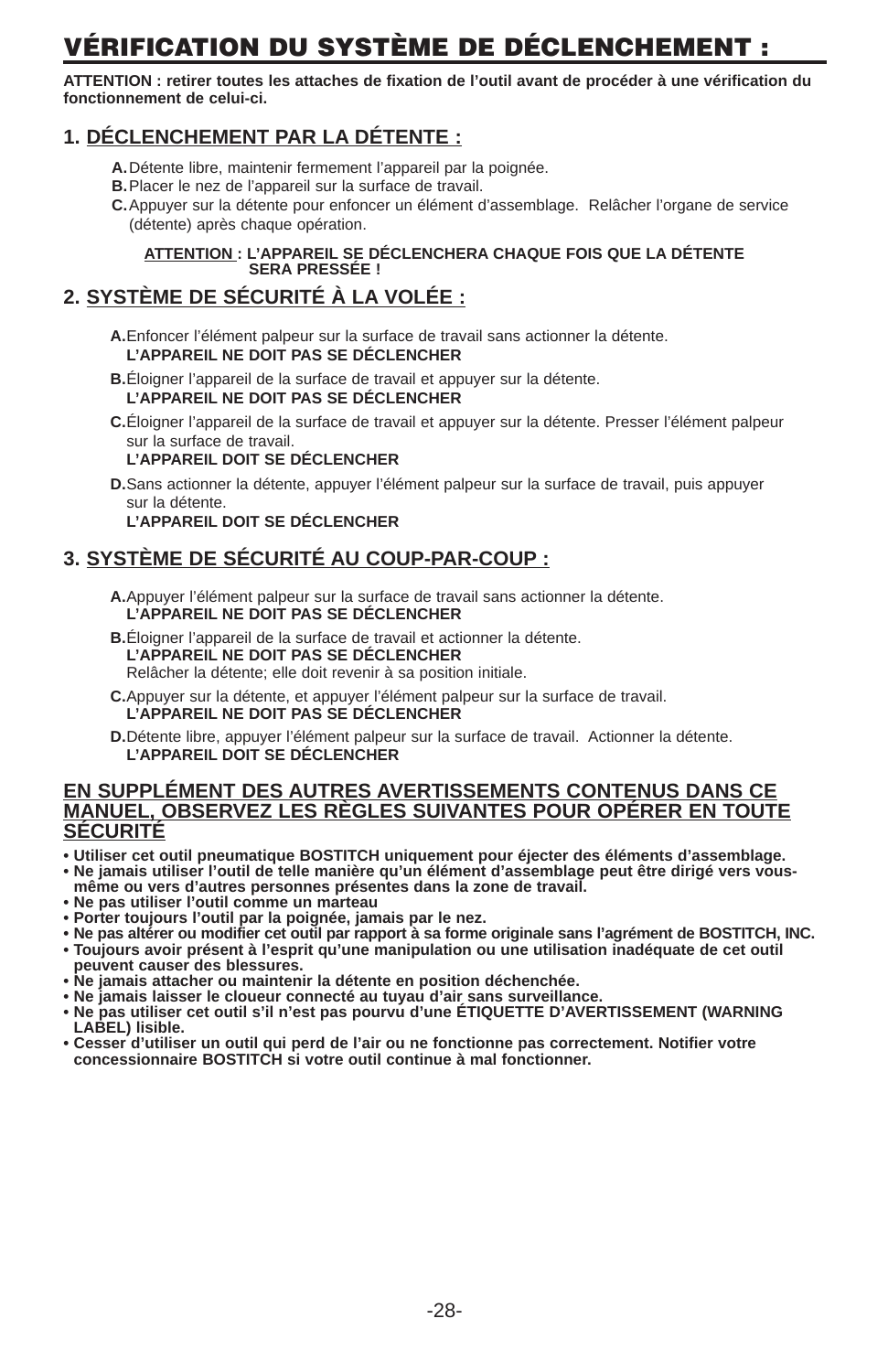#### **Lors de l'utilisation d'un outil fonctionnant sous-pression, lire les avertissements du AATTENTION: manuel et user d'extrêmes précautions lors de la découverte d'un problème.**

#### **PIÈCES DE RECHANGE :**

Il est recommandé d'utiliser uniquement les pièces de rechange Bostitch. Ne pas utiliser de pièces modifiées, ou autres pièces dont les performances ne seraient pas équivalentes aux pièces d'origine.

#### **PROCÉDURE D'ASSEMBLAGE DES GARNITURES :**

Lors des réparations, vérifier que les pièces internes sont propres et bien lubrifiées. Appliquer du lubrifiant "O" LUBE de Parker sur tous les joints toriques, avant de procéder à l'assemblage. Appliquer une fine pellicule de "O" LUBE sur toutes les pièces mobiles et pivots. Les opérations de remontage terminées, veiller à mettre quelques gouttes de lubrifiant pour outils pneumatiques BOSTITCH dans le circuit d'air avant de procéder aux essais.

#### **ALIMENTATION D'AIR - PRESSION - VOLUME :**

Le volume d'air est aussi important que la pression. Le volume d'air nécessaire au bon fonctionnement de l'appareil peut être perturbé par des tuyaux et des raccordements sous dimensionnés, ou par la présence d'eau dans le circuit d'air. Même si la pression d'air lue au manomètre est correcte, les diminutions du volume d'air se traduiront par une perte de puissance de l'appareil, une diminution de la vitesse ou une alimentation inadéquate. Avant de rechercher la cause de ces symptômes, vérifier les raccords et les tuyaux depuis l'outil jusqu'à la source d'énergie et vérifier qu'il n'existe pas de raccords trop serrés, tordus, des niveaux bas contenant de l'eau, ou tout autre cause qui puisse expliquer une diminution du volume d'air vers l'appareil.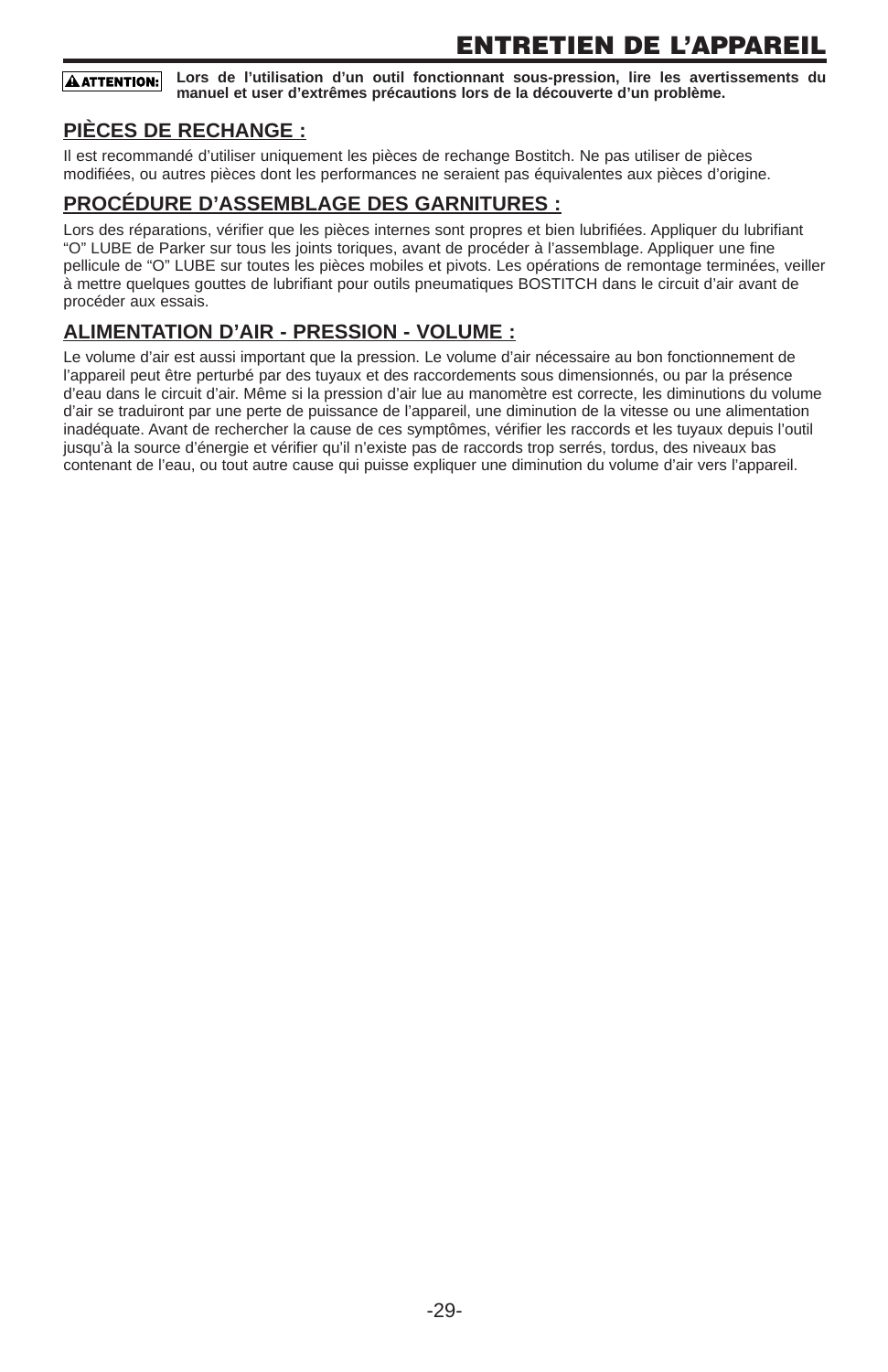# **PROBLÈMES DE FONCTIONNEMENT**

| <b>PROBLÈME</b>                          | <b>CAUSE</b>                                                                                                         | <b>CORRECTION</b>                                      |
|------------------------------------------|----------------------------------------------------------------------------------------------------------------------|--------------------------------------------------------|
|                                          | Fuite d'air au corps de valve de détente.  Joints toriques coupés ou usés.                                           | Remplacer les joints toriques.                         |
|                                          | Fuite d'air à la tige de valve de détente.  Joints toriques ou garnitures coupés ou usés                             | Remplacer joints toriques /garnitures.                 |
|                                          | Fuite d'air entre le corps et le nez.  Vis du nez desserrées.                                                        | Resserrer les vis                                      |
|                                          | Joints toriques ou garniture coupés ou usés.                                                                         | Remplacer les joints toriques.                         |
|                                          | Amortisseur coupé ou usé.                                                                                            | Remplacer l'amortisseur.                               |
| Fuite d'air entre le chapeau et le corps | Garniture coupée.                                                                                                    | Remplacer la garniture.                                |
|                                          | Amortisseur de tête coupé ou usé.  Remplacer l'amortisseur.                                                          |                                                        |
|                                          | Vis de chapeau desserrées.  Resserrer les vis.                                                                       |                                                        |
|                                          | Pertes de charges dans le circuit d'air.  Vérifier le circuit d'air                                                  |                                                        |
|                                          | Appareil sec, absence de lubrification. Utiliser un lubrifiant BOSTITCH                                              |                                                        |
|                                          | Joints toriques de la valve de tête coupés ou usés. Remplacer les joints toriques.                                   |                                                        |
|                                          | Ressort du chapeau de cylindre cassé.                                                                                | Remplacer le ressort.                                  |
|                                          | Valve de tête forcée dans le chapeau                                                                                 | Démonter (vérifier) lubrifier.                         |
| Perte de puissance                       | Appareil sec, absence de lubrification.                                                                              | Utiliser un lubrifiant BOSTITCH                        |
| <b>Fonctionnement ralenti</b>            | Ressort du chapeau de cylindre cassé.                                                                                | Remplacer le ressort.                                  |
|                                          | Joints toriques ou garnitures coupés ou usés.  Remplacer les joints toriques/garnitures.                             |                                                        |
|                                          | Échappement bloqué                                                                                                   | Vérifier l'amortisseur et le ressort de valve de tête. |
|                                          | Système détente usé ou ayant une fuite. Remplacer le système de détente.                                             |                                                        |
|                                          | Particules obstruant le canal de l'enfonceur.  Démonter le nez/enfonceur et nettoyer.                                |                                                        |
|                                          | L'extrémité du cylindre n'est pas positionnée  Démonter et réinstaller.<br>correctement sur l'amortisseur inférieur. |                                                        |
|                                          | Valve de tête sèche.  Démonter et lubrifier                                                                          |                                                        |
|                                          |                                                                                                                      |                                                        |
| Éléments d'assemblage manquants          |                                                                                                                      |                                                        |
| <b>Alimentation Intermittente</b>        | Particules obstruant le canal de l'enfonceur.  Démonter le nez/enfonceur et nettoyer.                                |                                                        |
|                                          | Pertes de charges dans les raccords rapides  Remplacer les raccords rapides du circuit.<br>du circuit d'air.         |                                                        |
|                                          |                                                                                                                      | Remplacer le joint, vérifier l'enfonceur.              |
|                                          | Appareil sec, absence de lubrification.                                                                              | Utiliser un lubrifiant BOSTITCH                        |
|                                          | Ressort du poussoir endommagé                                                                                        | Remplacer le ressort.                                  |
|                                          |                                                                                                                      | Vérifier le circuit/régler la pression d'air.          |
|                                          | Vis du magasin desserrées.                                                                                           | Resserrer les vis.                                     |
|                                          | Eléments d'assemblage trop courts  Utiliser les éléments d'assemblage recommandés.                                   |                                                        |
|                                          | Eléments d'assemblage tordus                                                                                         | Cesser l'utilisation de ces éléments                   |
|                                          | Taille incorrecte des éléments d'assemblage  Utiliser les éléments d'assemblage recommandés.                         |                                                        |
|                                          | Fuite à la garniture du chapeau de tête.  Resserrer les vis/remplacer la garniture.                                  |                                                        |
|                                          | Joints toriques de la valve de détente coupés  Remplacer les joints toriques.<br>ou usés.                            |                                                        |
|                                          |                                                                                                                      |                                                        |
|                                          | Magasin sec ou encrassé. Nettoyer et lubrifier le magasin avec un                                                    | lubrifiant BOSTITCH                                    |
|                                          | Magasin usé.  Remplacer le magasin                                                                                   |                                                        |
| Les éléments d'assemblage se coincent    | Canal de l'enfonceur usé.  Remplacer le nez/vérifier la porte.                                                       |                                                        |
| dans l'appareil                          | Taille incorrecte des éléments d'assemblage.  Utiliser les éléments d'assemblage recommandés.                        |                                                        |
|                                          | Eléments d'assemblage tordus  Cesser d'utiliser ces éléments                                                         |                                                        |
|                                          | Vis du nez/magasin desserrées.  Resserrer les vis.                                                                   |                                                        |
|                                          | Enfonceur usé ou casséRemplacer l'enfonceur.                                                                         |                                                        |

### **APPAREIL À ROULEAU**

| <b>Alimentation Intermittente</b>                                       | Eléments d'assemblage manquants  Piston d'alimentation sec.                                         | Utiliser un lubrifiant BOSTITCH et<br>lubrifier par les trous du collier.                        |
|-------------------------------------------------------------------------|-----------------------------------------------------------------------------------------------------|--------------------------------------------------------------------------------------------------|
|                                                                         | Joints toriques du piston d'alimentation<br>coupés ou usés.                                         | Remplacer les joints toriques /vérifier<br>l'amortisseur et ressort. Lubrifier.                  |
|                                                                         | Vérifier si le cliquet n'est pas tordu.                                                             | Vérifier le cliquet et le ressort de la porte.                                                   |
|                                                                         | Le socle du magasin n'est pas réglé correctement                                                    | Régler le socle du boîtier pour la longueur de<br>clou utilisée.                                 |
|                                                                         | Fils de liaison du rouleau cassés.                                                                  | Cesser l'utilisation                                                                             |
| Les éléments d'assemblage se coincent dans.<br>l'appareil ou le magasin | Taille incorrecte des éléments d'assemblage                                                         | Utiliser les éléments d'assemblage recommandés/<br>vérifier et ajuster le socle du boîtier       |
|                                                                         | Fils de liaison du rouleau cassés                                                                   | Cesser l'utilisation                                                                             |
|                                                                         | Plaque d'ajustement inadéquate pour le<br>système d'enroulement du rouleau en acier<br>ou plastique | Régler les commutateurs à chevilles du système<br>d'enroulement du rouleau en acier ou plastique |